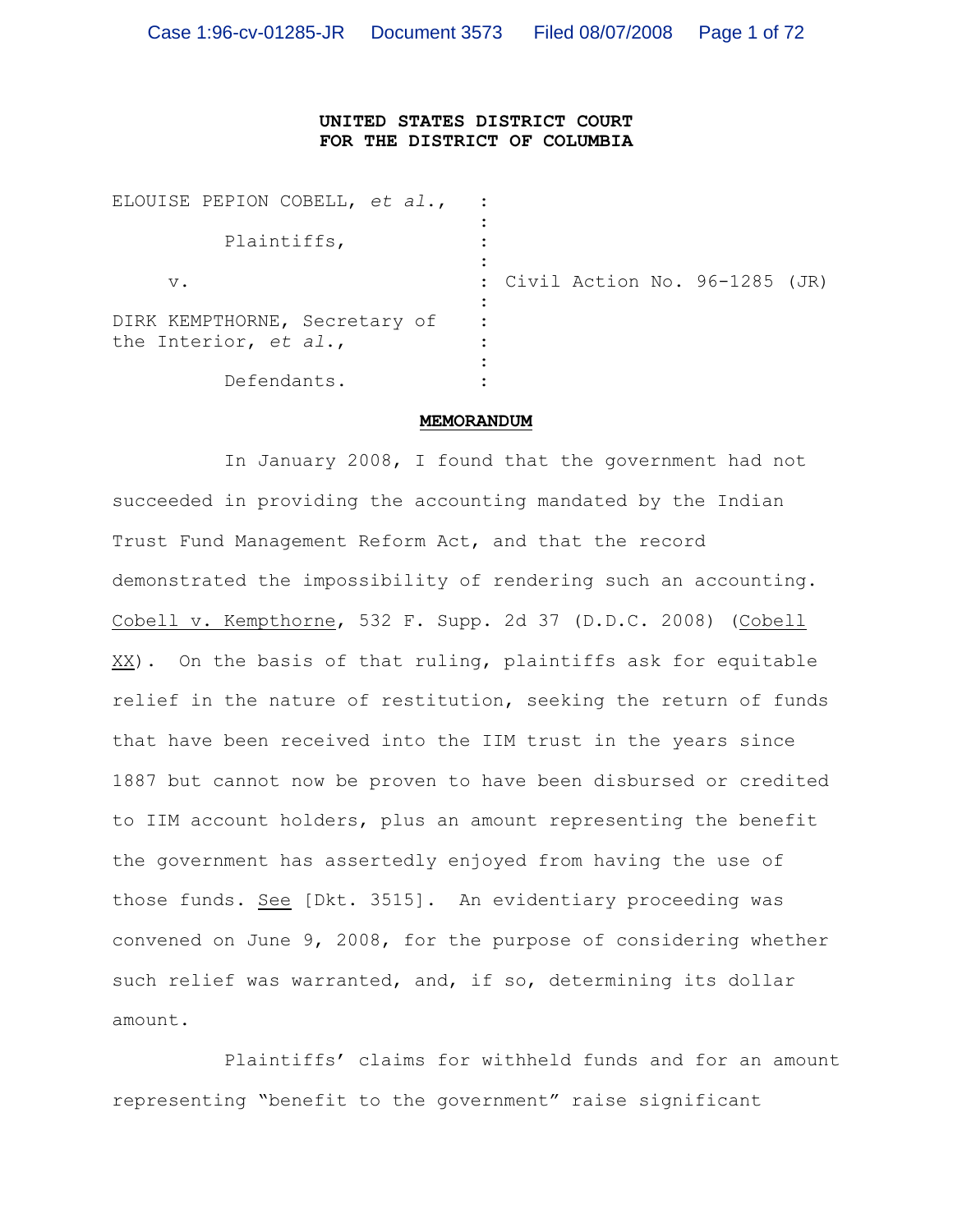jurisdictional and other legal issues. Those issues were briefed by the parties before the June trial, see Plaintiffs' Memorandum in Support of Equitable Restitution and Disgorgement, [Dkt. 3515]; Defendants' Response to Plaintiffs' Memorandum in Support of Equitable Restitution and Disgorgement, [Dkt. 3519], but I deferred ruling on them in the belief that they would be illuminated by evidence adduced at the trial. [Dkt. 3526]. At the trial, the government sought to explain the difference between IIM trust receipts and IIM trust postings noted in my January 2008 opinion, see 532 F. Supp. 2d at 85-86, and both sides presented models for estimating the amount of money withheld from, or not disbursed to, IIM account holders over the years. Evaluation of those models, and of the plaintiffs' legal theories for recovery, is the principal focus of this memorandum.

Although the case no longer directly concerns the accounting question that dominated the first twelve years of its existence, the evaluation of the plaintiffs' legal theories for recovery is necessarily influenced by what we have learned from the government's failed effort to produce an accounting and from the many round trips the case has taken to the Court of Appeals. It is clear now that this Court has broad equitable authority to deal with a century or more of trustee nonfeasance and to fashion appropriate remedies, see Cobell v. Norton, 240 F.3d 1081, 1108- 10 (D.C. Cir. 2001) (Cobell VI), but it is also clear that that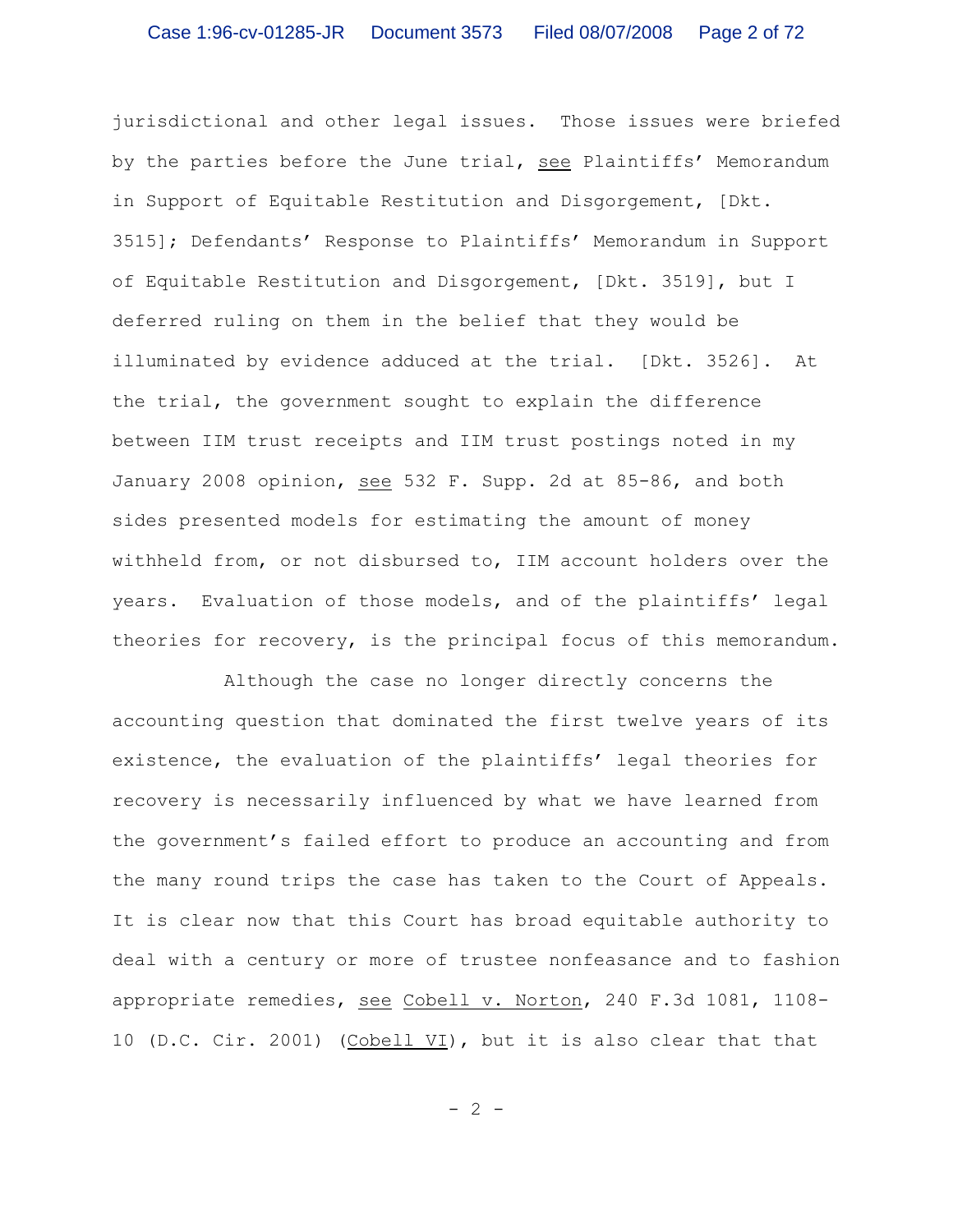authority is constrained by traditional doctrinal limits on federal courts that apply in suits against the government, including sovereign immunity and separation of powers. See Cobell v. Norton, 392 F.3d 461, 473 (D.C. Cir. 2004) (Cobell XIII). It is clear that the duties of the trustee and the principles of equity that govern failures to account are derived from statutes as informed by common law principles of trust, see Cobell VI, 240 F.3d at 1098-1102, but it is also clear that those statutory and common law principles are tempered by the unique nature of the trust and of the trustee. See Cobell v. Norton, 428 F.3d 1070, 1075-76 (D.C. Cir. 2005) (Cobell XVII). Accordingly, methods that might be unacceptable in a typical trust case, such as statistical sampling, are available here, where I am instructed to strike a more forgiving "balance between exactitude and cost." Id. at 1076; see also id. at 1077-79 (discussing statistical sampling). In these uncharted waters, where the trust is of enormous scope, the trustee of unusual character, and the data affected with such great uncertainty, the law of trusts is a sort of magnetic compass; it cannot be expected to point to due north, or to "map directly" onto this context. Id. at 1078.

One useful if not very precise pointer provided by case law is that a trustee may not hide behind obscurity that he himself has created. See, e.g., Rainbolt v. Johnson, 669 F.2d

- 3 -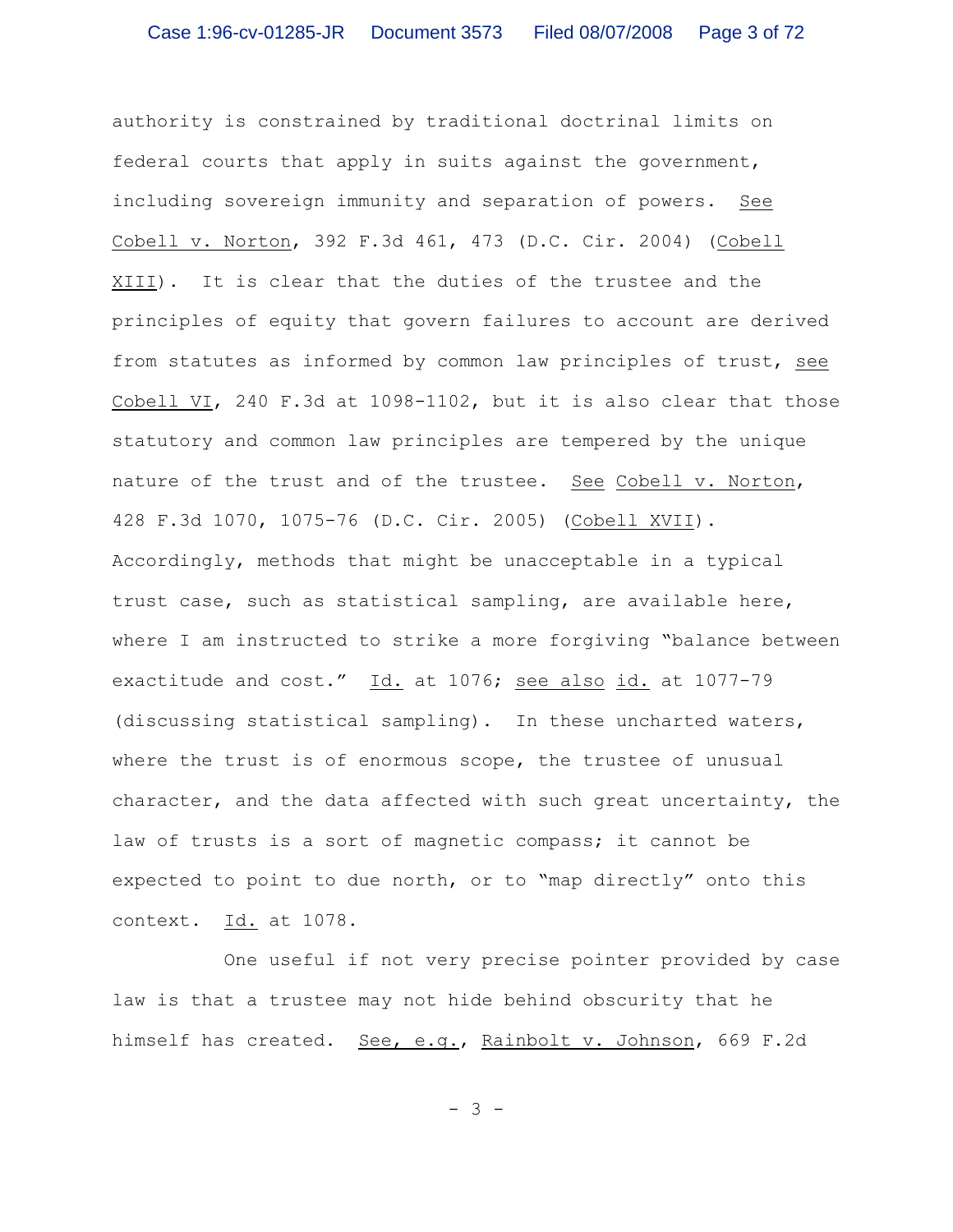767, 769 (D.C. Cir. 1981) ("Under established principles of trust law, if the former trustee has not kept adequate accounts, the benefit of the doubt is to be given to the beneficiary."); GEORGE GLEASON BOGERT, ET AL., THE LAW OF TRUSTS AND TRUSTEES § 962 (2007) ("As to a trustee who fails to keep proper records of his trust it is usually stated that, 'all presumptions are against him' on his accounting, or that 'all doubts on the accounting are resolved against him.'"). Thus, a consequence of the government's failure to account is that evidentiary presumptions run in favor of the plaintiffs.

But even this principle, like the trust duties themselves, requires compass correction in the context of this suit. The rules that identify and govern a breach of the accounting duty for a simple, 25-year trust with a single beneficiary cannot be applied, unaltered, to a 121-year old perpetual trust, managed by civil servants, with rapidly multiplying beneficiaries and a variety of ever-changing assets. Equity seeks "to do justice to all parties," Bollinger & Boyd Barge Serv., Inc. v. The Motor Vessel, Captain Claude Bass, 576 F.2d 595, 598 (5th Cir. 1978) (emphasis added)  $-$  "its orders are adapted to the exigencies of the case," Taylor v. Sterrett, 499 F.2d 367, 368 (5th Cir. 1974), and it seeks to make accurate evaluations of difficult evidence, not to provide "windfalls" for victims or punishment for wrongdoers. See Bollinger & Boyd, 576

- 4 -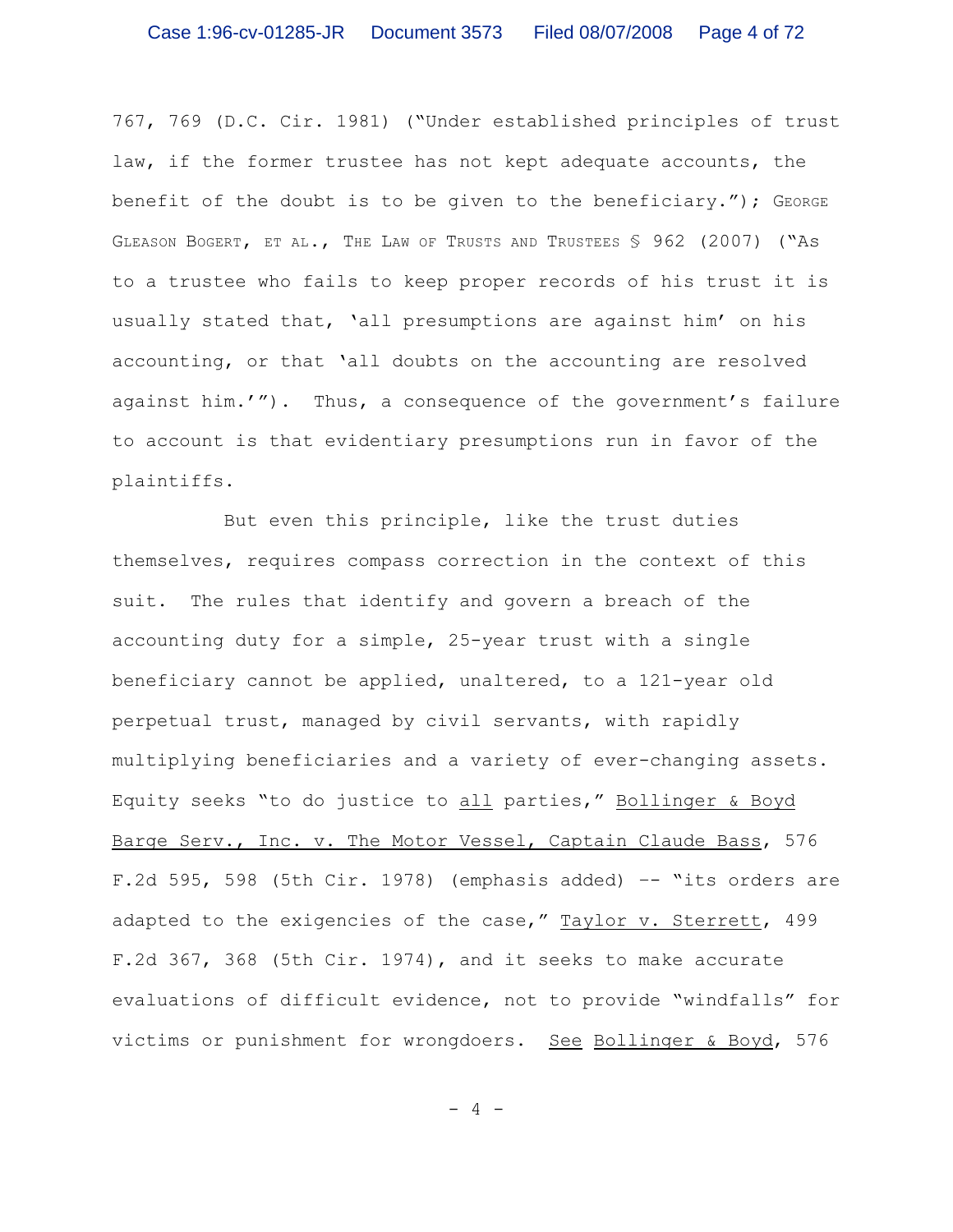F.2d at 598. The application of familiar equitable principles will have to be made fairly to fit the special character of this case and this trust.

My conclusions, after attempting to apply a suitably adjusted set of equitable principles to the facts of this case, are that plaintiffs have properly asserted a claim for restitution; that this Court has both the jurisdiction and the power to adjudicate that claim; and that the evidence supports an award in the amount of \$455,600,000, a number that is within the range of the government's own admitted "uncertainty" about the amount necessary to restore the proper balance to the IIM trust. I have rejected the plaintiffs' claim of entitlement to an additional sum representing "benefit to the government."

This opinion  $-$  indeed, this litigation  $-$  neither deals with nor resolves any claims that IIM account holders may have for damages against the government.<sup>1</sup> And it leaves for another day the question of how and to whom the award should be distributed.

 $E.9.$ , claims for income never collected, assets sold/leased below market, assets mismanaged, lost or stolen funds, failure to enforce lease terms, money not paid on direct pay contracts. See Tr. 45:1-18 (Laycock); PX-4.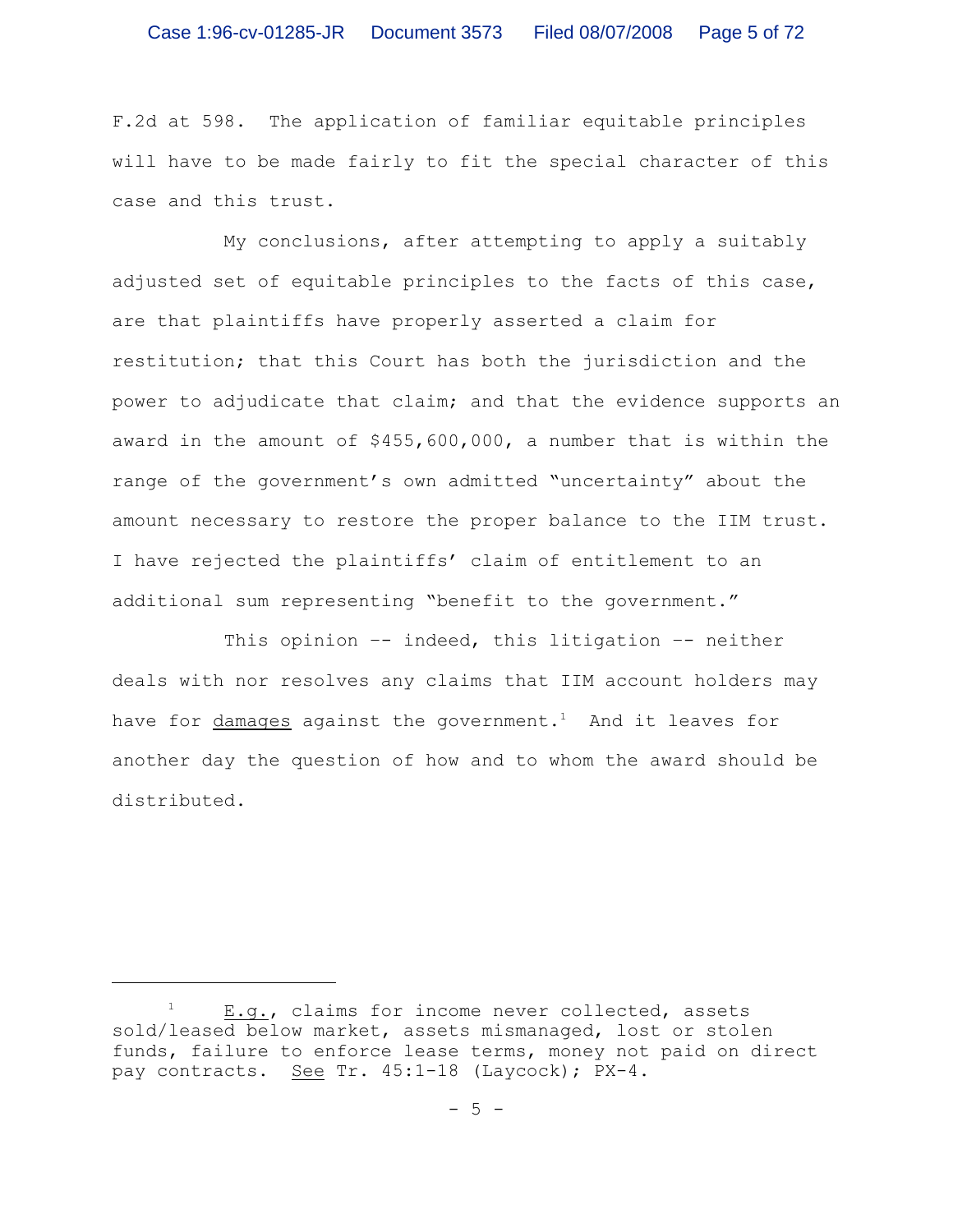## **I. Starting Point**

Two important exhibits received at the October 2007 trial, AR-171 and DX-365, appeared to show that only 77 percent of the dollars collected on behalf of individual Indians over the years had actually been posted to IIM accounts, and that, over those years, the difference amounted to a shortfall of some \$3 billion. See Cobell XX, 532 F. Supp. 2d at 85–86. I did not believe this to be the intended import of these exhibits, and I said so, noting the government's mention of the role of lease deposits and other non-individual monies in the system, id. at 86, but also noting that the parties had paid only "desultory" attention to the "throughput" question I had posed at the beginning of the trial. Id. at 82. The government made it clear at the outset of the June 2008 trial that indeed it had not intended to communicate the existence of a \$3 billion shortfall.

The government's task of estimating and explaining the actual shortfall was complicated, however, by the fact that it could not produce an individualized accounting and by the paucity of existing aggregate data about the IIM trust. Tr. 500:19- 501:16 (Herman) (acknowledging the Court's request for an explanation of the shortfall between receipts and postings, and attributing the difficulty to the lack of aggregate data). The government's explanation at the June 2008 trial was, essentially, that receipts recorded in the IIM system include monies not

- 6 -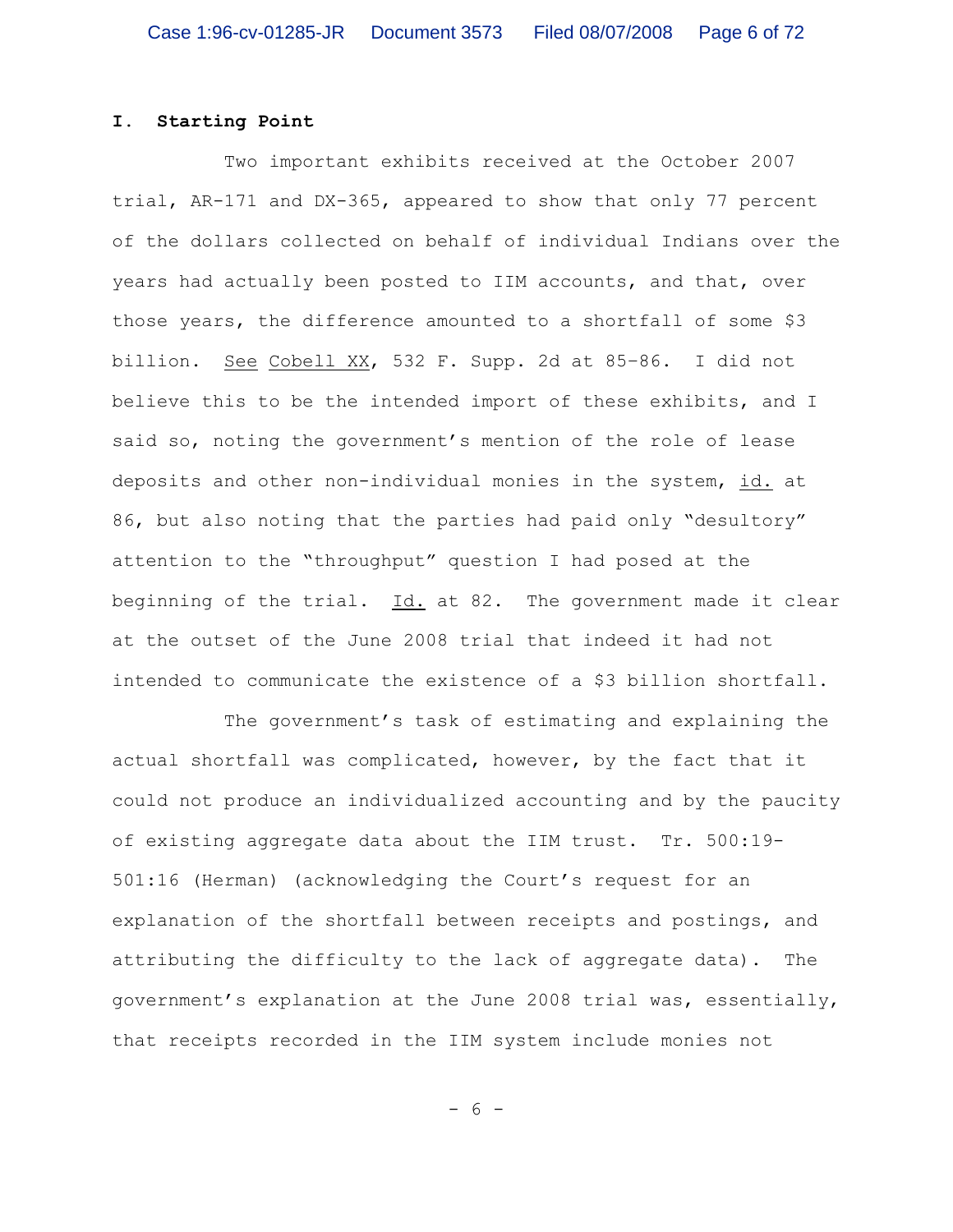intended for IIM accounts, but the government also conceded that, without transaction-by-transaction accounting, there is essentially no way to distinguish IIM transactions from nonindividual transactions. Id. There is some historical data regarding total receipts and disbursements in the early years of the trust, but "for the most part aggregate receipt and disbursement records on IIM weren't kept." Tr. 784:3-5 (Angel). For many years during the early period of the trust, there is no receipt and disbursement data at all. See DX-461.

Moreover, considerable evidence has been collected over the long life of this litigation, and more was adduced at the June 2008 trial, detailing the various ways in which trust systems purporting to contain receipt and disbursement data have been and still are unreliable, from qualified audits, Tr. 392:10 et seq. (Pallais), to a 73-page compendium of critiques and negative comments by politicians and auditors, each one hyperlinked to an historical document.  $PX-65.^2$  There was also the out-of-balance condition between Interior and Treasury records, see Cobell XX, 532 F. Supp. 2d at 74-75, which lent

 $2$  This information was hardly new: this Court has repeatedly acknowledged material weaknesses in the IIM accounting systems, and those findings have been affirmed by the Court of Appeals. See, e.g., Cobell VI, 240 F.3d at 1104-06; Cobell XX, 532 F. Supp. 2d at 86 ("heaps of records suggest[] that the numbers informing these calculations are unreliable.").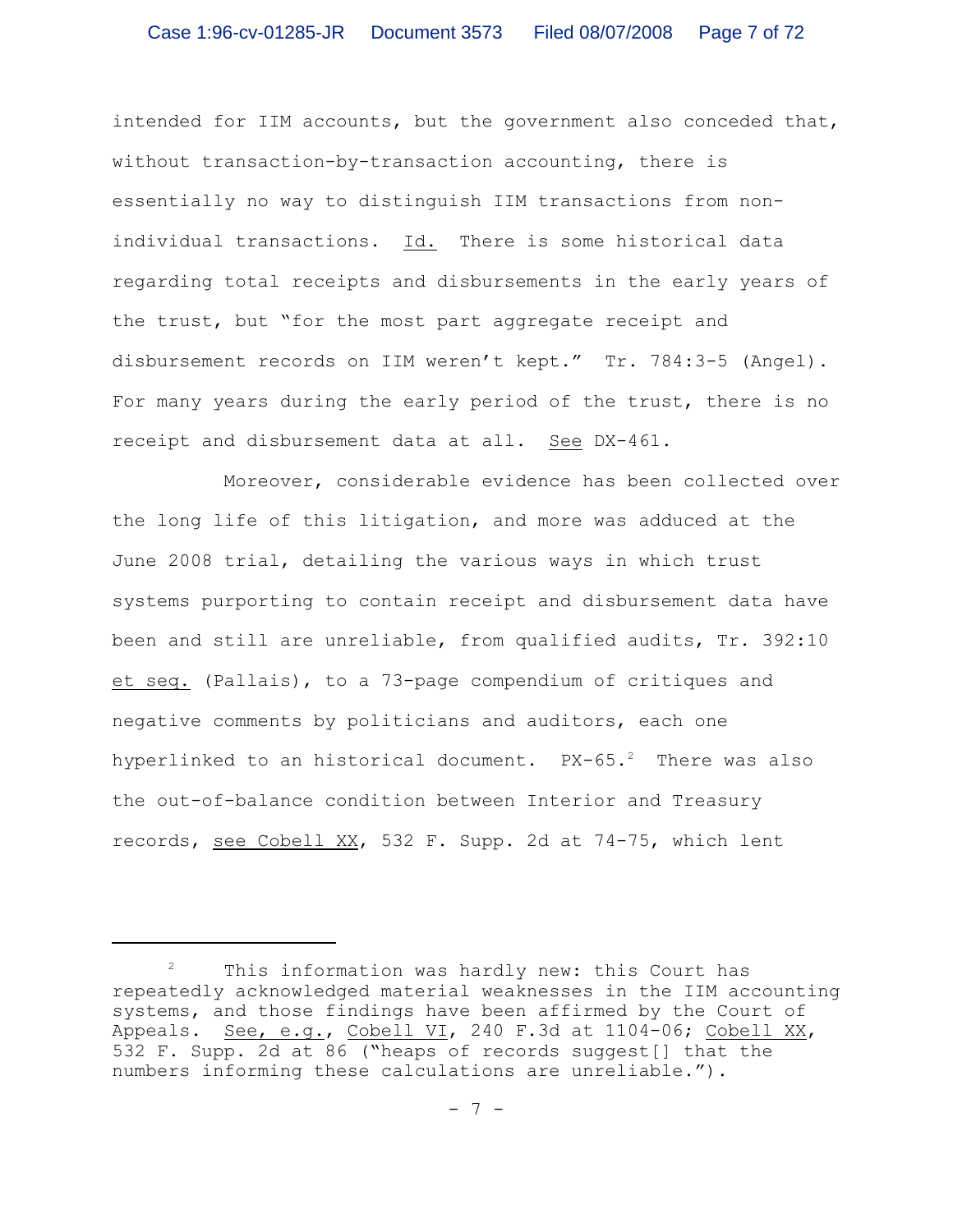credence to the possibility that substantial funds had gone missing over the life of the trust.

### **II. The "IIM system"**

The framework for the government's presentation was its description of how funds move into, out of, around, and through what was described as the "IIM system." DX-370; Tr. 463:1-492:11 (Herman). Michelle Herman was the government's principal witness on the flow of IIM funds, at least for the more recent era beginning in approximately 1972. The notion of an "IIM system" was her own construct: a kind of botanical description of the information systems and accounts she has observed and studied over a career of working with the Indian trust. Tr. 571:8-22 (Herman). In fact, many of the labels she used in describing the system are not actually used in the system, nor is the very notion of a system itself. Tr. 647:17-648:7 (Herman).

Both parties nevertheless resorted to the term "IIM system" throughout the trial, using it to refer to the interlocking series of accounts, bookkeeping entries, and other data sets, used by the Department of Treasury and the Department of Interior to collect, hold, invest, track, and disburse IIM trust funds. It is a subset of a larger Indian trust "system," which also includes the tribal trust accounts. Modern information systems, including the Integrated Records Management

- 8 -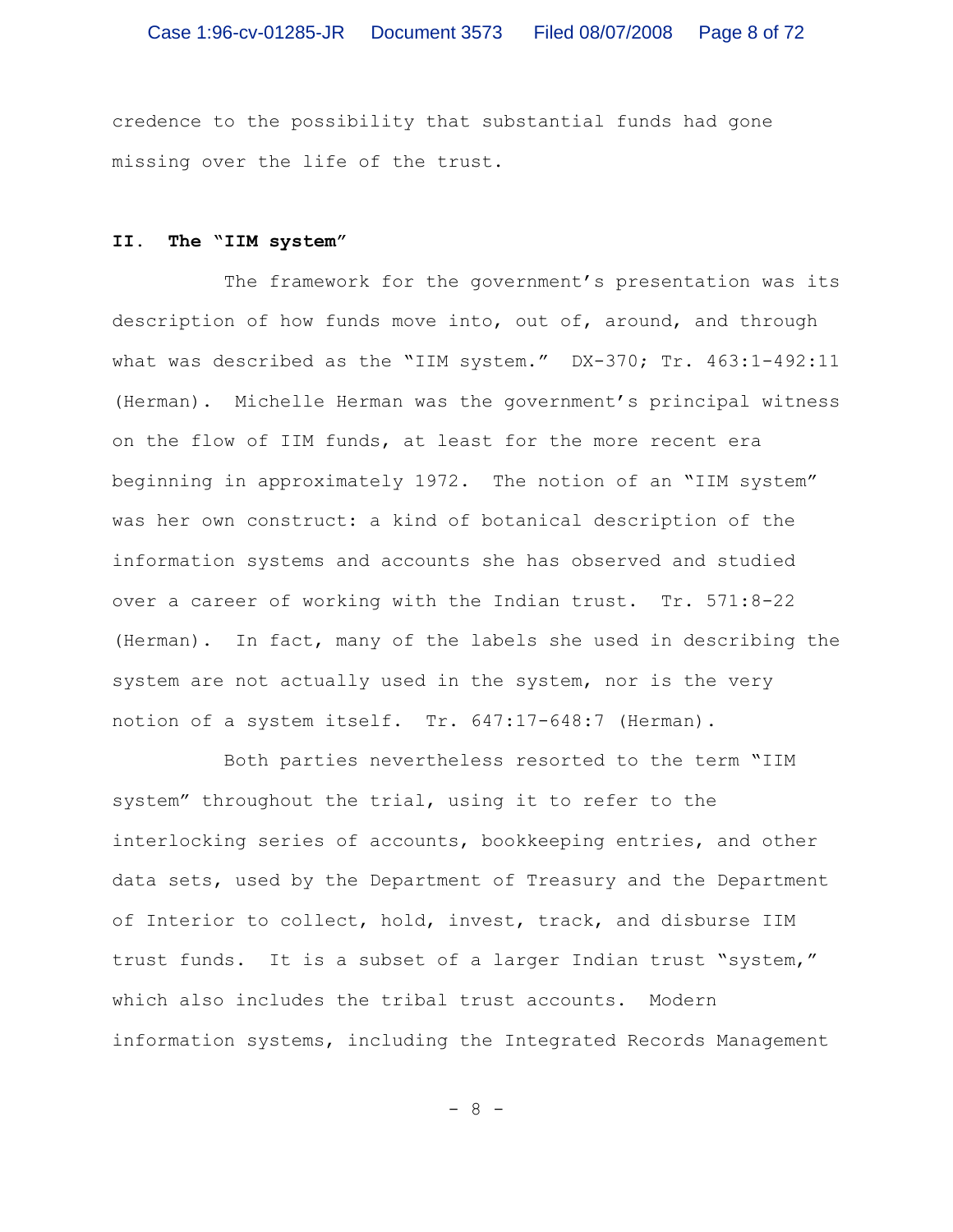System (IRMS) and the more recent Trust Funds Accounting System (TFAS), are described at length in Cobell XX. See 532 F. Supp. 2d at 43-44. Other components of the system, such as the general and detailed ledgers that were maintained by the Bureau of Indian Affairs and its various agencies and area-level offices before IRMS, have received less attention –- except for the repeated finding that the general ledger does not reconcile with either the subsidiary BIA ledgers or the Treasury ledger. See Cobell XX, 532 F. Supp. 2d at 74-75.

Today, receipts that the government collects in its capacity as trustee for individual Indians are posted to the 14X-6039 account at Treasury. See PX-65, hyperlink at ¶ 84, Dep't of Interior, Audit Report to the Congress of the United States, D084-0005 to 0006 (November 1955) ("Collections made by the Bureau on behalf of these Indians are deposited into the Treasury of the United States in deposit account 14X6039, Individual Indian Money."). When disbursements are made from the 14X-6039 account in the form of Treasury checks –- as opposed to bookkeeping transfers or electronic funds transfers –- they are tagged with Agency Location Code (ALC) 4844. Tr. 569:7-11 (Herman) (ALC 4844 relates to the IIM system). The 14X-6039 account exists within the Treasury General Count (TGA), so that, in the modern world, at least, cash posted to 14X-6039 becomes an asset of the government. But the balance of that account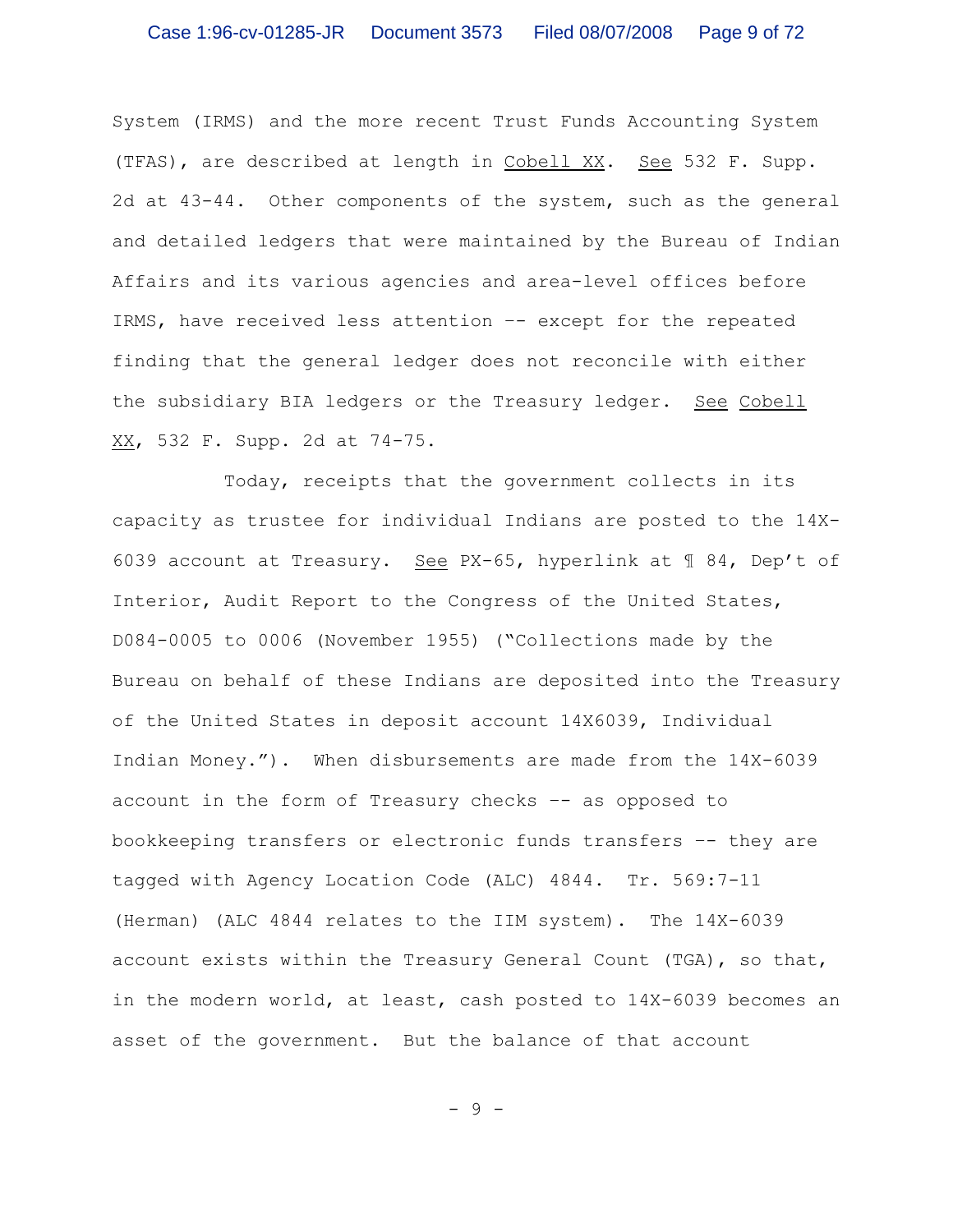represents an offsetting liability of the government, much like a checking account at a bank. Tr. 213:20-214:18 (Miller) (distinguishing cash and funds in the 14X-6039 account).

Interior is responsible for the subsidiary accounts (and sometimes just bookkeeping entries) that are recognized as part of the IIM system -- from which and to which the funds in the 14X-6039 account flow. These include the IIM accounts themselves; Special Deposit Accounts (SDAs), which are used to temporarily store unallocated funds; so-called Tribal IIM accounts (IIM accounts that actually belong to tribes but are used by those tribes as a convenient checking system); and administrative accounts or account numbers used to record the collection of fees and the like. These SDA, Tribal IIM and administrative accounts and entries might be referred to as nonindividual components of the IIM system. They hold or record funds which are collected in the government's capacity as trustee but may not be owed to or intended for IIM beneficiaries. For example, an SDA might contain a deposit made by a leaseholder or a bidder that will eventually be returned, or money that is destined for a tribal trust account rather than an IIM account. In short, the "IIM system" that the government has been trying to explain and account for includes the IIM accounts. See generally infra, Section IV.A. It receives, holds, transfers, disburses and records money that is associated with the government's role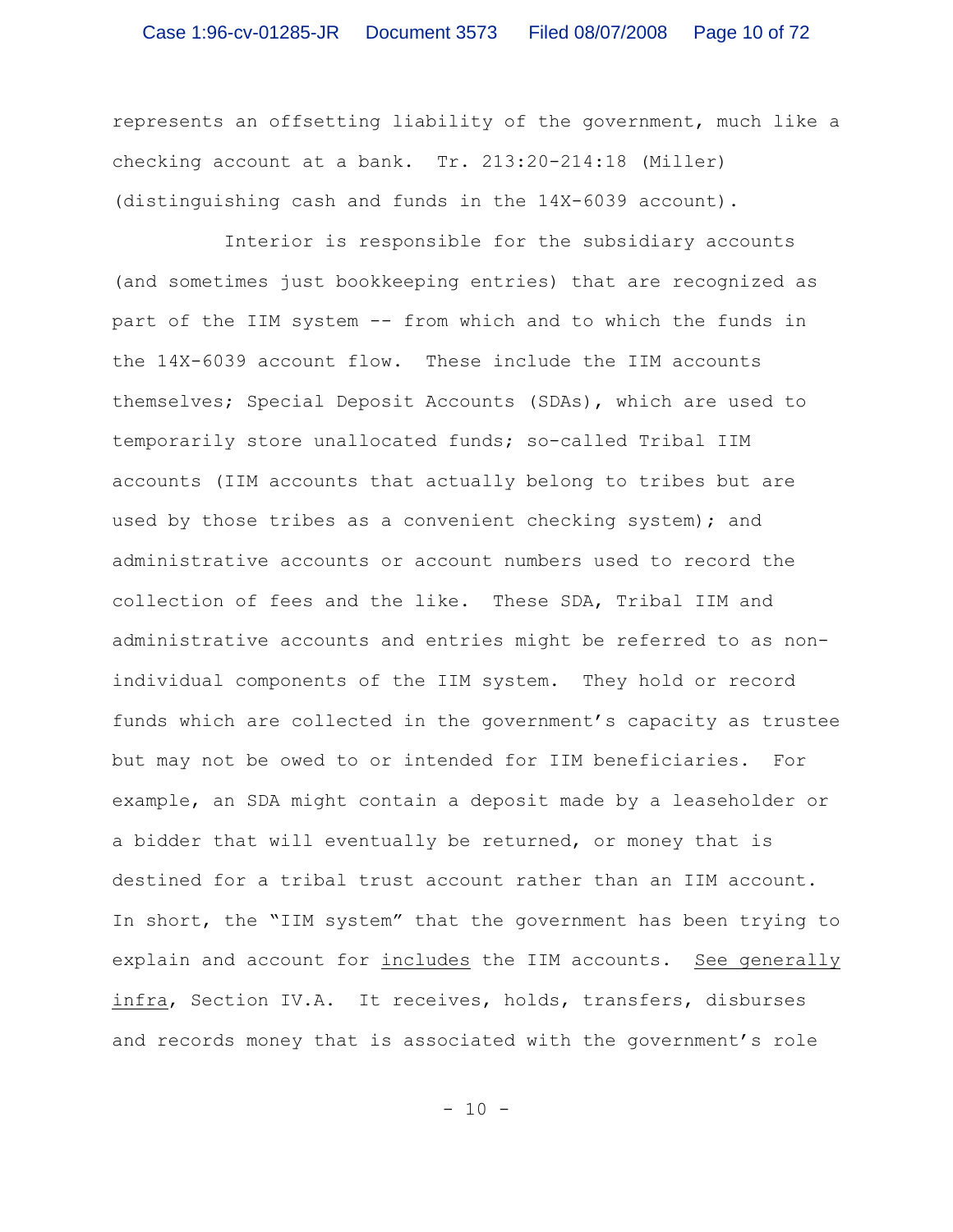as trustee for IIM account holders, but which, by design, may never arrive in an Individual Indian Money account.

### **III. Plaintiffs' Model**<sup>3</sup>

Plaintiffs support their claim for an award of about \$47 billion (restitution plus benefit to the government) with a model that rests upon the legal premise that any government data regarding IIM receipts should be treated as an admission, while only negotiated checks or other irrefutable evidence can be probative of disbursements. The plaintiffs' model thus accepts the government's estimates of receipts from the October 2007 trial, together with other government receipt data, see PX-41 at n.1; PX-189-A at n.1, but uses its own method to calculate yearby-year disbursements from the trust.

# III.A. Description of plaintiffs' model

Plaintiffs' model begins with a calculated "disbursement rate" which is arrived at by simple division: the numerator is the value of electronic fund transfers and checks that were sent to (and cashed by) beneficiaries during the years 1988-2002, and the denominator is the total receipts for those years. See Tr. 1481:1-1493:22 (Palmer); PX-189-C (disbursement rate calculation). That disbursement rate is then applied to whatever government receipts data and estimates that can be found

This analysis focuses on PX-189, a spreadsheet that amended and supplemented plaintiffs' original exhibit, PX-41, in light of data and criticism presented by the government.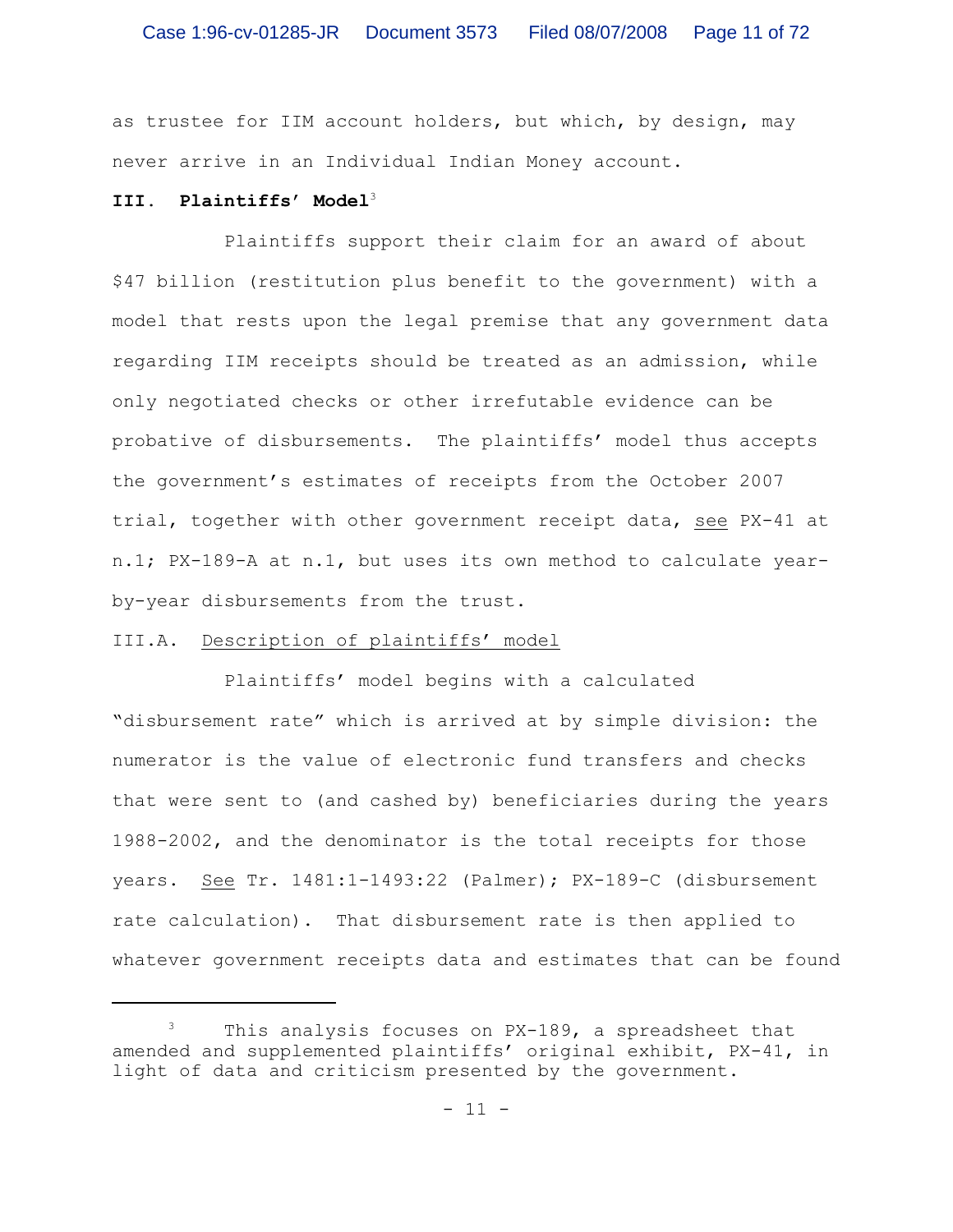for all of the years of the trust dating back to 1887. See PX-41; PX-189-A.<sup>4</sup> The process yields a spreadsheet which contains, for each year, a dollar amount for receipts, a calculated dollar amount for disbursements (receipts x disbursement rate), and a number that represents the difference between receipts and disbursements. Plaintiffs call these columns "corrected revenues," PX-189-A at Column E, "disbursements," id. at Column F, and "nominal benefit to government," id. at Column G. Column G sums to approximately \$4 billion in plaintiffs' rebuttal model and is asserted to be the total dollar amount of funds withheld by the government over a period of 120 years  $-$  a number, which, after subtracting the current stated balance of the trust, leaves approximately \$3.6 billion that, in plaintiffs' submission, must be restored to plaintiffs' accounts.

Plaintiffs use the same model to calculate the benefit that they assert the government has enjoyed from not having to borrow and pay the 10-year bond rate on the annual, and accruing, "nominal benefit" amounts. The method is best described by example. In 1887, the first year of the trust, the government had not yet withheld any money from IIM accounts. Thus, the

In their rebuttal model, plaintiffs began to use some government disbursement data rather than always relying on their calculated disbursement rate. However, either this disbursement data or the receipt data tends to be "adjusted" according to rates that are either driven by or extremely similar to the calculated disbursement rate. See infra, Section III.B.iii.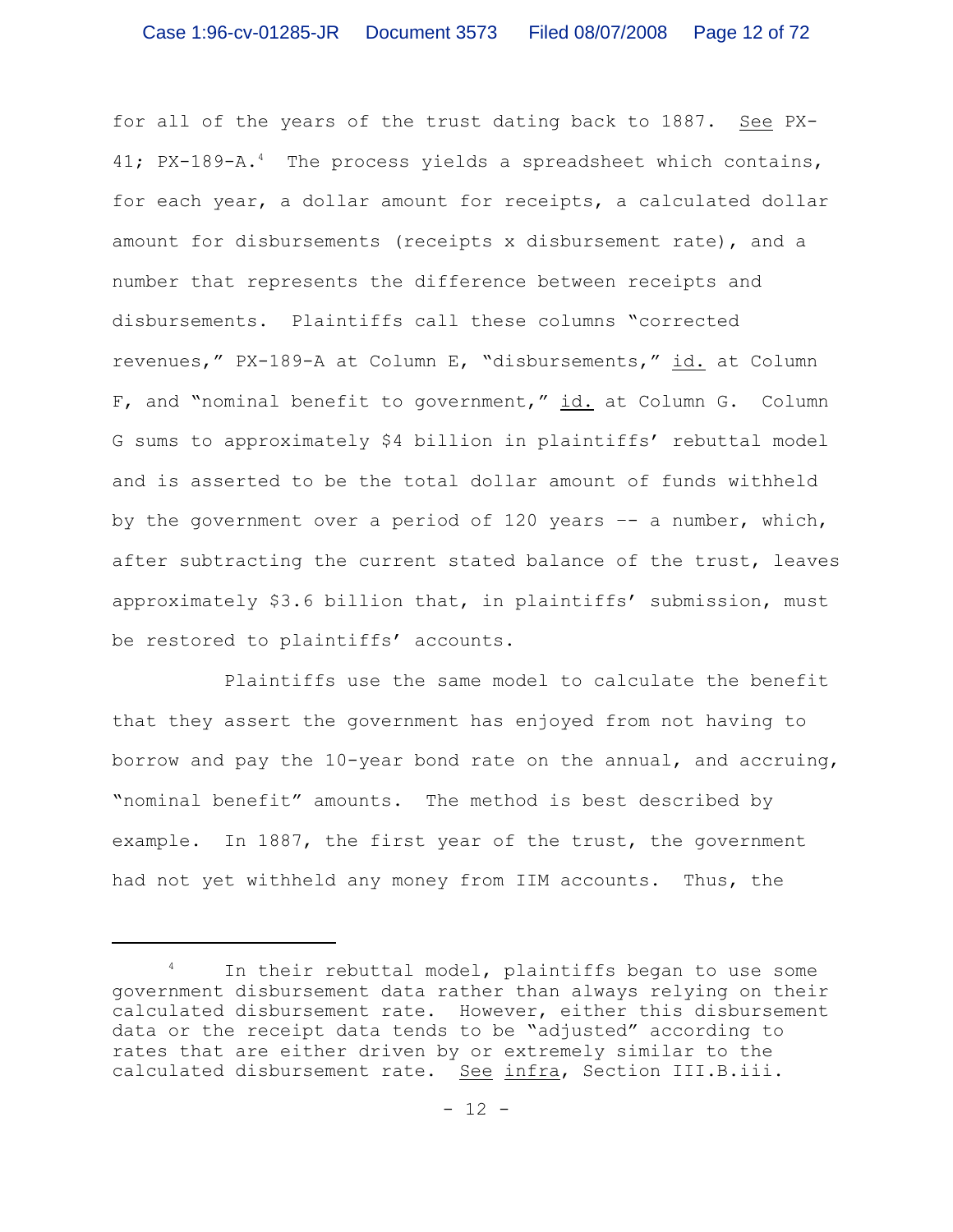entire benefit to the government in that year is the nominal benefit in Column G. Compare PX-189-A, at Column G, FY 1887, with id. at Column J, FY 1887. The next year, 1888, the government accrues additional nominal benefit based on the difference between receipts and disbursements in that year. See PX-189-A at Column G, FY 1888. But plaintiffs then add to the 1888 nominal benefit an amount representing the value to the government of holding the 1887 benefit –- not having to borrow that amount at the 10-year bond rate, see PX-189-A at Column I, FY 1888. This sum, plus the nominal benefit for 1888, plus the balance carried forward from 1887, is called the "accumulated benefit, end of year." See PX-189-A at Column J, FY 1888. The same operation is carried forward from year to year until 2007, by which time, in plaintiffs' rebuttal model, the accumulated benefit has grown to approximately \$47 billion. The existing balance of the IIM trust accounts is deducted at the end. See generally, Tr. 268:2-272:11 (Cornell) (describing operation of the model). The plaintiffs' model is excerpted below:

|               | Corrected     |                      | <b>Nominal Benefit</b> | 10 yr. Treasury | Accrued        | Accum.         |  |  |
|---------------|---------------|----------------------|------------------------|-----------------|----------------|----------------|--|--|
| <b>Fiscal</b> | Revenues      | <b>Disbursements</b> | to the Government      | Bond Rate       | <b>Benefit</b> | <b>Benefit</b> |  |  |
| Year          |               |                      | $(E - F)$              |                 | $(H * L)$      | $(J + G + I)$  |  |  |
|               | Е             | F                    | G                      | н               |                | J              |  |  |
|               |               |                      |                        |                 |                |                |  |  |
| 1887          | \$560,000     | \$440,000            | \$130,000              | 3.52%           | 0              | \$130,000      |  |  |
| 1888          | \$1,070,000   | \$830,000            | \$240,000              | 3.67%           | 0              | \$380,000      |  |  |
|               |               |                      |                        |                 |                |                |  |  |
| 2007          | \$316,000,000 | \$238,180,000        | \$77,810,000           | 4.76%           | \$2.1445       | \$47, 2749     |  |  |
|               |               |                      |                        |                 | <b>Billion</b> | <b>Billion</b> |  |  |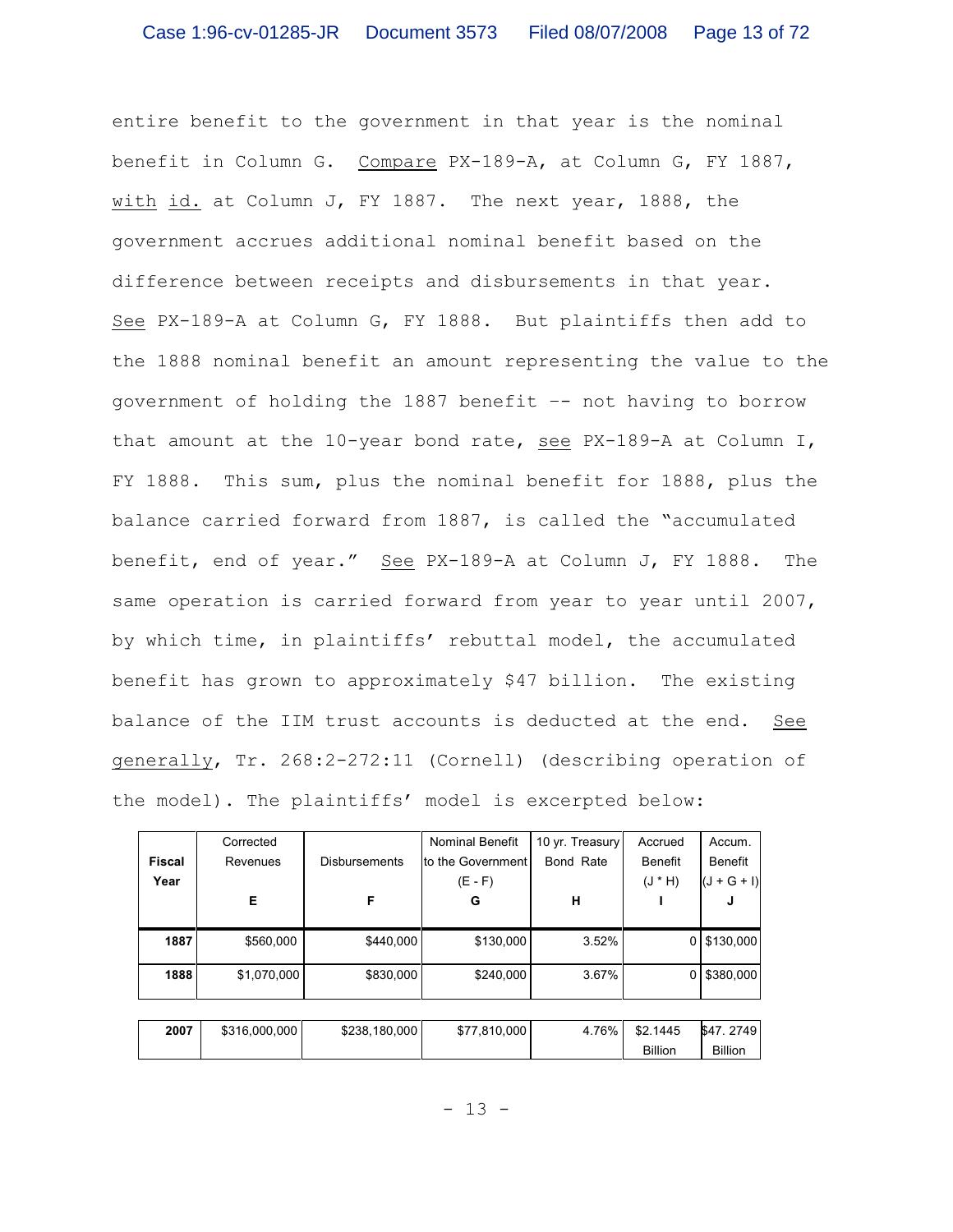As noted, the annual "nominal benefit" number in this model is driven by plaintiffs' "disbursement rate," which is not and does not pretend to be actual disbursements, but is rather a calculated factor that is itself driven by the plaintiffs' legal theory about proper evidence of receipts and disbursements. See  $PX-189-A$  at n.4 (describing disbursement calculations).<sup>5</sup> The only disbursement data whose accuracy plaintiffs were willing to acknowledge were 1988-2002 Electronic Fund Transfers and Automated Clearinghouse payments (EFT/ACH) and numbers from the Check Payment Reconciliation System (CP&R). See Tr. 1481:5-12 (Palmer).

Even the CP&R check data were discounted, according to plaintiffs' own estimate of the value of checks that were never negotiated (because the value of checks that were never cashed was presumed to have remained in the Treasury). See PX-189-C at Column C & n.5; Tr. 1482:5-22 (Palmer). Plaintiffs first compared the number of checks cashed to the number of checks that had been cut, see PX-56 at Column E –- the percentage was calculated to be 93.75 percent –- and simply assumed that this ratio could be used to calculate the dollar value of negotiated CP&R disbursements, despite the obvious likelihood that it would be the lower value checks that tended not to be deposited. Tr. 310:22-311:11

 $5$  Any ratios or rates that are identified in this footnote as relating to "Attachment C" are manifestly driven by plaintiffs' calculated disbursement rate. See PX-189-C.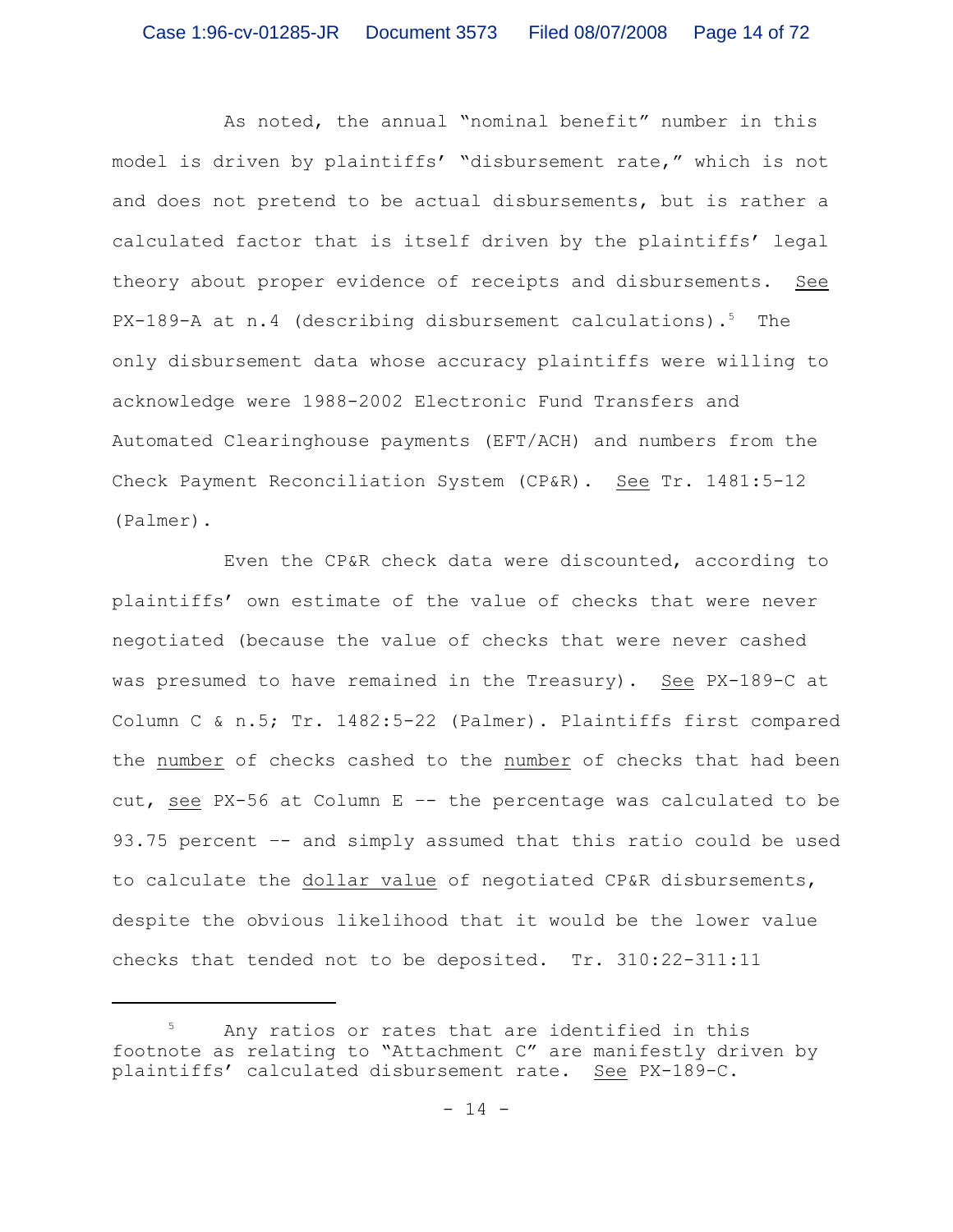(Cornell). In their rebuttal model, plaintiffs purported to correct this obvious mistake, now comparing the dollar value of checks negotiated with the dollar value of checks cut. But the resulting ratio of 93.68 percent -- remarkably similar to the first one  $-$  is derived from only a single year of data,  $6$  and it disregards government data from the same document that shows that cancelled check values are only about two percent of total check values, see DX-236 at 2 (compare "checks" and "stppay" for 2003). It appears, indeed, that the dollar value of checks returned to Treasury or cancelled because they are not cashed in a timely fashion is less than one percent of the total value of checks cut. See, e.g., DX-236 at 1 (value of cancelled checks was 0.02 percent of total check value for FY 1999); DX-242 at 17 (in a representative study, value of uncashed checks was 0.17 percent of total check values); DX-275 (value of checks cancelled for limited payability were less than 0.2 percent of total check value for same period).

### III.B. Evaluation of plaintiffs' model

Plaintiffs' model suffers from numerous methodological flaws that were illuminated by the government's presentation and,

 $6$  Partly from calendar years data and partly from fiscal year data, see PX-189-C at n.5. Plaintiffs used a standard calculation to transform between fiscal and calendar years.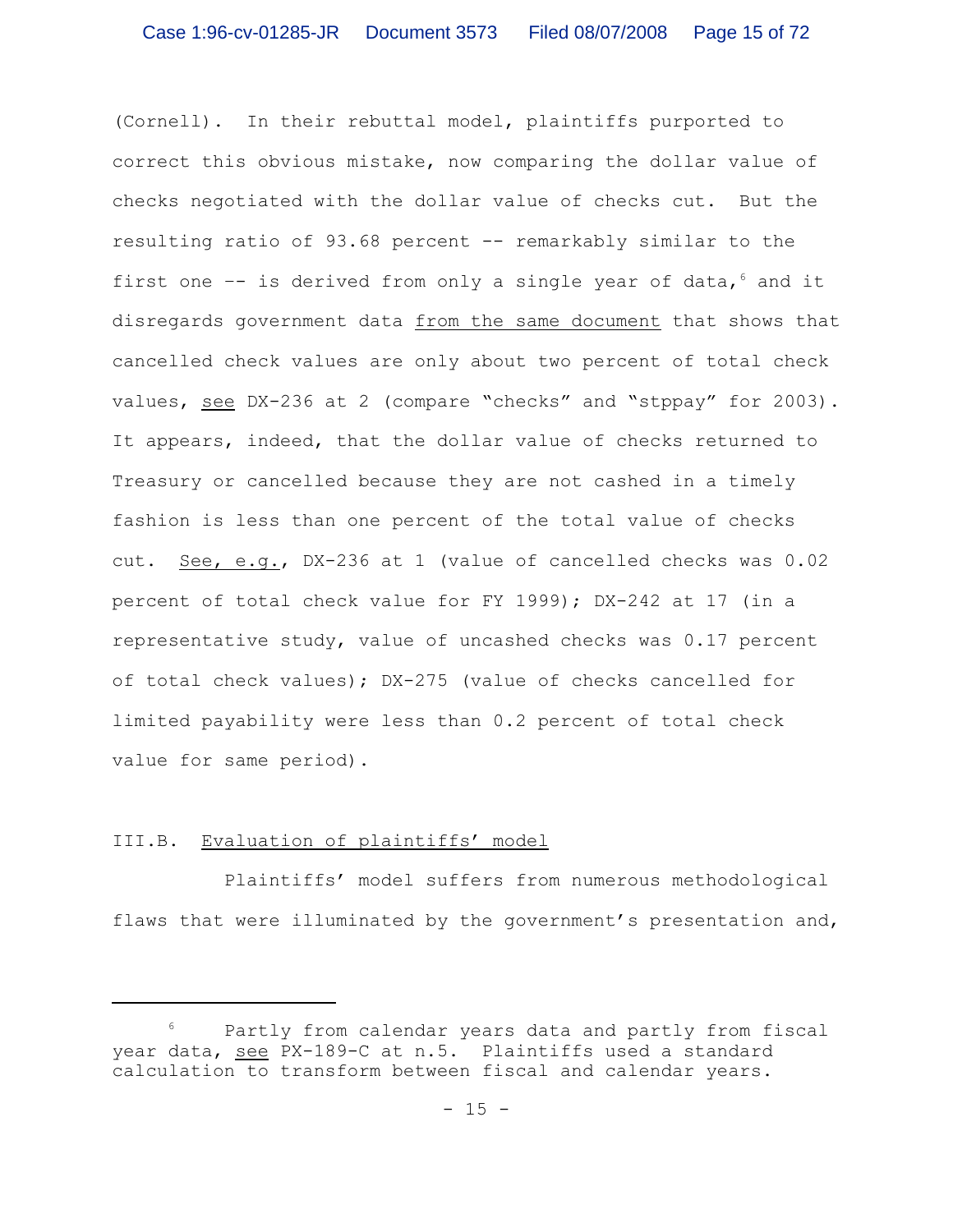in many instances, are obvious to anyone having basic familiarity with the case.

The most obvious flaw, perhaps, is that the size of plaintiff's calculated shortfall –- \$4 billion, out of total receipts of about \$14 billion, see PX-189-A at Column B –- is uncorroborated by any other event or data. Yes, the United States Government spills billions of dollars a year, loses money to fraud, waste, and abuse, and generally mismanages its affairs. But the Indian trust has been repeatedly audited, and while each of those audits has been qualified, see Cobell XX, 532 F. Supp. 2d at 54 (discussing meaning of the many qualified audits), no audit report states or hints at the disappearance of anything close to 30 percent of trust receipts. Plaintiffs even purport to find \$315 million in "nominal withholding" for the period from 2003 to 2007, see PX-189-A, despite BIA's major improvements in accounting and record-keeping practices during that period. Whatever problems have existed in the history of this trust, and however serious the misfeasances and malfeasances of the trustees over 120 years, there has never been any evidence of such prodigious pilfering of assets from within the trust system itself.<sup>7</sup>

 $^7$  This observation, as noted at the outset, has nothing to say about IIM trust management, or about funds that may not have been received or collected.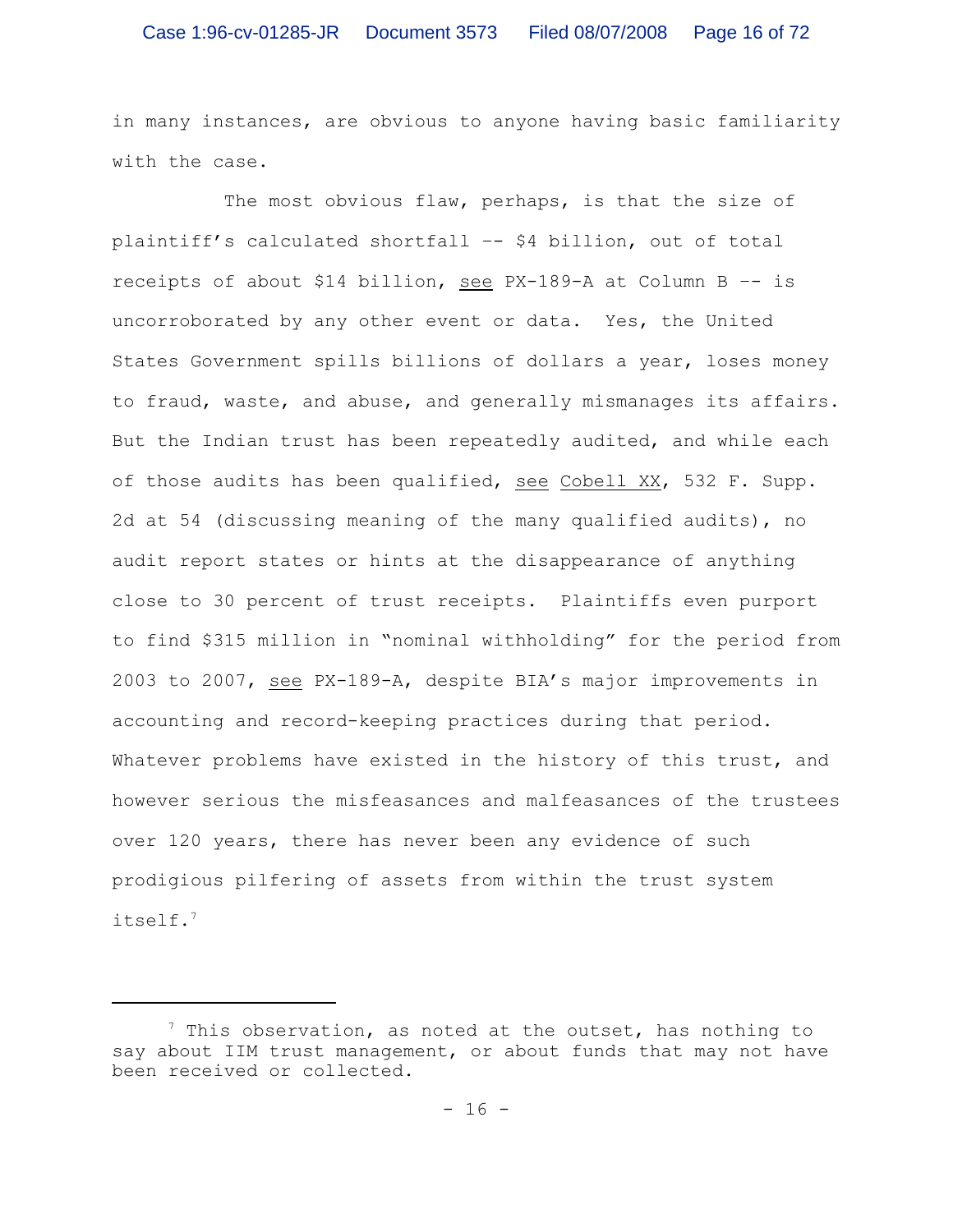Methodologically, the two most important flaws in plaintiffs' model are: (1) that the model includes as collections certain sums that, by definition, will not be reflected as disbursements in the CP&R data, including Osage headright payments; and (2) that the model accepts historical receipt data and disregards historical disbursement data from the same documents and systems, or makes self-serving adjustments to one side of the ledger and not the other. These flaws will be discussed in turn.

III.B.i *CP&R data*

Even if plaintiffs had treated 100 percent of the checks in the CP&R data as having been negotiated, those data would necessarily under-report disbursements from the IIM system. Transfers of funds from Tribal IIM accounts or SDAs directly to tribal trust funds are effected by intra-bureau bookkeeping transfers, not by checks that would show up in CP&R data. Tr. 569:6-22 (Herman). Michelle Herman provided two examples of such "BB transfers," see DX-480 at 9; DX-481 at 2, both of which involved millions of dollars. In a government document detailing disbursements for fiscal year 1999, DX-238 at 1, such BB transfers amount to \$73.5 million of disbursements from the trust, compared to about \$202 million in checks and EFTs. Plaintiffs' experts agreed that, unless such transfers had been made by check (which they were not), they would necessarily be

- 17 -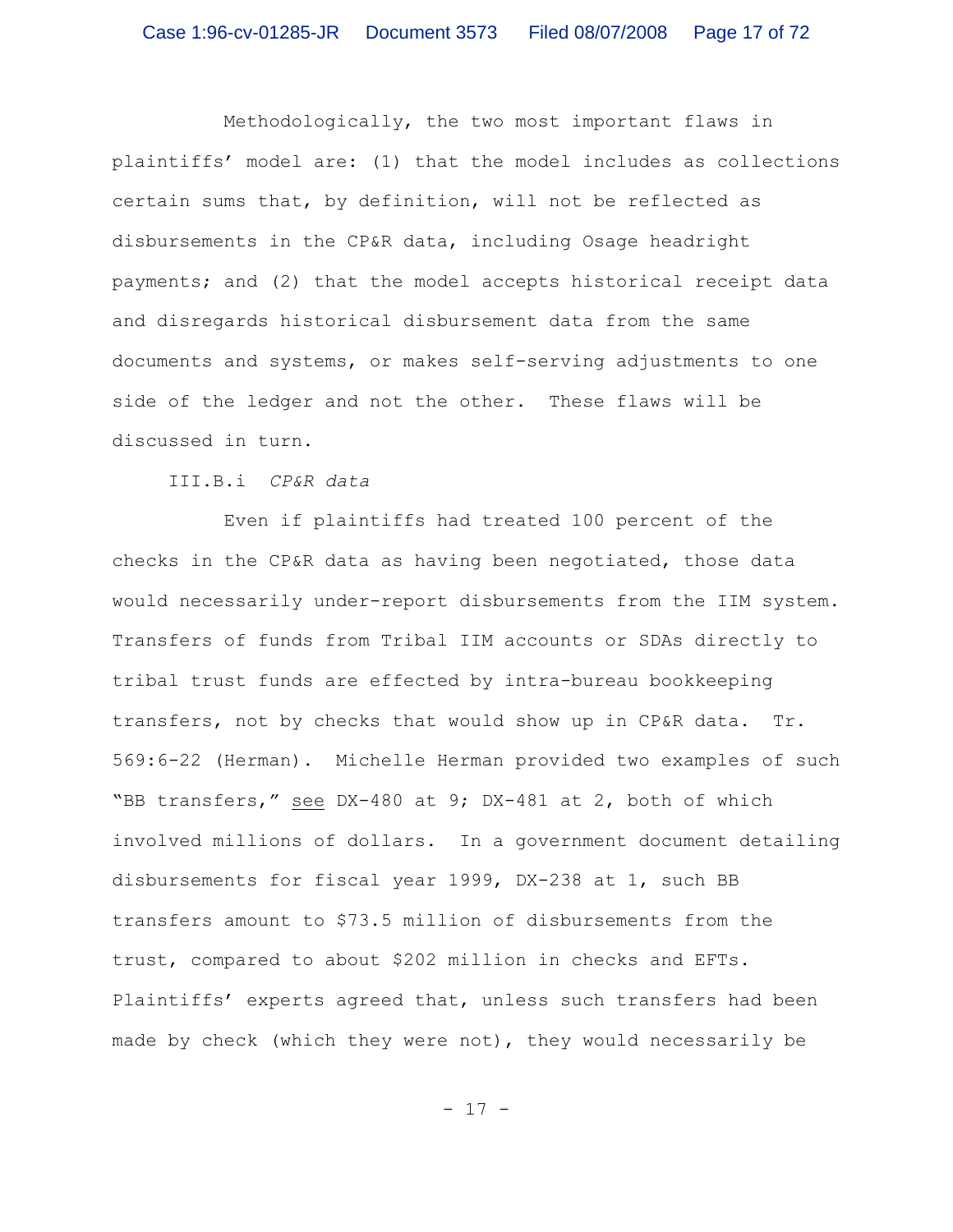absent from the CP&R data. Tr. 353:20-25 (Cornell); Tr. 1566:12- 1567:10 (Palmer). This basic mistake in plaintiffs' theory – ignoring or overlooking fund transfers –- had the effect of driving up the amount allegedly "withheld" and driving down the disbursement rate upon which plaintiffs relied for their calculations of "withholding" for all the years before 1988.

Transfers from the IIM system are not the only transactions overlooked by plaintiffs' single-minded reliance on CP&R data. The accounting systems relied on by Interior were designed to track money, not to aggregate throughput data. Accordingly, they register every intrafund transfer as a debit to one account and a credit to another. This (standard bookkeeping) process creates double-counting of receipts if only CP&R data is used to measure disbursements, because, while both the initial collection and the transfer will show up as "receipts," only checks cut when the money leaves the system will show up as "disbursements." Government contractors have been working to "map" such transfer transactions and eliminate them from the data, and their receipt and disbursement data has accordingly changed since the October trial. Tr. 481:11-482:15; 626:25- 629:21; 648:19-649:15 (Herman). Reliance on CP&R data also results in overstated receipts because beginning IRMS balances registered as new receipts; government contractors have been

- 18 -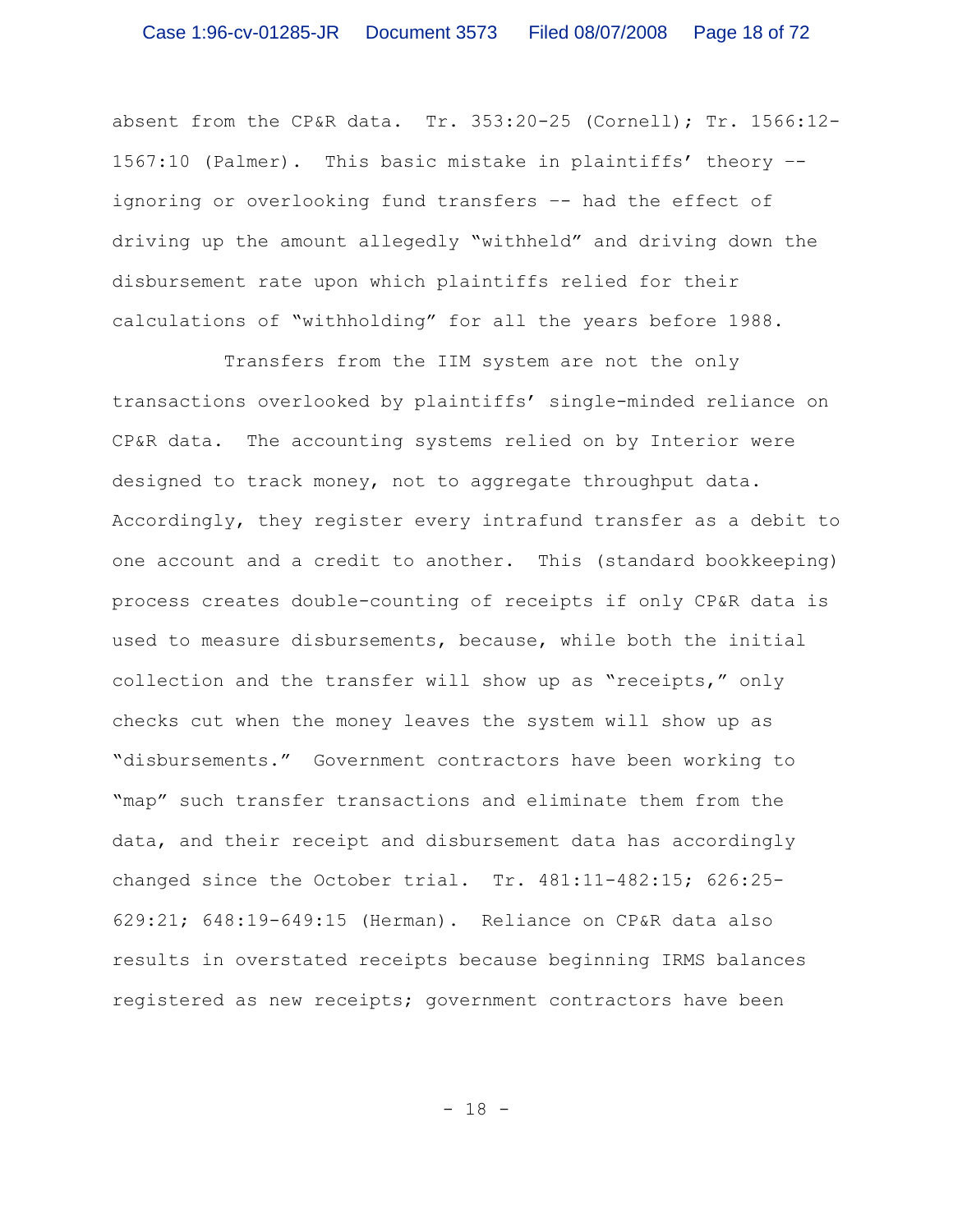working to eliminate those transactions as well. Tr. 624:1- 626:15 (Herman).

Plaintiffs continue to draw their receipts data from government figures produced during the October trial, see PX-189- A n.1; AR-171, ignoring or refusing to accept the replacement of those figures with updated numbers, see DX-371, that have eliminated phantom receipts. They refuse to accept Ms. Herman's reductions in receipt data because she did not "show her work." Plaintiffs are skeptical about a reduction in revenue for the years 1986-1997 of "roughly \$243 million" between the AR-171 exhibit in the October trial and the revised DX-371 exhibit produced at these proceedings, see Tr. 628:8-17 (Herman); PX-119, but they have in no way refuted Ms. Herman's testimony, and I find it to be credible. In any case, Ms. Herman's treatment of the data is demonstrably even-handed: disbursements have been reduced by roughly as much, if not more, over the same period. Tr. 649:7 (Herman); compare AR-171 at Column G with DX-371 at Column H for FY1986-FY1997.<sup>8</sup> Again, relying on the older numbers has a two-fold skewing effect –- driving up the nominal amount withheld in these years and driving down the calculated disbursement rate that controls the other years.

Plaintiffs' complaint about Ms. Herman showing her work illuminates a central problem with this litigation. Ms. Herman's work, on just this problem, and only for the years since 1986, encompasses some 115 million transactions, Tr. 627:4-7 (Herman), many of which are extremely complex.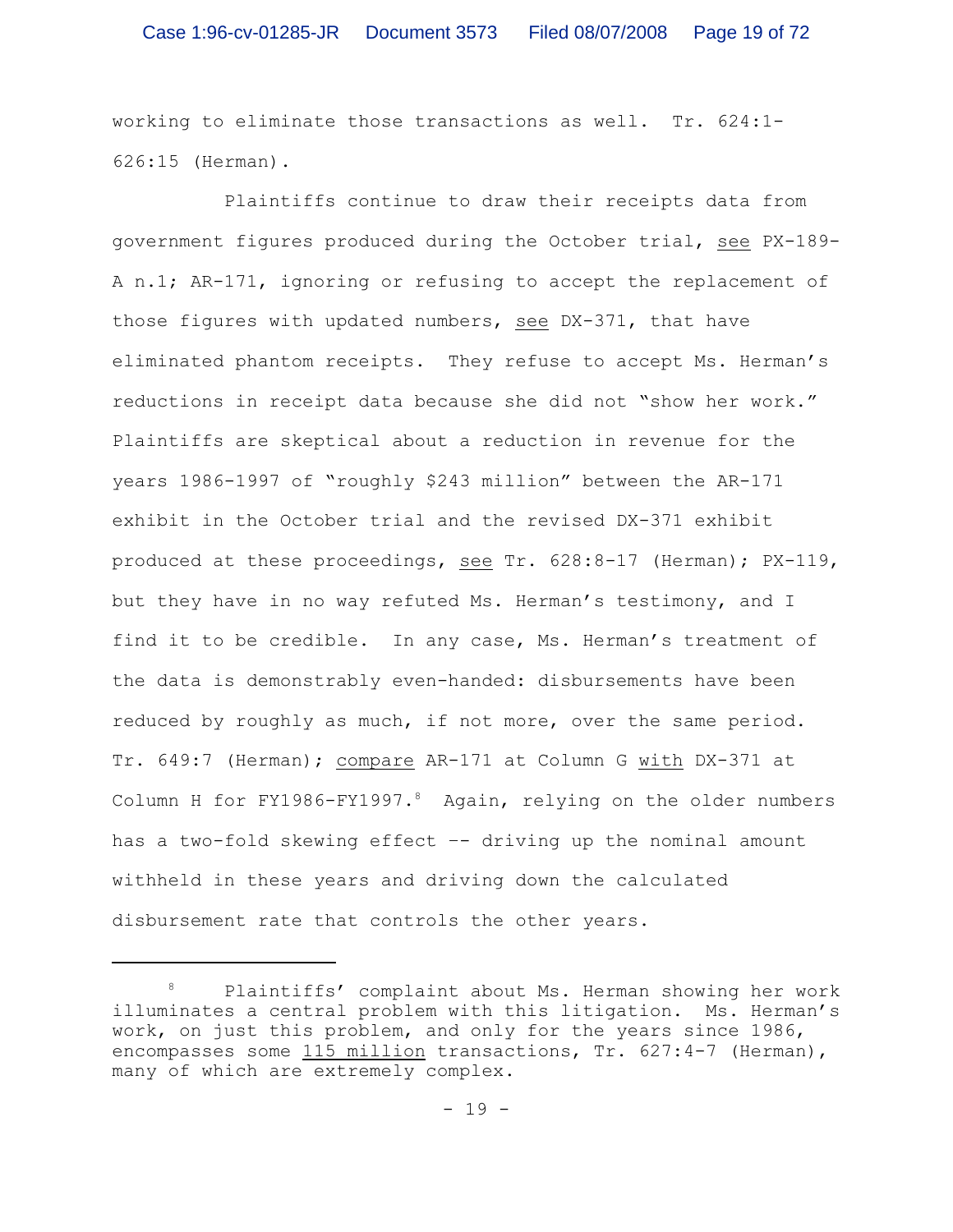III.B.ii *Osage headrights*

The error of plaintiffs' total reliance on CP&R data as representative of disbursements is especially palpable when one considers the inclusion in their model of Osage headright monies as trust receipts. Osage headrights are the product of the Osage Allotment Act of 1906, Pub. L. No. 59-321, 34 Stat. 539, which allotted Osage tribal lands to individual members, see id. at § 2, 34 Stat. 540, but preserved the mineral estate of those lands for common management under the direction of the tribe. See id. at § 3, 34 Stat. 543. The proceeds of the mineral estate were to be held in trust for, and distributed per capita to, individual Osage Indians. Id. at § 4, 34 Stat. 544.

There is a legal dispute between the parties as to whether Osage headright funds are IIM funds that fall within the class certification order in this case. See Order, [Dkt. 27] at 2-3 (class to consist of "beneficiaries of Individual Indian Money accounts"). What is beyond dispute, however, is that mineral estate proceeds destined for Osage headright holders are collected into a tribal trust fund and disbursed from that fund directly to individual headright owners, without ever passing through the IIM system. Tr. 473:22-474:1 (Herman). Osage headright disbursements are not to be found in CP&R disbursement data, and both of plaintiffs' experts agreed that Osage mineral estate revenues did not belong in IIM system receipt data. Tr.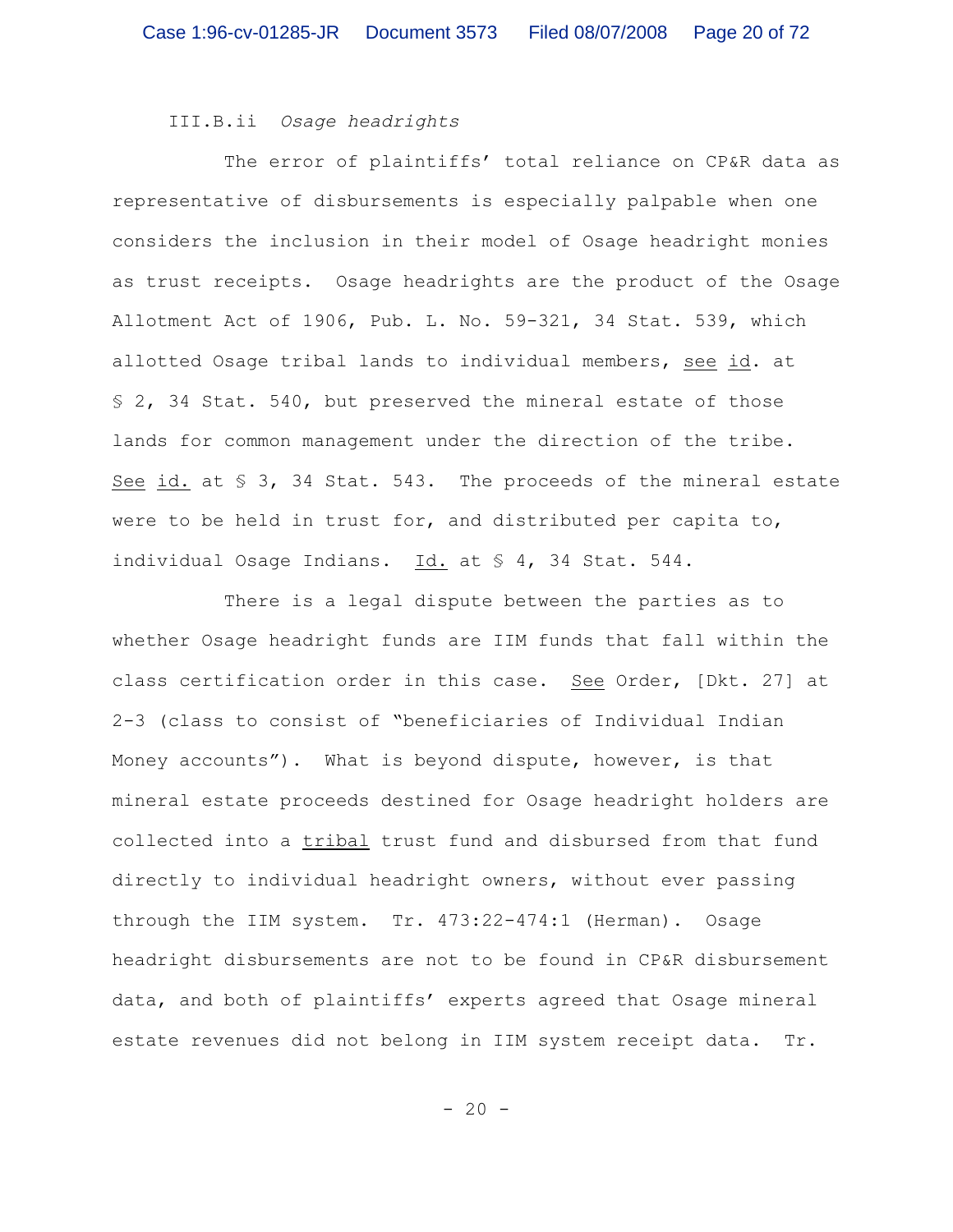1577:8-16 (Palmer); 334:7-23 (Cornell), see, e.g., DX-372 at 2025 et seq. Nevertheless, plaintiffs' model "corrects" government receipt data by adding in the value of Osage headright payments for every year. See PX-189-A at Column  $E.^9$  The effect of this mistake, once again, is both to add over \$800 million in erroneous receipts and to drive down plaintiffs' calculated disbursement rate, see Tr. 1596:6-17 (Palmer), causing the inaccuracy to metastasize.

III.B.iii *Data "adjustments"*

Plaintiffs' demonstrated willingness to accept data they liked and reject data they disliked did not enhance the credibility of their model. Their initial model would accept government receipt data from a historical document, but reject disbursement data from the same document in favor of their calculated disbursement rate. See Tr. 291:18-292:23 (Cornell). Their rebuttal model continued to make self-serving modifications to the historical data, some driven by their calculated

<sup>&</sup>lt;sup>9</sup> Some Osage headright payments do flow through the IIM system, because some headright holders both have IIM accounts and are either minor, incompetent, or otherwise unable to receive their headright payment directly. See Tr. 659:12-16 (Herman). Because headrights are alienable, many current headright holders are not Osage, and those who are Indians may not have IIM accounts. See http://www.osagetribe.com/mineral/info\_sub\_page. aspx?subpage id=6. The government has endeavored to calculate what portion of Osage monies enter the trust, but this is simply to avoid double-counting in the event that the Court accepts the plaintiffs' model. Whatever Osage monies do enter the IIM system are already reflected in the general receipt and disbursement data.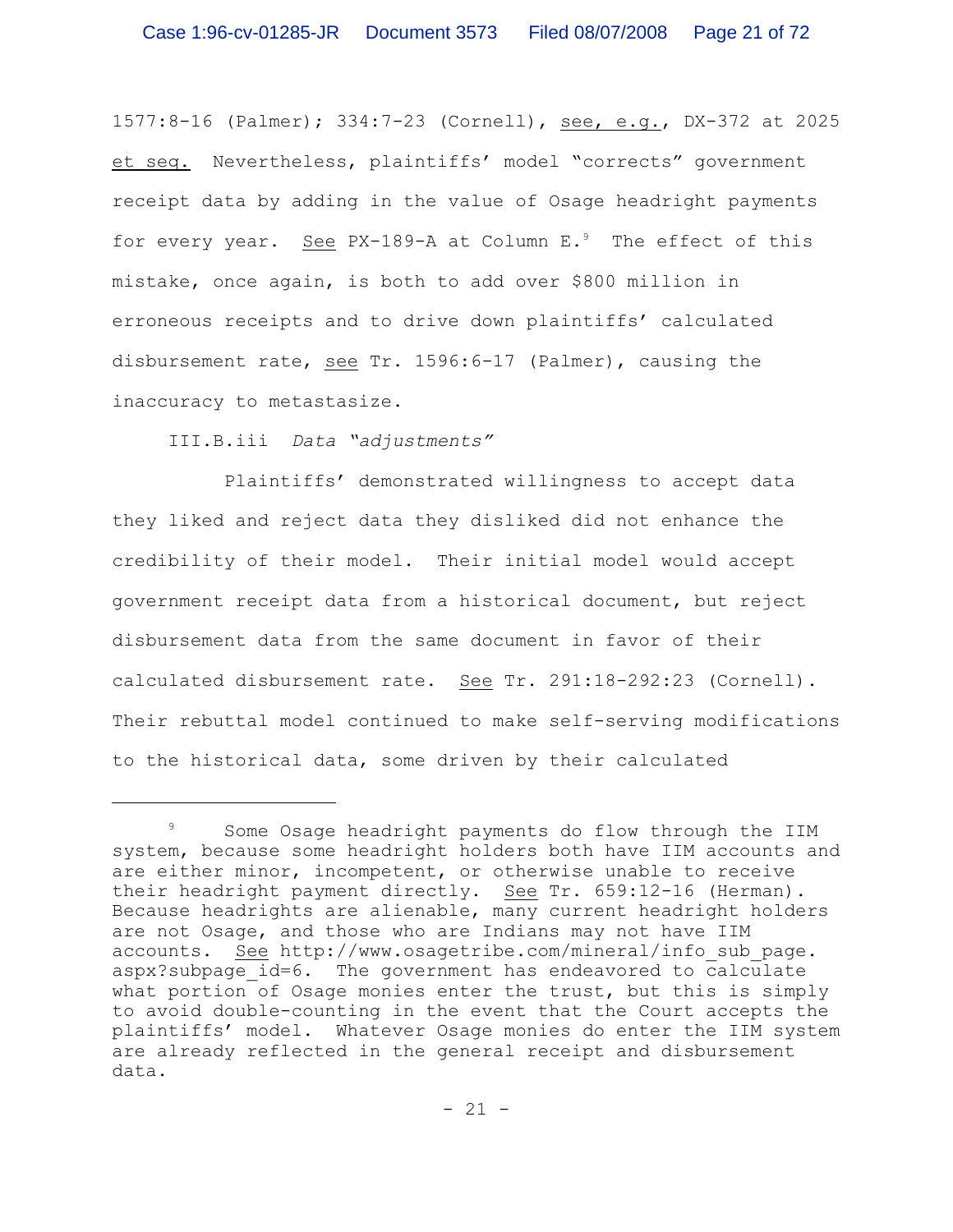disbursement rate, see PX-189-A at n.1, and some even more baseless. See generally, Tr. 1578:24-1584:19 (Palmer). Two examples follow.

First, plaintiffs' adjustment of CD&L data: Aggregate government data for the years 1972-1987 were developed by the firm of Chevarria, Dunn, & Lamey (CD&L) from general and detailed ledgers for the various BIA agencies and area offices. See Tr. 604:7-623:12 (Herman). Plaintiffs accept the receipt data, but, asserting (with some basis) that the disbursement data may be flawed, incomplete, or estimated, see id., they modify the disbursement data. See PX-189-A at n.4. The modification is calculated by dividing the government's reported disbursement rates from the years in which there is CP&R data (approximately 101 percent)<sup>10</sup> by the plaintiffs' calculated disbursement rate (74.45 percent). This yields, for those years, a so-called "disbursement adjustment ratio" of 134.1 percent, which appears to represent nothing more than the factor by which the plaintiffs do not trust government disbursement data, but which is applied to make a wholesale downward adjustment of CD&L disbursements data for the years 1972-1987, as well as for the years 2003-2007, when receipt and disbursement data come from qualified audits, and for 1955, where receipt and disbursements come from a

 $10$  See PX-189-C at Column H. It is typical for disbursements to exceed 100 percent of collections in some years.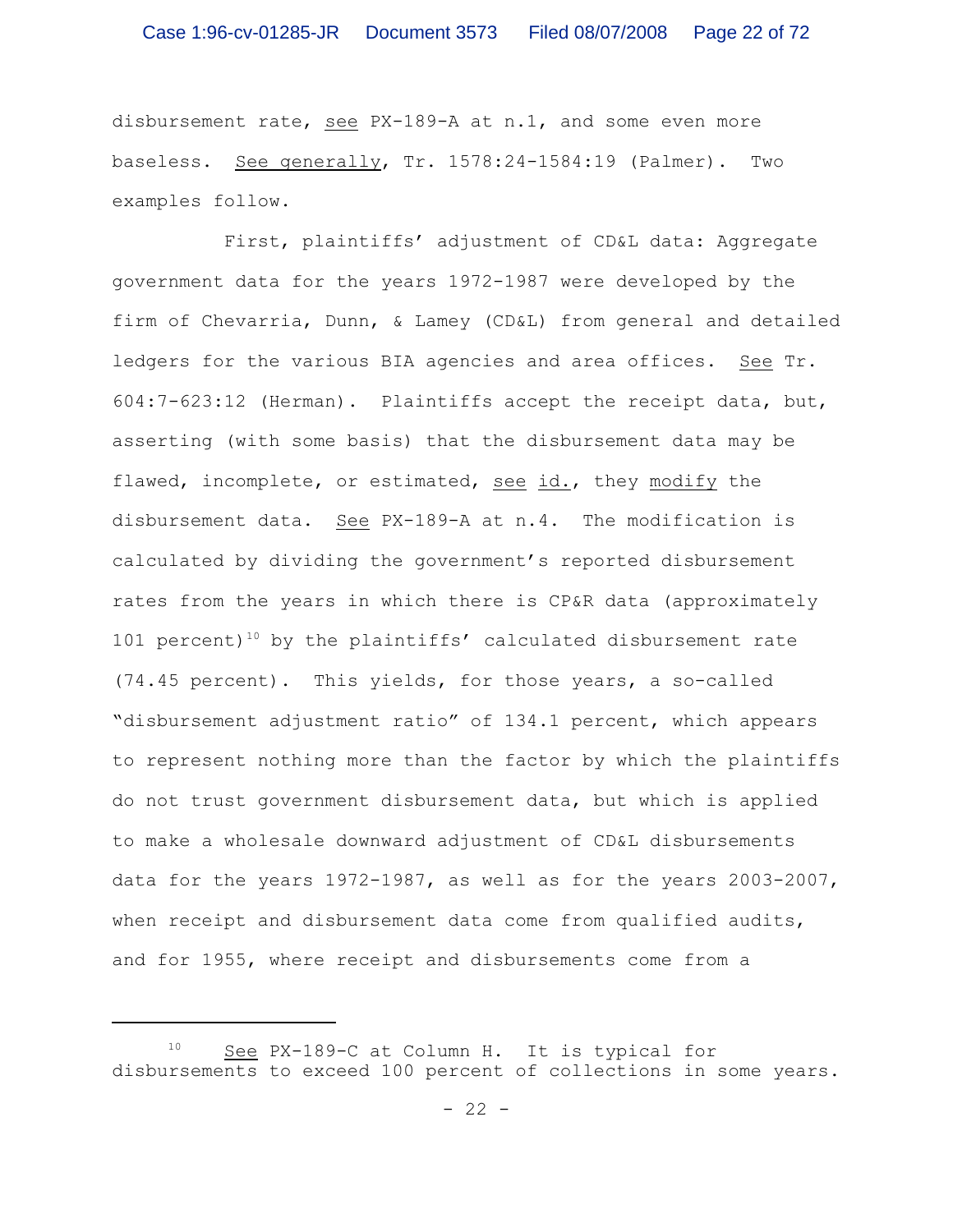historical audit report. See PX-189-A at n.4; see also PX-53 (1955 Report).

Second, plaintiffs' adjustment of receipts data located by Morgan Angel: Historical evidence regarding receipts and disbursements from the period 1923-1949 was developed by the government's historian, Edward Angel of the firm Morgan, Angel and Associates. Tr. 787:23-792:22 (Angel). These reports were produced in response to a 1906 appropriations act which required the heads of departments to prepare reports regarding any receipts and disbursements that were not paid into the Treasury. See Pub. L. No. 59-383, § 5, 34 Stat. 746, 763 (1906). These reports generally bore the title: "Statement of Moneys Received and Expended by Disbursing Agents of the Indian Service During the Fiscal Year [ ] Without Being Paid into the General Treasury of the United States." See, e.g., DX-426 at 3; DX-27 at 14. Each has an entry for IIM receipts and disbursements. Dr. Angel suspected that these reports would exclude both receipts and disbursements that did not flow into or out of the Treasury. Tr. 790:6-791:10 (Angel). This would make sense, as the statute requires "a detailed account of all payments, made from such funds," where such funds refers to funds "not paid into the General Treasury." Thus, if there is any understatement on these reports, it likely encompasses both receipts and disbursements. Nonetheless, the plaintiffs' model increases the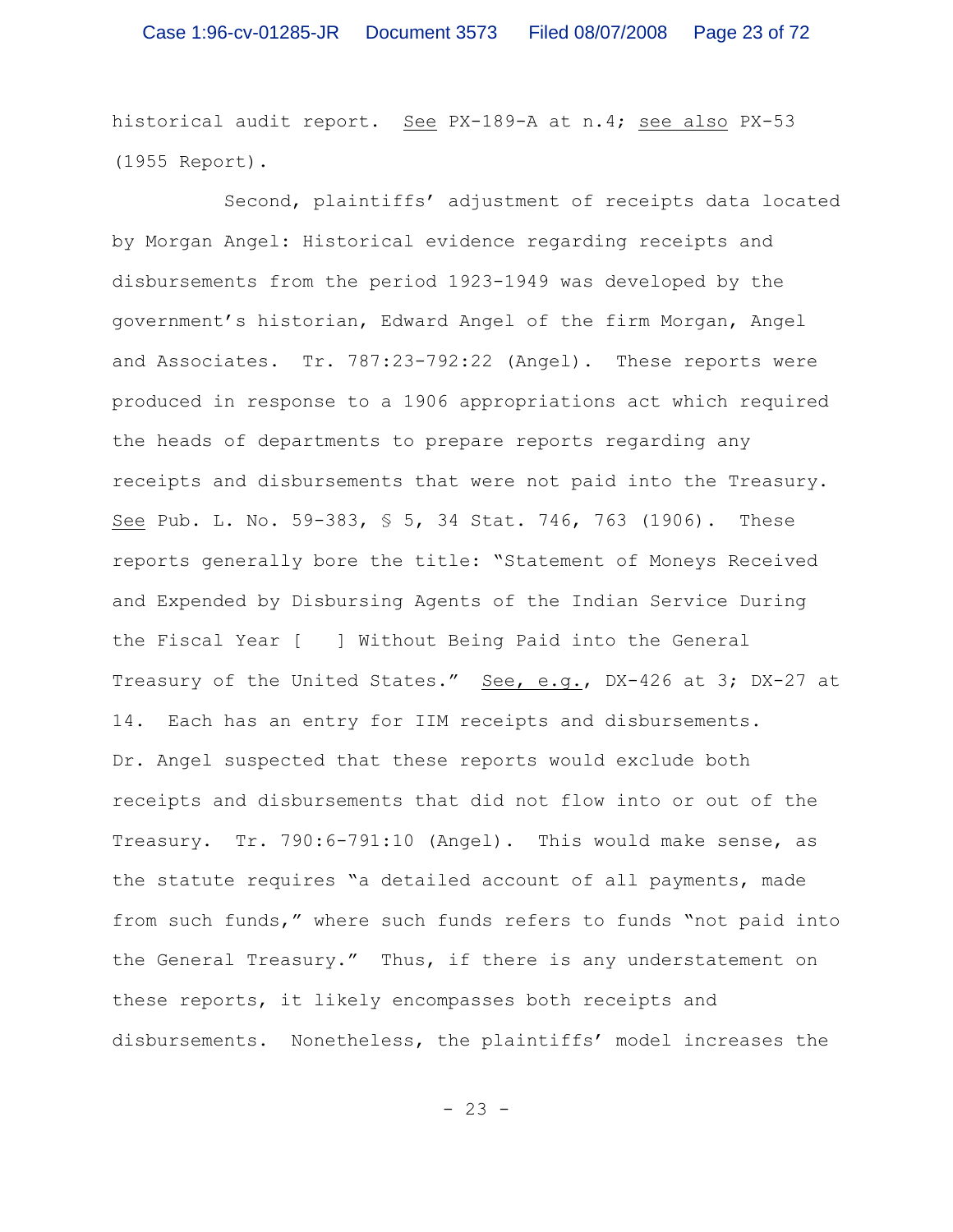receipts –- and only the receipts –- by dividing them by 77 percent, the figure that represented the gap between receipts and postings in DX-365. Tr. 1581:7-13 (Palmer). This exhibit from the October 2007 trial was prepared to discuss what percentage of dollars would be covered by the government's accounting procedures, and had nothing to do with the percentage of funds that might have been collected and not paid into the Treasury, a detail about which the plaintiffs' witness (a last-minute surrogate) was evidently unprepared to testify. Tr. 1578:24- 1584:19 (Palmer). Dr. Palmer's ultimate defense of the "adjustment" he had made was that it was similar to the calculated disbursement rate, Tr. 1586:16-32 (Palmer), which – as has already been discussed –- plaintiffs' model has artificially deflated.

My overall conclusion about plaintiffs' model is that it cannot be used as a representation or even an estimate of the amount of trust funds that the government has failed to disburse or post to IIM accounts. Instead of providing unbiased opinions, plaintiffs' expert witnesses essentially provided plaintiffs with a way to put a dollar value on their argument that all data that favors the plaintiffs may be treated as admitted, and all data that disfavors them must be proven by the government with discrete, transactional evidence.

- 24 -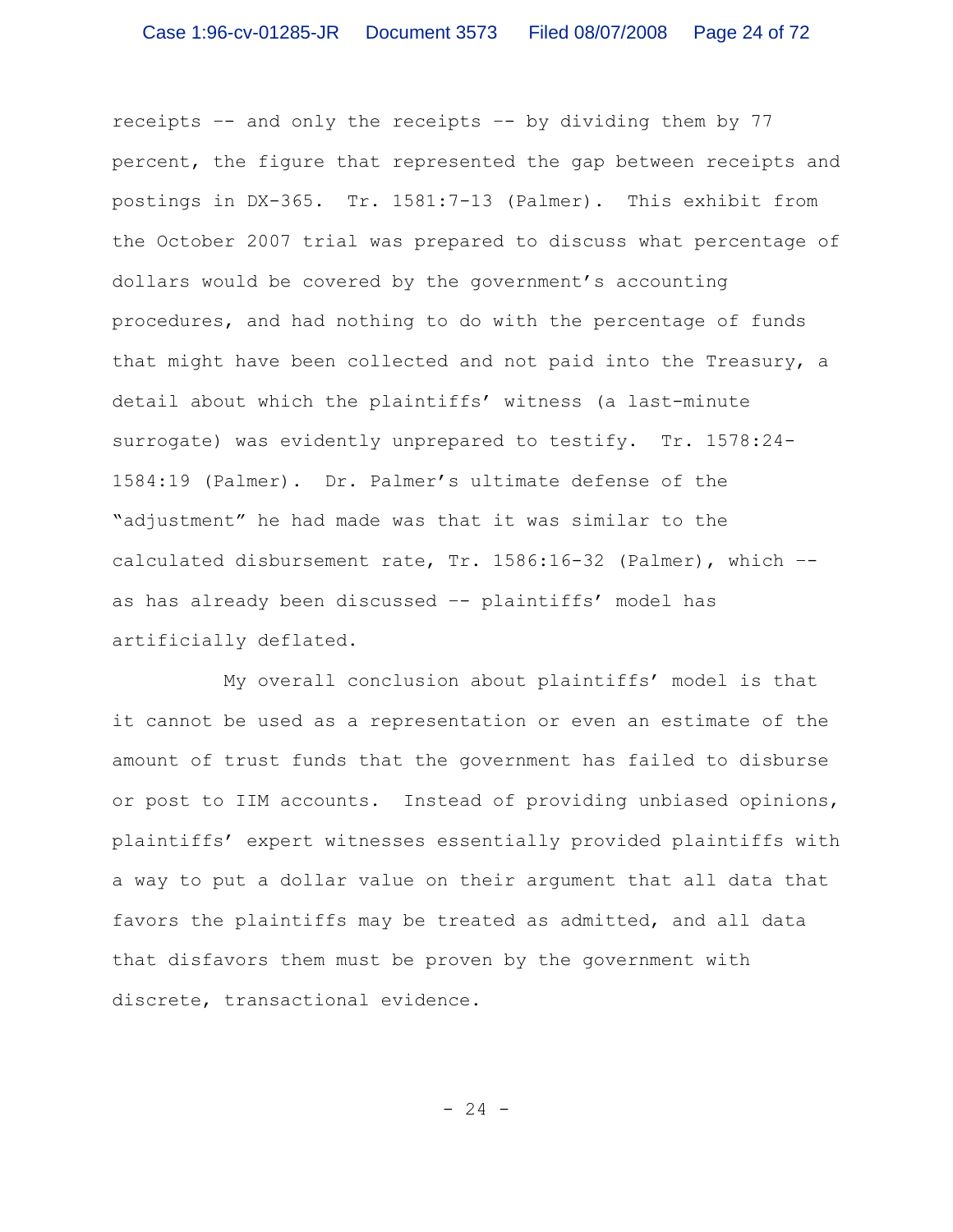### **IV. The Government's Case**

The government's presentation had two parts. First, the government endeavored to explain how DX-365, the chart it introduced in the October 2007 trial, could state that postings to IIM accounts were 77 percent of collections without admitting that the other 23 percent of the funds were unaccounted for. Second, the government developed its own model for evaluating the amount of funds that might reasonably be considered missing from IIM accounts.

### IV.A Collections and postings to IIM accounts

Ms. Herman's "IIM system" testimony has been discussed in previous sections of this memorandum. Two of her explanations for the difference between collections and postings –- the double-counting of opening balances and intrafund transfers – have already been covered.

The rest of the explanation is provided by Ms. Herman's testimony that a significant amount of the funds that are considered "receipts" of the IIM system are never intended for an IIM account. Tr. 487:23-488:10 (Herman). As described above, the IIM system includes many non-individual accounts, including SDAs and administrative accounts. See supra, Part II. Using record examples, Ms. Herman described three types of disbursements that might be made from these non-individual

- 25 -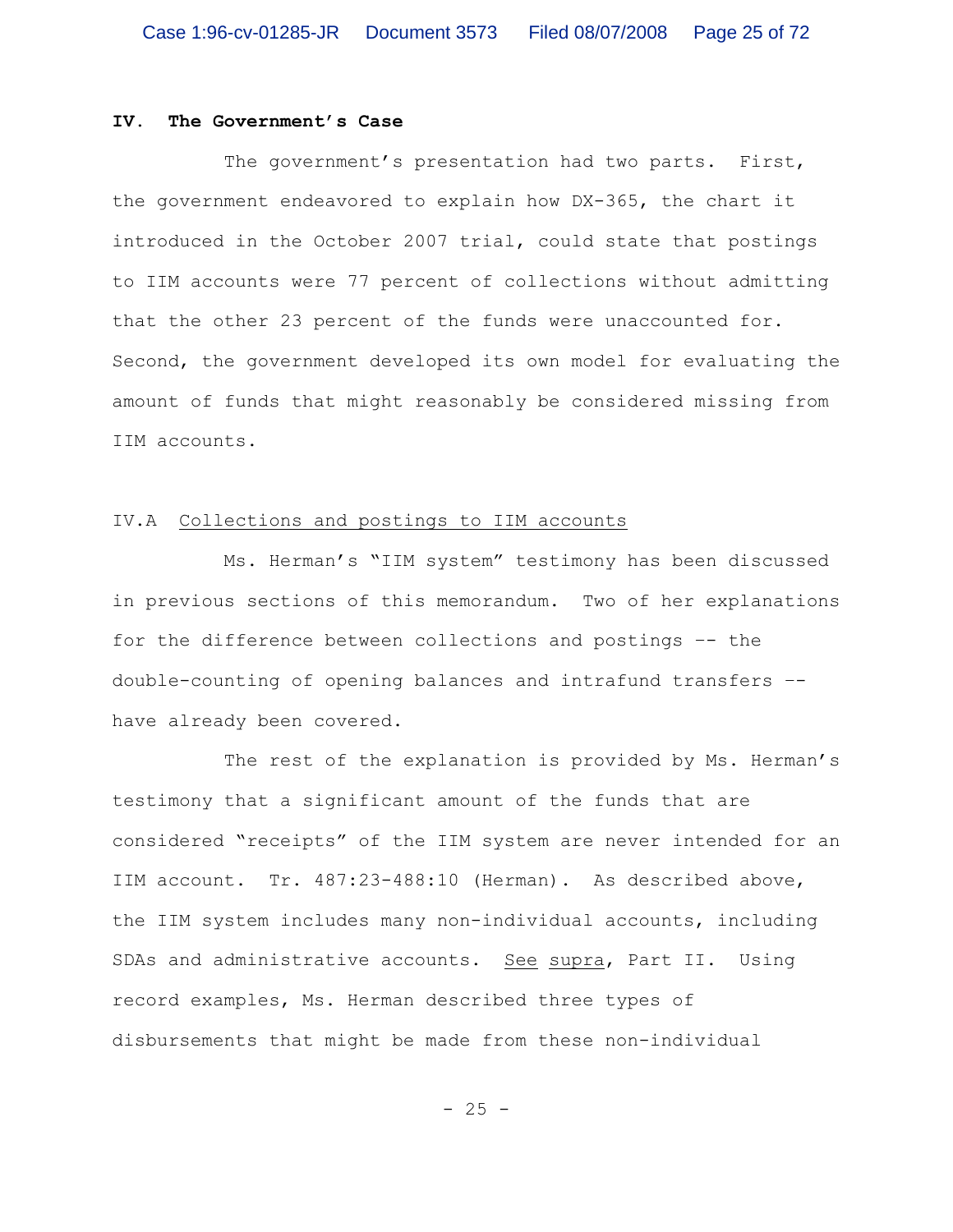accounts without money passing through any IIM trust. See generally, DX-370 (graphically displaying the flow of funds).

First, funds might be transferred directly from an SDA or an administrative account to third parties. Tr. 517:25-518:14 (Herman). Such funds might include bid deposits associated with contracts, earnest money associated with land sales, deposits on leases, and administrative fee payments including fees to the government, among other things. Id. One example, from the modern, electronic era, was a \$5.2 million disbursement from an SDA to an insurance agency on behalf of a tribe. See  $DX-474$ ; Tr. 505:18-506:23 (Herman). Another example, one that straddled the paper and electronic eras, was a \$3000 performance bond, deposited in 1978 and disbursed in 2006, with interest, as \$16,767.16. DX-491; Tr. 534:20-536:15 (Herman). A 1941 audit report showed special accounts for a cemetery fund and for school activities. See DX-486 at 2. And a Commissioner's report from 1910 showed that \$2.7 million out of \$7.6 million in disbursements represented returns of funds to unsuccessful bidders. DX-33 at 2; see also DX-32 at 7 (1909 Report). The government's conclusion that significant funds moved from special accounts or administrative accounts direct to third parties without posting to IIM accounts appears well-founded.

A second instance in which money received into the IIM system would not be posted to IIM accounts would be transfers

 $- 26 -$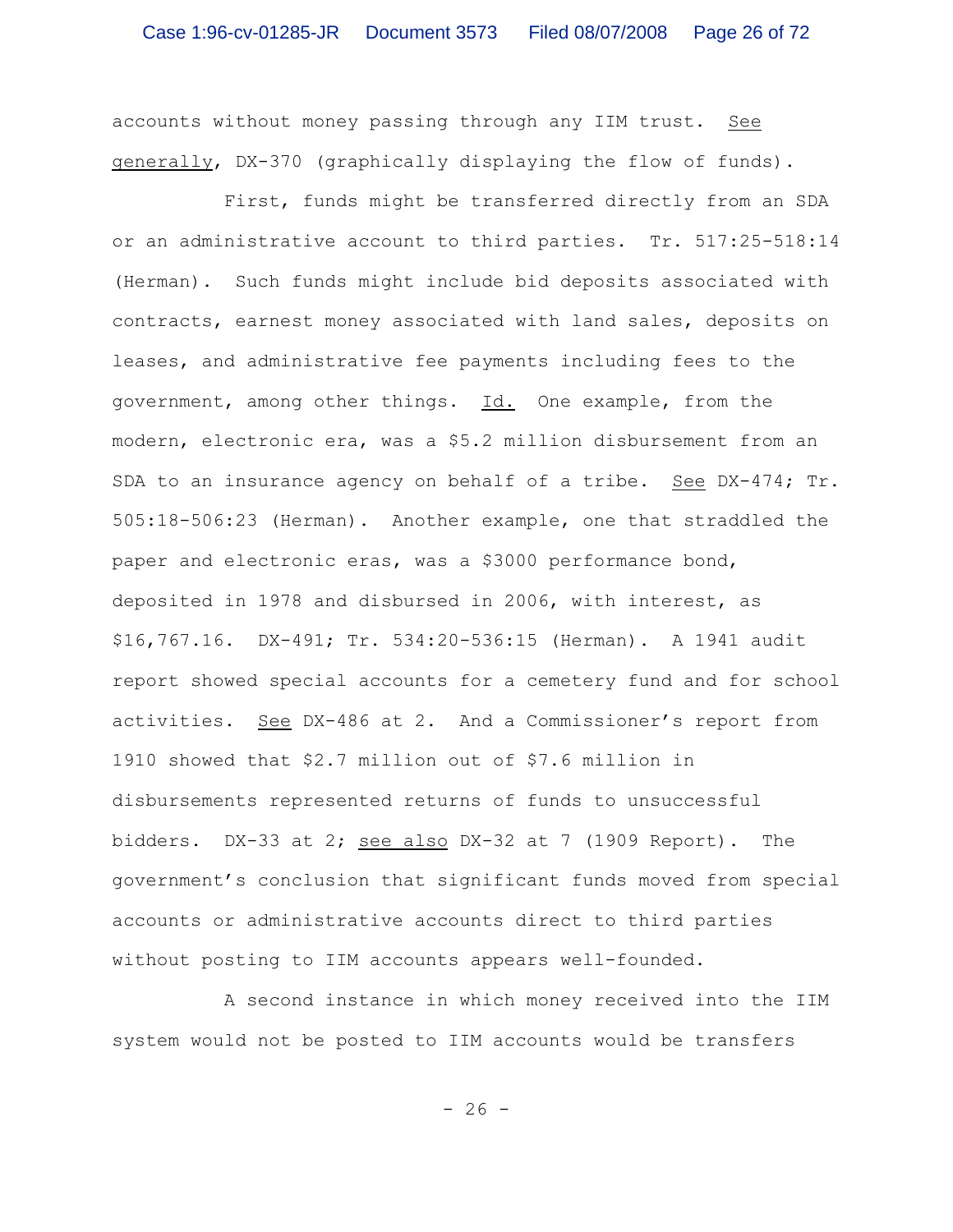from SDAs and administrative accounts into tribal trust accounts. Tr. 485:25-486:6 (Herman) (transfers to tribal trust accounts were a "significant amount of money"). One example was a timber transaction that moved through an SDA, with \$4.46 million of the total transferred to tribal trust accounts (a non-check, "BB" transfer), \$563,000 used for a reforestation payment (a third party disbursement), and only \$609,000 posted to IIM accounts. See DX-480; Tr. 521:21-525:19 (Herman). (Significant amounts of so-called "Tribal IIM" have passed through the system, although these amounts were not included in DX-365.) The government's conclusion that there was money moving through the system that was intended for the tribes and not for IIM accounts is supported by the evidence.

Finally, there are payments to what Ms. Herman described as "stakeholders." Tr. 486:7-487:4 (Herman). Stakeholder payments are payments made to individual Indians, often –- but not always –- IIM account holders, that do not move through IIM accounts. For example, a tribe may have a judgment account or an account for per capita distribution, which amount is deposited in the IIM system is the form of a non-individual account. A large portion of that money then goes directly to stakeholders by check, without touching IIM accounts, while some of the funds –- typically, for minors and the like –- do go to IIM accounts. The government presented just such an example –- a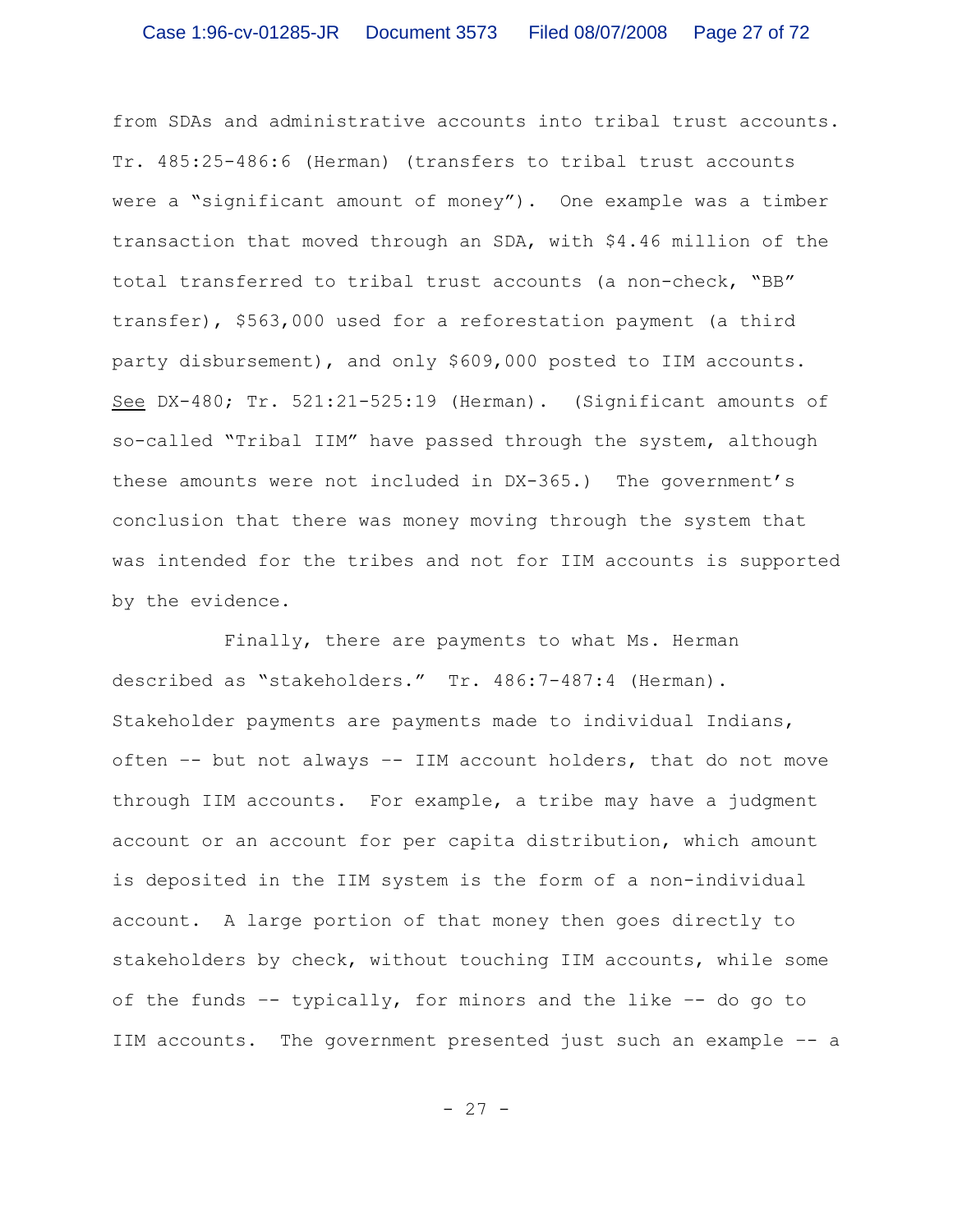Per Capita account<sup>11</sup> of \$43.5 million where \$7.8 million was transferred into "land-based" IIM accounts while \$27.5 million was paid direct without touching an individual account. See DX-475; Tr. 507:8-510:3 (Herman). Judgment and Per Capita funds go to tribe members as such, not to "land-based" IIM account holders. Judgment and Per Capita accounts themselves only exist inside the IIM system for bookkeeping and check-writing convenience. Amounts that are transferred into IIM accounts are typically for beneficiaries who are minor, incompetent, or impossible to locate. Again, the explanation that stakeholder payments were reflected in IIM system receipts, but not in individual account postings, appears to be well supported.

Ms. Herman's flowchart, and her testimony and documentary examples of non-IIM payments from non-individual accounts, together with the evidence that receipts can be doublecounted, went a long way towards explaining the nature of the discrepancy between receipts and postings in DX-365. Her explanation did not quantify the discrepancy, however: Ms. Herman admitted that there was no ready way to determine what percentage of receipts were for stakeholders, for tribal trusts, and for

 $11$  See Cobell XX, 532 F. Supp. 2d at 40 ("A small percentage of the funds flowing through the IIM trust are in "Judgment" and "Per Capita" accounts, which were created to hold funds derived from litigation settlements (Judgment accounts) and tribal revenues allocable to individual Native Americans (Per Capita accounts).").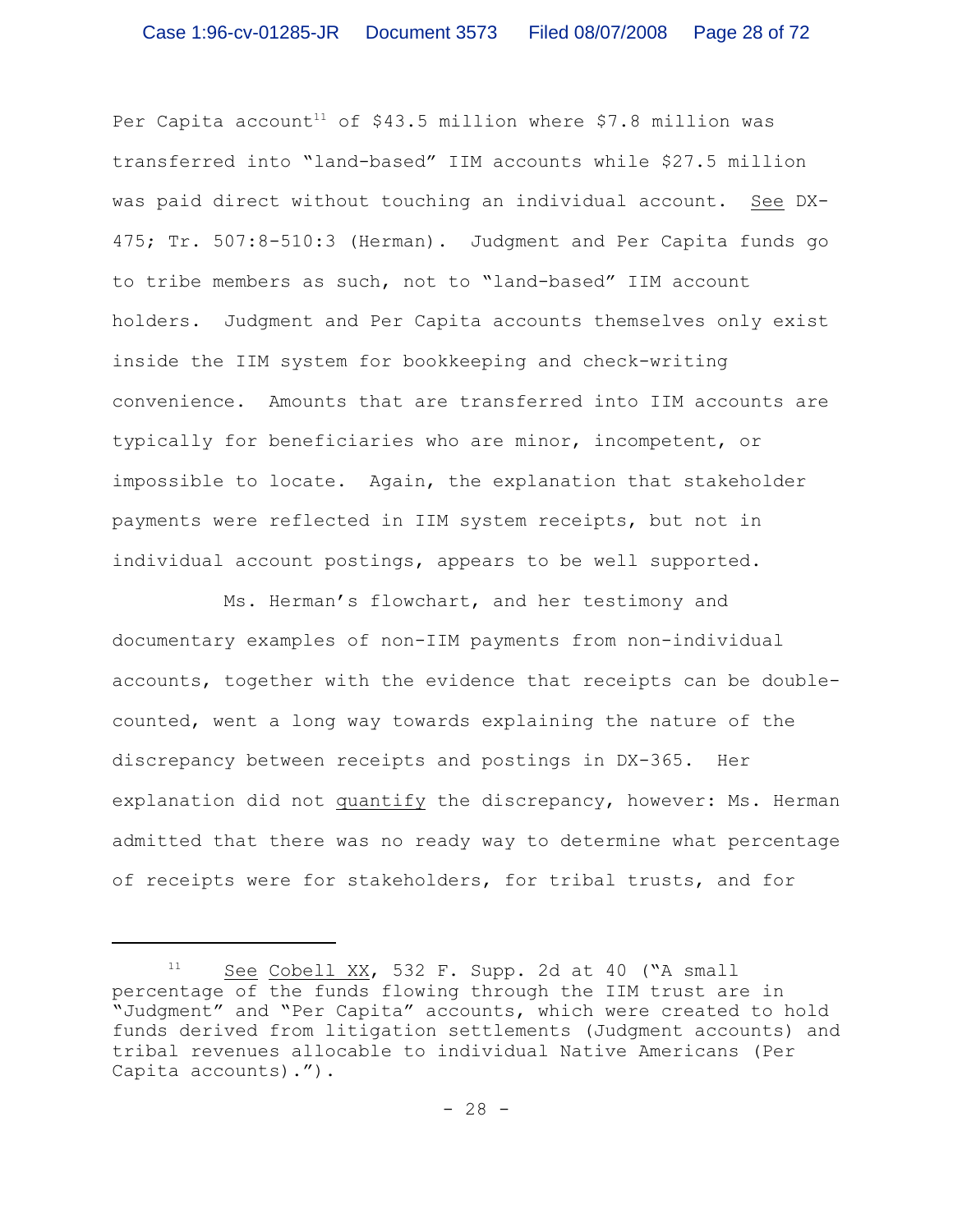third parties. Such a determination is not impossible, but would be very time consuming, would require finding and reviewing financial documents, and has not been done. See Tr. 641:23- 642:16 (Herman); Tr. 636:15-24 (Herman) (same regarding intrafund transfers).

#### IV.B. The government's model

After the government's admission in the October 2007 trial that perhaps \$3 billion of IIM system receipts had not been posted to IIM accounts, my finding that the government had not and could not provide an adequate accounting of its IIM trusteeship, and plaintiff's presentation of at least a theory that some \$4 billion of IIM funds had never been disbursed to IIM account holders, the burden of quantifying and explaining the shortfall shifted to the government. Because Ms. Herman's explanations of the various ways that IIM system receipts might be transferred or disbursed without passing through IIM accounts was neither quantified nor reasonably quantifiable, and because there is no aggregate IIM receipt and disbursement data for considerable portions of the history of the Indian trust, the government resorted to a statistical modeling approach.

IV.B.i *Explanation of the government's model*

The government's model was developed and presented by an expert statistician, Frederick Scheuren. It uses available

- 29 -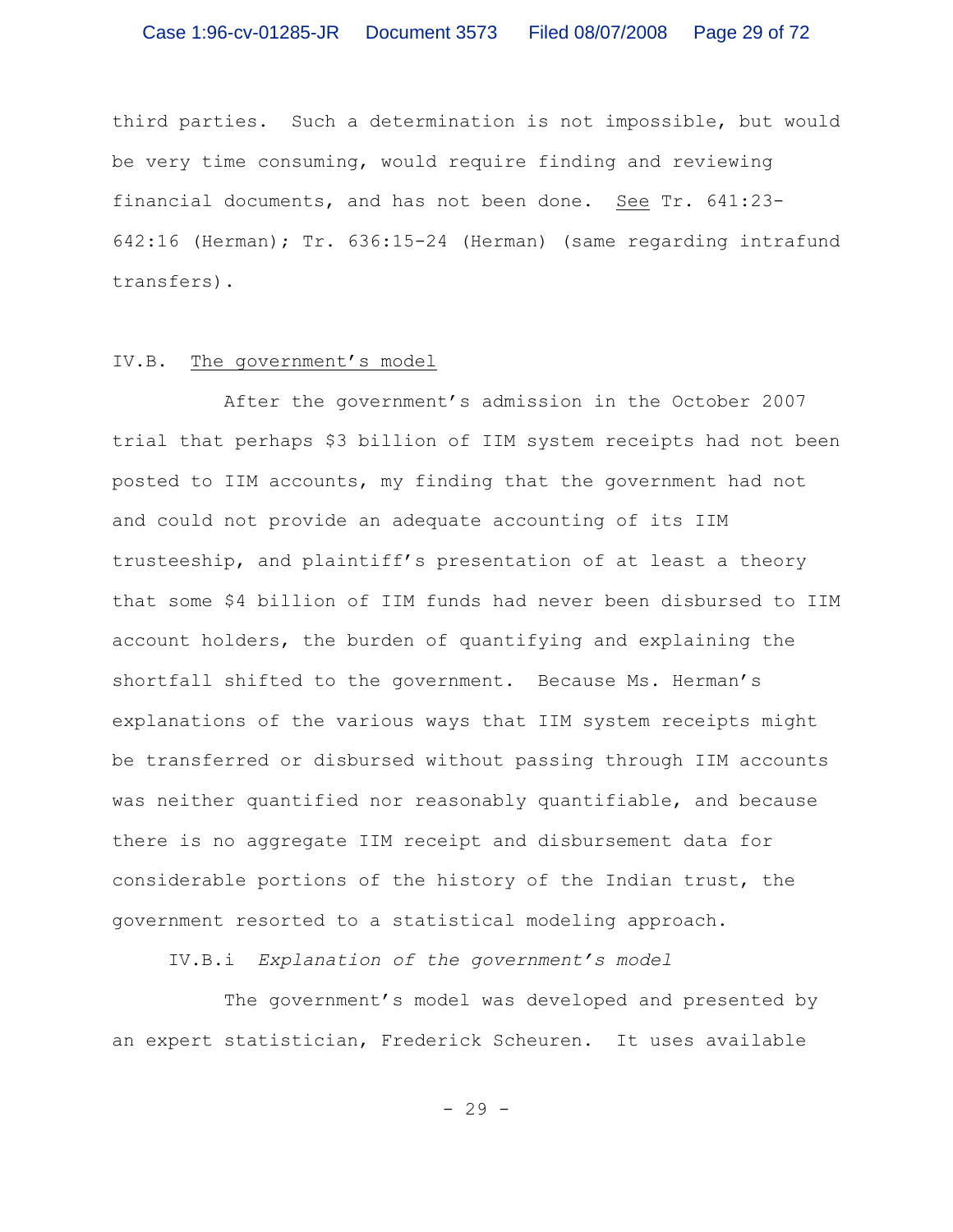receipt and disbursement information and then employs a statistical technique known as "multiple imputation" to fill in the blanks, which are many. Tr. 929:12-25 (Scheuren). Multiple imputation is an established technique that uses available data to impute missing data, but instead of yielding a single value that best fits the data as modeled, it uses modern computing power to impute multiple values for each missing data point. Tr. 932:9-23 (Scheuren). Its chief value in this regard is that it allows the statistician to "see the uncertainty" that exists because of the missing data. Id. In the words of the Dr. Scheuren, "missing data is not free," Tr. 934:1–3, meaning that, the more data that is missing, the lower the confidence that can be placed in the values the model generates.

Dr. Scheuren used the following procedure to create his multiple imputation model. See generally DX-460 (outlining steps in government's approach). First, his firm (NORC) assessed the available data. This involved four kinds of data: historic reports that Dr. Angel had uncovered for 1909-1911, 1922-1949, and 1955; data from the general and detailed agency ledgers identified by CD&L for 1972-1985; IRMS data from 1986-1995; and audit report data from 1996 to the present. See DX-372; Tr. 939:14-940:7 (Scheuren). This left a significant number of years

- 30 -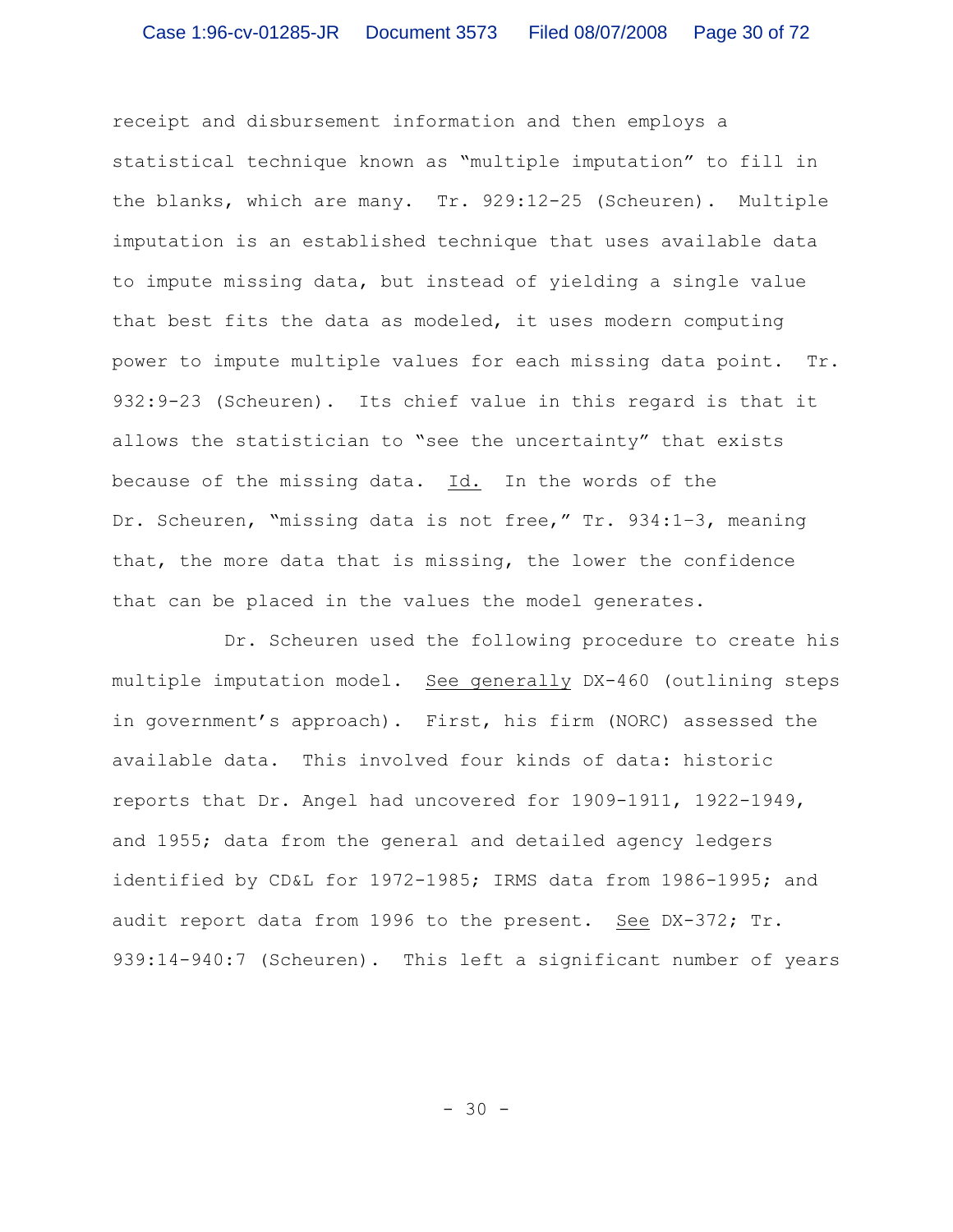for which there was no data. See DX-471 (NORC's data set).<sup>12</sup> NORC also assessed the data set for data points that did not appear to make sense, and treated "outliers" as missing values. See DX-461; Tr. 942:22-943:17 (Scheuren). The resulting data set represented the information that NORC would use to try to assess the likely values of –- and resulting uncertainty from –- the missing receipt and disbursement data.

The next step involved using scatter plots and statistical techniques to assess the relationship between available variables. This is an exploratory step where different variables are compared using familiar statistical techniques, such as regression analysis, to assess their correlation with each other and the explanatory force they might have in a statistical model. Tr. 947:6-948:16 (Scheuren). NORC's model employed five variables: (1) fiscal year; (2) receipts; (3) disbursements; (4) reported trust balance; and (5) the value of one Osage headright. Receipts and disbursements were chosen because (obviously) they were the values that NORC was attempting to study; balance and headright value were chosen because

 $12$  As will be discussed below, the model is principally focused on receipts and disbursements, but includes other information as well. The statistical modeling is multivariate. See Tr. 941:11-15 (Scheuren). The model employs historical data regarding trust balances and the size of the Osage headright to assist in the modeling. These variables provide some information in years where there is no receipt or disbursement data. See, e.g., DX-461 at FY1912-FY1921.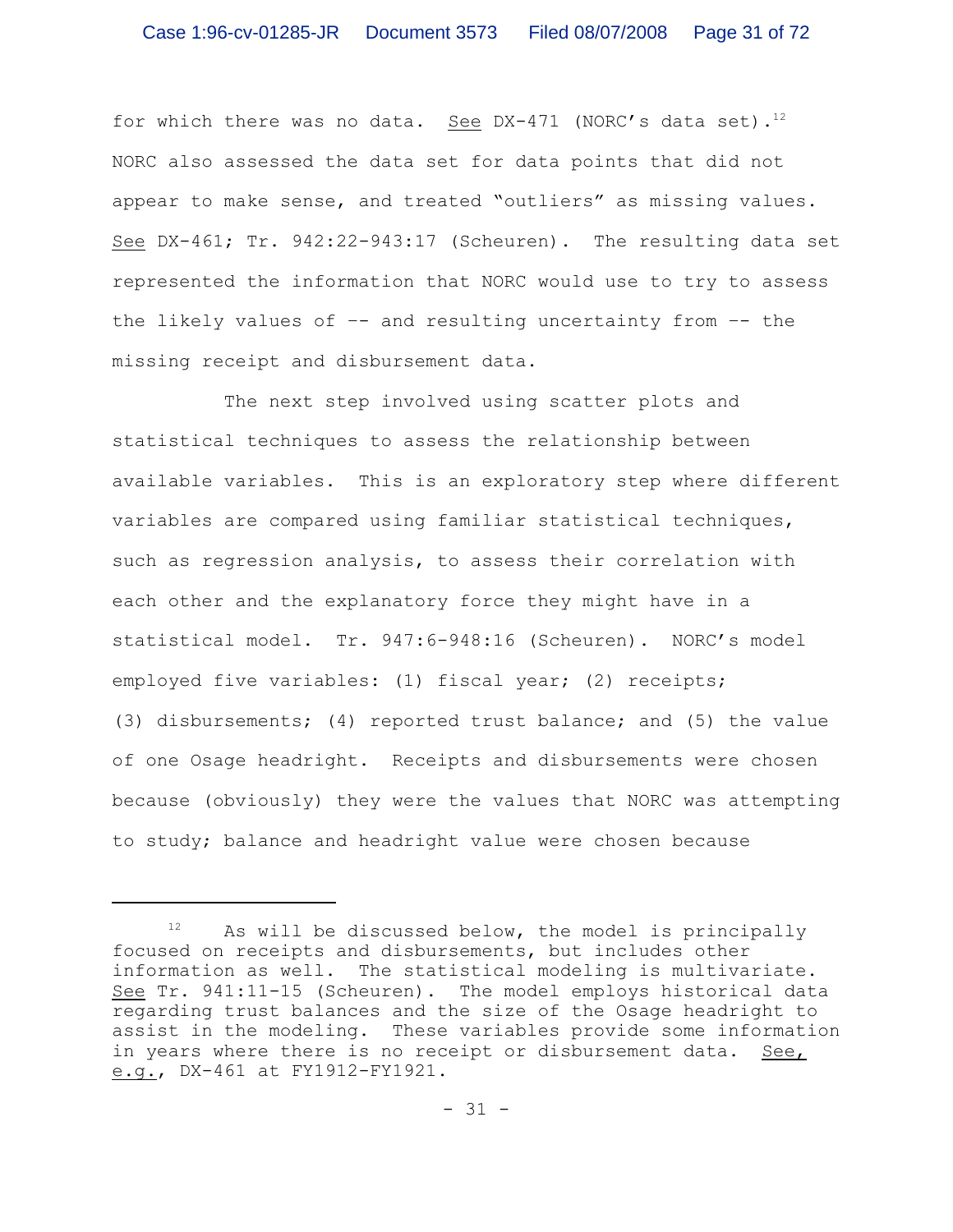exploratory statistical testing showed them to be correlated to the other variables. Neither correlation is surprising: balance information is quite likely to be related to the amount that enters and leaves the trust each year, and the value of an Osage headright, while not strictly related to IIM, is something of a surrogate for the overall condition of the economy, especially useful as a metric for the value of certain oil and gas assets that might powerfully affect Indian trust data. Tr. 998:24-999:7 (Scheuren). Osage headright value was also used because its value was known back to the first year of the trust. Tr. 948:23- 949:9 (Scheuren). It was thus an important variable in the model. Tr. 948:15-16 (Scheuren) ("[T]he Osage variable was really the main variable we had.")

Once the modeled relationships between the variables were established, NORC performed its multiple imputation step using a statistical application called SAS. Tr. 949:22-950:9 (Scheuren). Ten thousand values were imputed for each missing data point. Tr. 952:14-24 (Scheuren). NORC produced a data set reflecting the average or "point estimate" for each data point, see DX-492, but hiding behind each of these values are all 10,000 imputations, which are carried forward and affect the uncertainty in the data that is calculated by the computer program. Tr. 937:18-22 (Scheuren) (data set is completed "in a way that would allow us to measure its uncertainty.").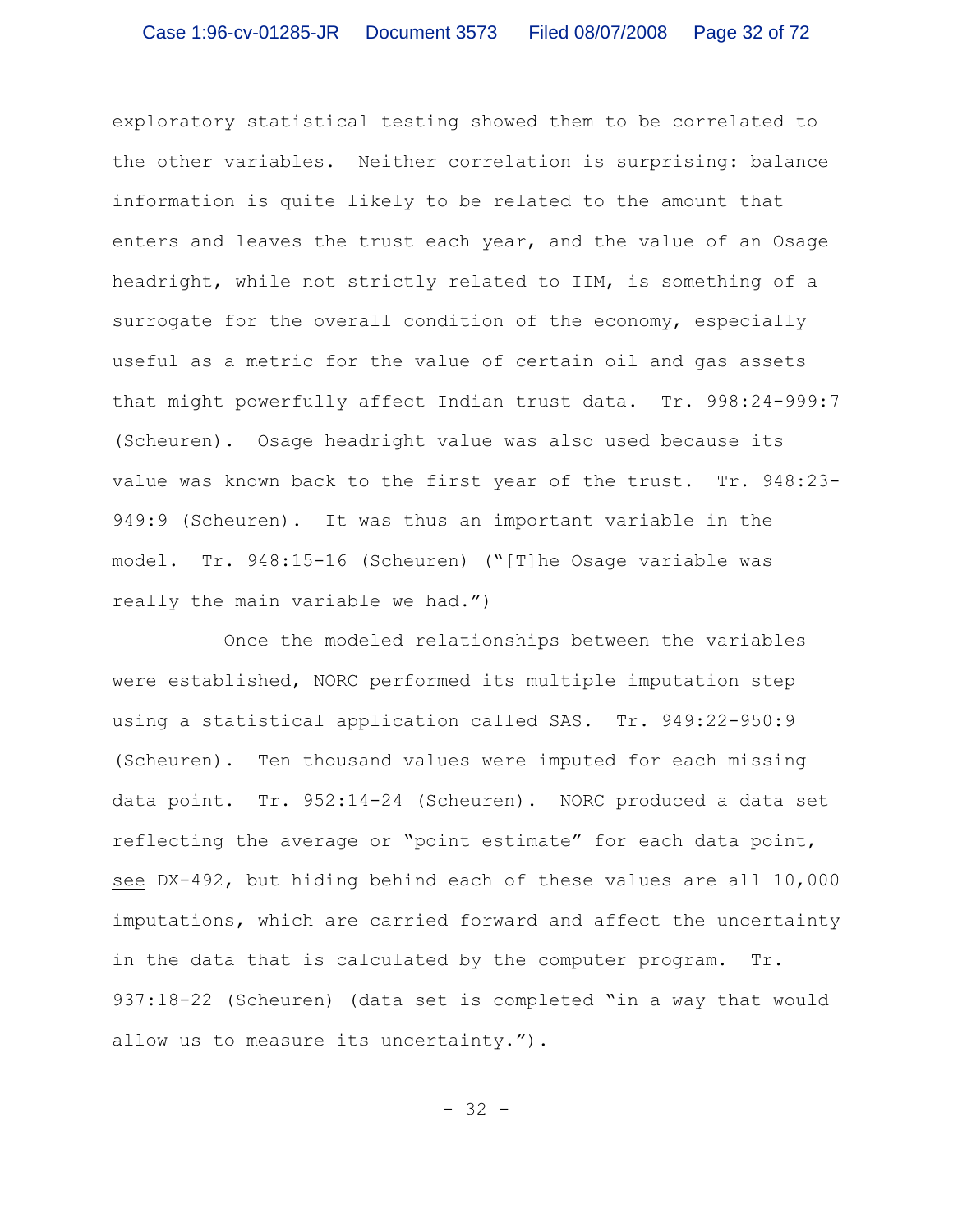Next, NORC used a second model, a "time series model," to assess the fit between all the imputed and fixed values in the newly completed data set. See generally, DX-460; Tr. 953:17-961:24. This "remodeling" was done in large part because NORC recognized that even much of the data treated as fixed "had its own problems," and that "that uncertainty needs to be incorporated into this calculation." Tr. 954:4-7 (Scheuren). The time series model assessed the strength of the relationship between data in a given year and data for the previous seven years –- a kind of rolling average. Tr. 957:9-959:10 (Scheuren). This was done all the way up until 1996, when IIM data began to be regularly audited, and so it helped to assess the uncertainty underlying the CD&L data from the general and detailed ledger, and the data from the IRMS system. See DX-462 at 3 (model adjustments end in 1996). This time series modeling did not affect point estimates very much, Tr. 961:23-24 (Scheuren); it was essentially a search for irregularity over time, which was scored as uncertainty and which caused the uncertainty in the model to increase by about one-third. Tr. 961:9-22 (Scheuren).

This uncertainty manifested itself in the final step of the model, which involved calculating an average difference between overall receipts and disbursements, and then creating a distribution of values around that mean based on the amount of variance and uncertainty that was detected through the previous

- 33 -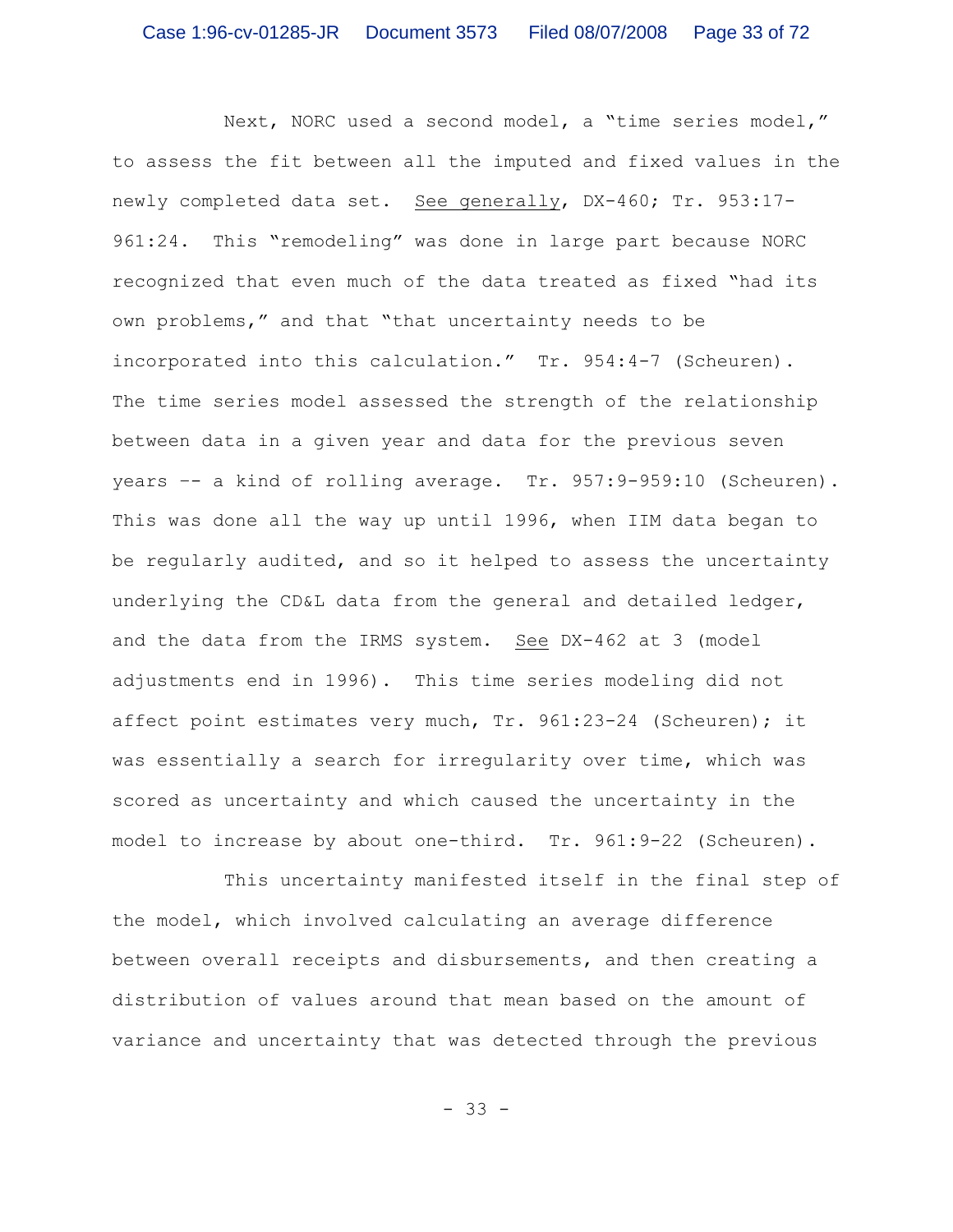steps. Tr. 964:11-971:19 (Scheuren) (describing final step). The resulting histogram, DX-463, shows that the calculated mean would be \$583.6 million, which is \$159.9 million more than the current stated balance of the trust. See DX-464; Tr. 967:22- 970:13 (Scheuren). Because there is so much uncertainty in the data, however, the histogram displays a wide variance. Tr. 970:21-24 (Scheuren). The 95 percent confidence interval is wide enough that it encompasses a zero difference between the calculated and stated balance of the trust, meaning that the current, stated balance could very well be exactly correct. Id. ("[T]he values are spread so widely that you cannot reject [the] hypothesis that the data could be  $\ldots$  . consistent with the \$423 million [stated balance]."). But that variance cuts both ways: At the 95 percent confidence interval, the histogram encompasses a shortfall between IIM receipts and IIM disbursements of up to \$365.7 million. Tr. 970:25-971:6 (Scheuren); DX-464. The 99 percent confidence interval would accommodate a finding of a shortfall of up to \$455.6 million. Tr. 972:21-973:9 (Scheuren).

IV.B.ii *Evaluation of the government's model*

The greatest strength of the government's model is that its outcome comports with what is actually known about the IIM trust. First, the \$159.9 million gap between the calculated mean and current stated balance of the IIM trust may be taken as a sort of admission that the correct balance of the IIM trust is

- 34 -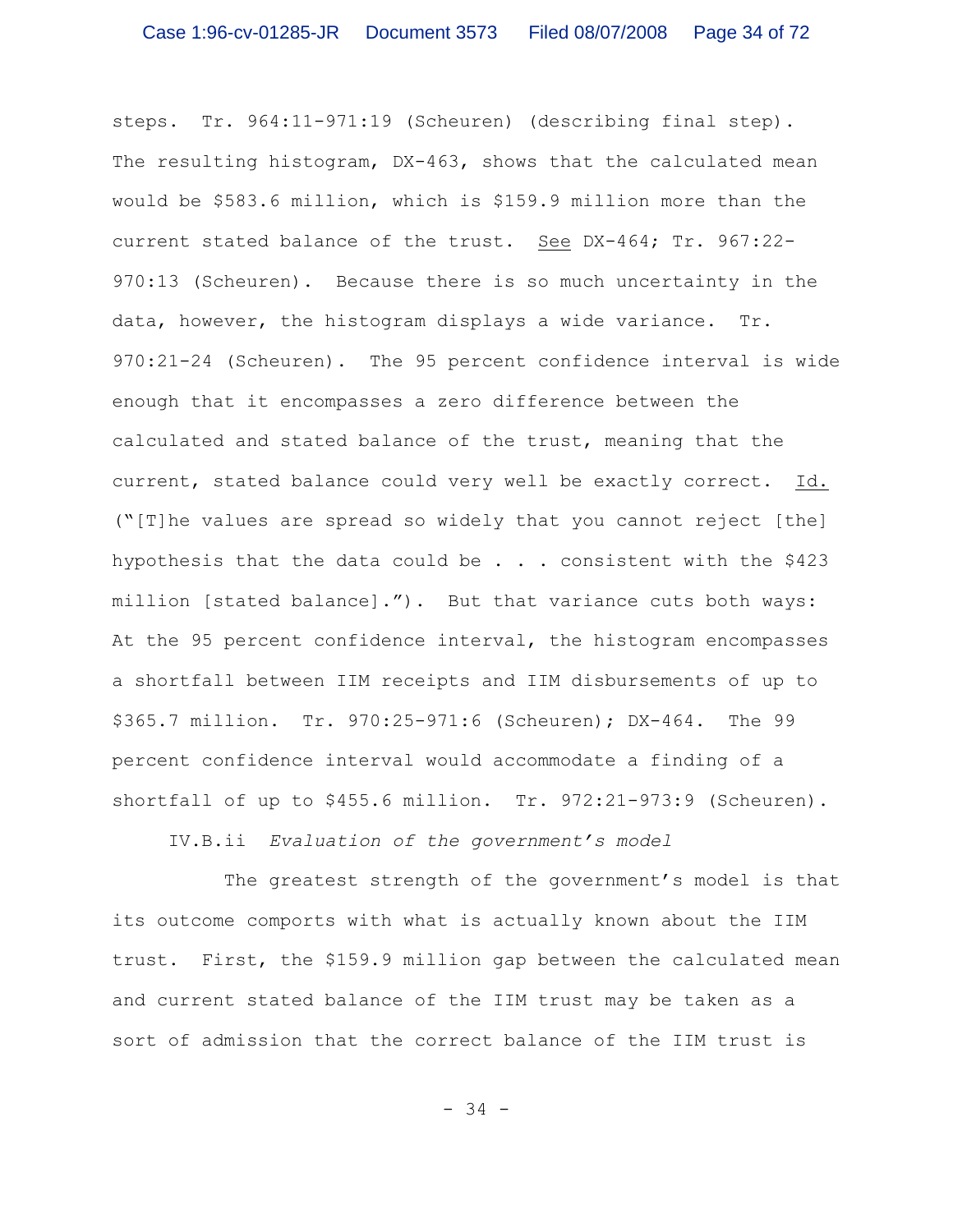greater than its stated balance. Second, the wide variance of possible outcomes around the mean is consistent with the one thing that 12 years of this litigation has truly settled, which is that there is still much that is unknown about the trust. Third, the fact that the exact current stated value of the trust lies within the confidence interval reflects the reality that, in the absence of some kind of equitable evidentiary presumption in favor of the plaintiffs, one permissible conclusion from the record would be that the government has not withheld any funds from plaintiffs' accounts. Indeed, despite a profusion of evidence and opinion about the unreliability of IIM records, there has been essentially no direct evidence of funds in the government's coffers that belonged in plaintiffs' accounts. And finally, the very large value that represents the high end of the 99 percent confidence interval reflects the government's frank acknowledgment that uncertainty is not free. That number is best understood as an admission that the range of uncertainty about aggregate IIM trust date includes the possibility that the return of \$455.6 million is necessary to correct the trust's balance. Crediting all the uncertainty to the plaintiffs –- as I do – results in the conclusion that the balance of the trust should be roughly double its current stated amount.

Not only do I find the government's model plausible, but I find that it is based on the sound and principled use of

 $- 35 -$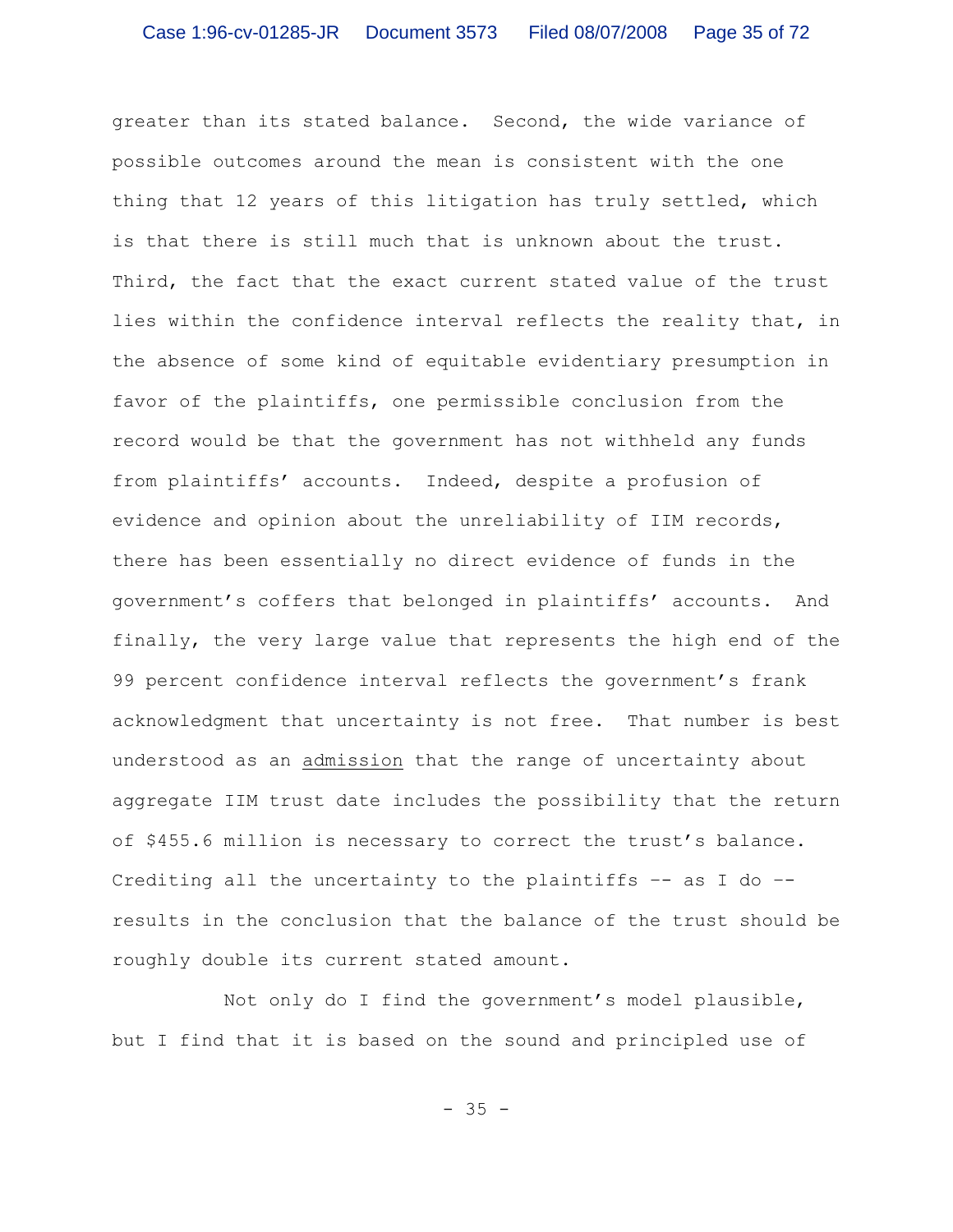available data. Dr. Scheuren was the only statistician to testify about these matters.<sup>13</sup> I found his testimony to be extremely knowledgeable and credible –- he was forthcoming and cooperative, and willing to acknowledge any mistakes and weaknesses in the model or underlying data. I was also impressed by the extent to which Dr. Scheuren was responsive to concerns expressed by the plaintiffs. He appears to have exercised his expertise free from direction by defense counsel, and –- in contrast to plaintiffs' recently retained experts –- he brought a considerable amount of experience within the case to bear on his modeling. I credit his testimony that multiple imputation was a sound method of evaluating the impact of missing data on the uncertainty regarding trust balances.

I also found that the model was methodologically fair and carefully employed. Many of the outliers that NORC excluded seemed to favor the government. See DX-461 (low throughput in FY 1922 excluded as outlier; low trust balance in 1926 excluded as outlier). And any data treated as missing favored the plaintiffs, because it increased the uncertainty in the model. The model used essentially all the available historical data

 $13$  There can be no complaint that plaintiffs lacked time or opportunity to review Scheuren's methodology or data. The parties were given a standing offer to adjourn the trial in the event that they were confronted with information that they were not immediately able to address. See Hrg. Tr. 83:1-7 (Apr. 28, 2008) (the Court); Tr. Pretrial Conference 13:8-17 (June 2, 2008) (the Court). The offer was not taken up.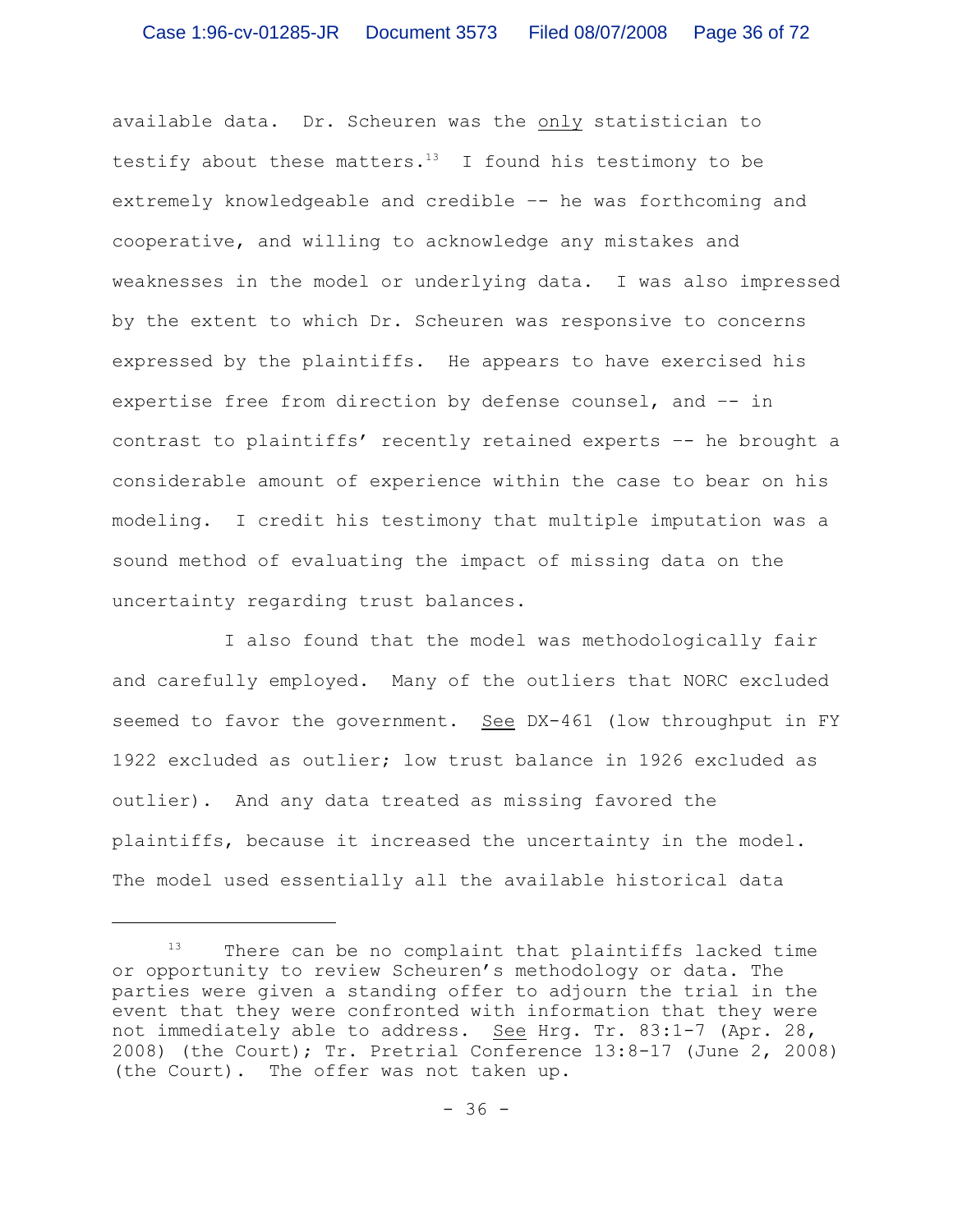without regard to whether it favored either side, and did not make self-serving adjustments. Unlike plaintiffs' model, it incorporated the latest data mapping, which reduced both receipts and disbursements in the modern period. Although the government could have argued that the data include monies not intended for individual Indians and attempted to exclude those values, see supra, Section III.B., it recognized that it was difficult to disentangle those transactions, and instead relied on overall receipt and disbursement data. Tr. 641:23-642:16 (Herman). Above all, I thought the model's use of available data was evenhanded –- designed to illuminate what little is known about the trust, not to argue a legal theory about certain monies that should or should not be counted.

This is not to say that the government's model was perfect. Although it was designed to evaluate uncertainty even in the existing data, it may not have adequately accounted for just how unreliable the underlying data was. NORC treated Dr. Angel's data from 1923-1949 as complete, even though Dr. Angel himself believed that both receipts and disbursements might be understated. See supra, Section III.B.iii. The ledger data from CD&L that was treated as fixed may have been incomplete, and it certainly reflected estimation techniques, because some data fields for some agencies in some years were filled in using data from previous years. See Tr. 609:4-623:9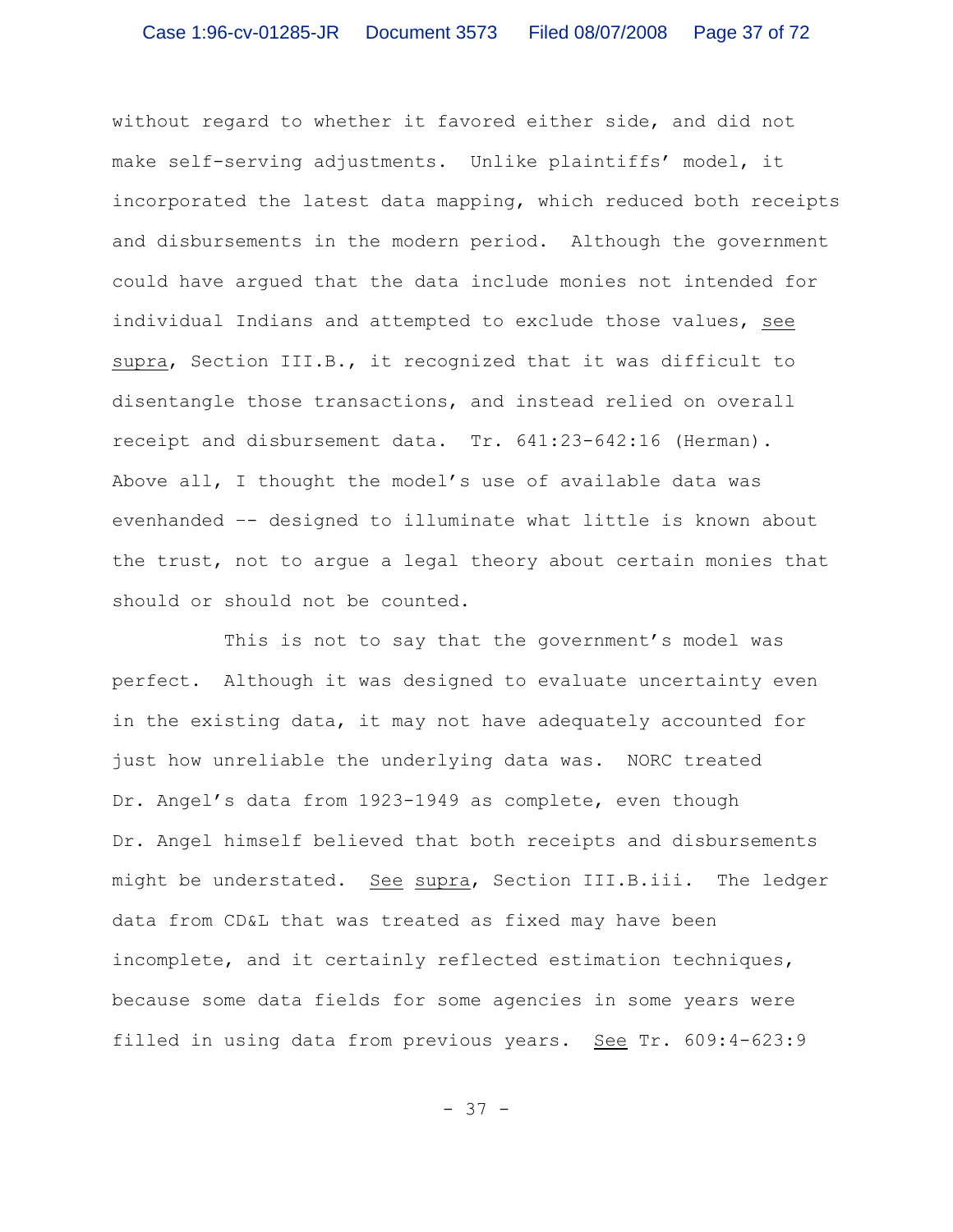(Herman). Dr. Scheuren was impressed by the weaknesses demonstrated in the CD&L data by plaintiffs' counsel, and although his model already attempted to evaluate the uncertainty in that data, he suggested that it might be appropriate to increase the confidence interval from 95 percent to 97.5 percent in response to these revelations. Tr. 974:15-976:3 (Scheuren). The record in this case is replete with indictments of the reliability of IRMS data, which NORC's model employed from 1986- 1995. Also, the model does not produce point estimates that "foot" –- if you take the balance in year T and add estimated receipts and subtract estimated disbursements for year T+1, you typically do not get the imputed balance for year T+1. The fact that the balance data is used to model the imputed values, but does not fit perfectly, indicates that the model itself has considerable built-in uncertainty. Finally, the audit data from 1996 forward was not even subjected to the time series remodeling step that added uncertainty to the model, even though these numbers reflected only qualified audits that continued to express concerns about system reliability.

But whatever criticisms plaintiffs had about the government's model, they were not able to prove any bias that would render it fundamentally unsound. Thus, for example, plaintiffs showed that about \$580 million of the disbursements in the CD&L ledger data reflected substitutions, where the agency

- 38 -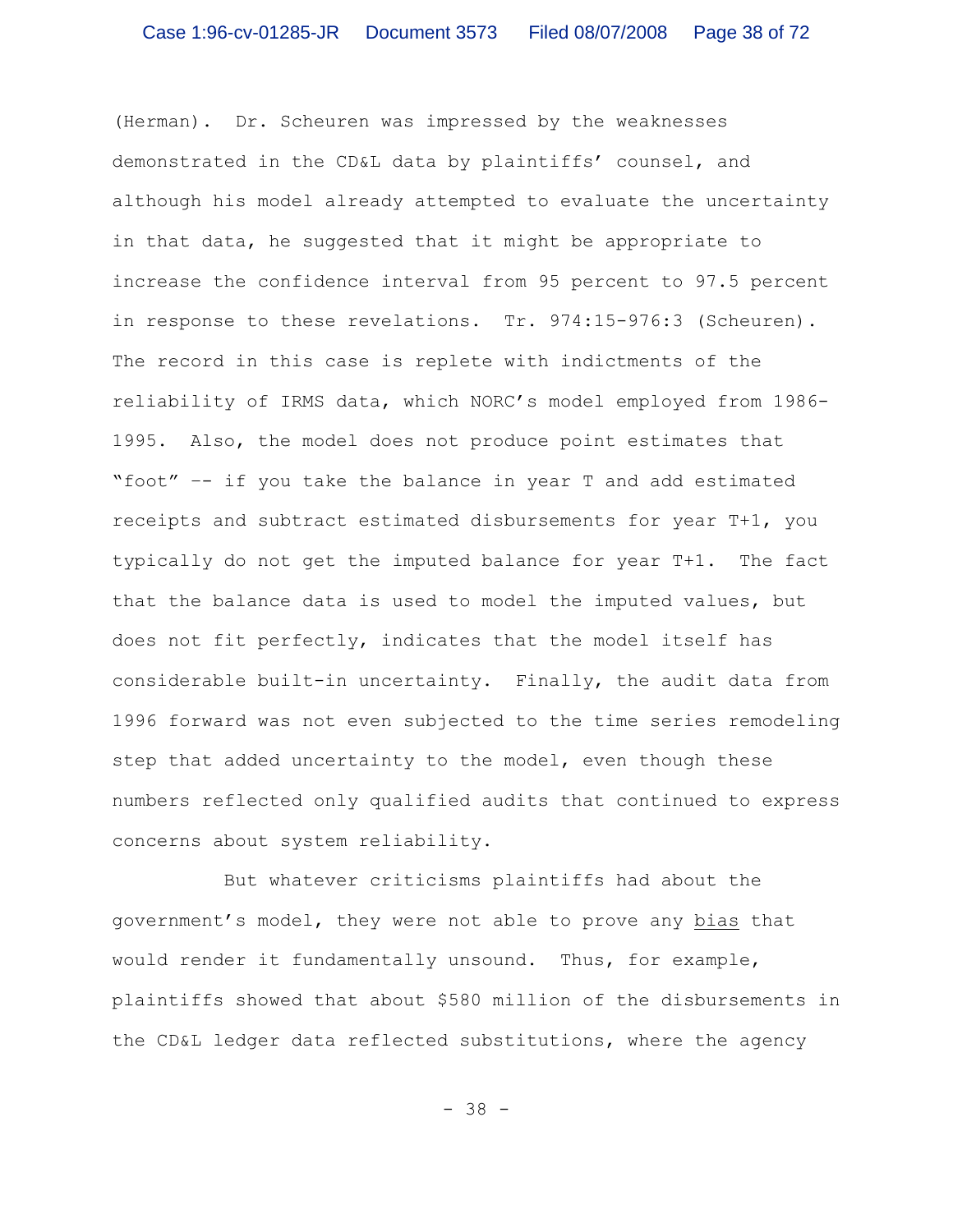data for that year were filled in using the data from the previous year, see Tr. 621:9-12 (Herman), but review of the ledgers shows that in years where disbursement data was substituted, receipt data was also substituted at those same agencies. See DX-372 at tabs GLDL-R and GLDL-D. And if Dr. Angel's data for 1923-1949 under-reported receipts, they likely under-reported disbursements as well. Plaintiffs argue that the fit between the Osage variable and the other variables is suspect because Osage revenues are oil and gas driven and have nothing to do with timber and other revenue streams. But Osage headright values reflect a variable that is internal to the Indian trust system and that incorporates information about economic well-being. Moreover, the existence of a fit between two variables is simply a matter of statistical correlation, and if the fit is not very strong, the result is to benefit the plaintiffs by adding uncertainty to the model. None of these arguments identifies systematic bias in the data, and whatever omissions the plaintiffs were able to identify are minor when compared with plaintiffs' model, which is systematically designed to misrepresent the data in the plaintiffs' favor.

In sum, the government's model is imperfect, but it presents a plausible estimate of funds withheld, and it is particularly useful in evaluating the uncertainty in existing trust data. Dr. Scheuren credibly testified that the strength of

- 39 -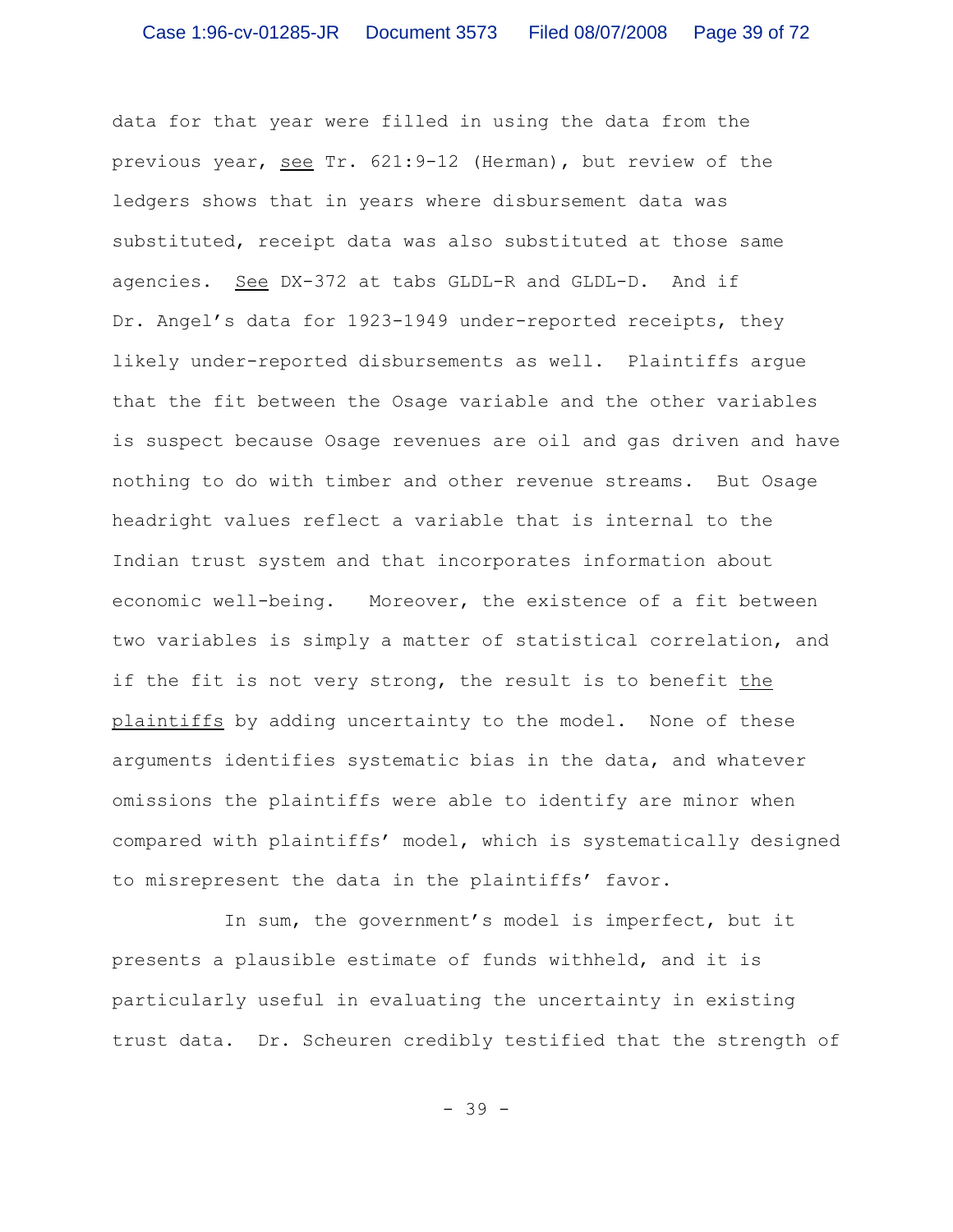his model lies, not in establishing point estimates for certain values in certain years, but in evaluating "overall uncertainty at the balance level." Tr. 1027:11-12 (Scheuren).

# **V. "Benefit to the Government"**

In plaintiffs' submission, every dollar of Treasury receipts that was intended for an IIM trust beneficiary but neither disbursed nor posted to an IIM account was a dollar the government did not need to borrow. Plaintiffs' calculated "benefit to the government" thus grows their calculated "nominal benefit" number by adding interest at the 10-year bond rate, compounded annually. In their rebuttal model, the effects of compound interest transform their \$3.5 billion nominal withholding number into some \$46.8 billion of benefit conferred. That submission is rejected, for the reasons set forth below.

First, as explained earlier in this memorandum, plaintiffs' model contains plain inaccuracies, and the compound interest factor only compounds them. For example, plaintiffs' incorrect inclusion of about \$660,000 in Osage funds for the years 1887-1889 results in more than \$44 million of (erroneous) calculated benefit to the government (to say nothing about the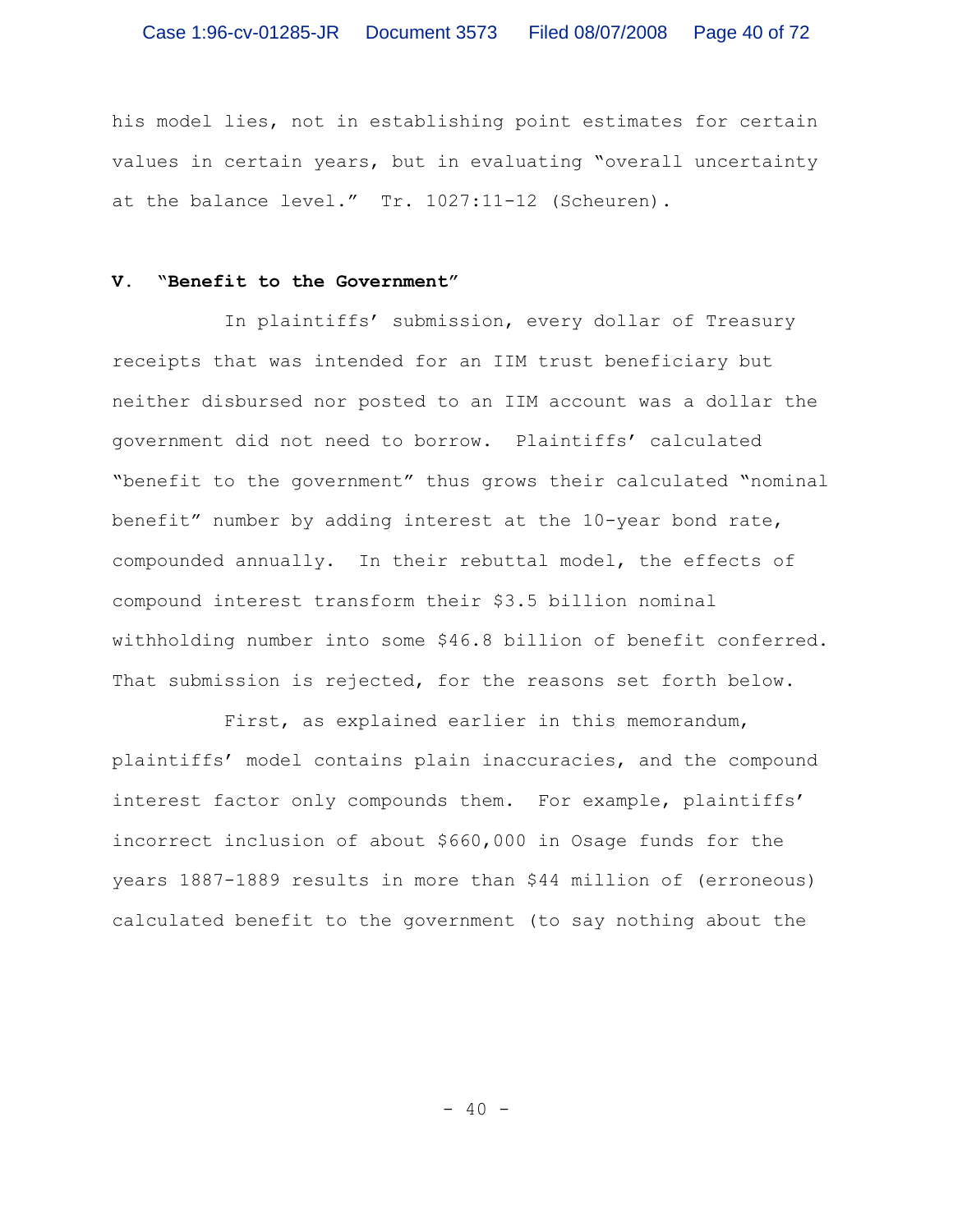way that plaintiffs' misuse of Osage data also hypes the model by driving down its calculated disbursement rate.)<sup>14</sup>

Second, plaintiffs presented no evidence that their theoretical benefit to the government was anything other than a theory. Plaintiffs' only witness with knowledge of the borrowing practices of Treasury was Dr. James C. Miller, former director of the Office of Management and Budget. All he could say of plaintiffs' theory regarding saved borrowing costs was that it was sound as a matter of economics and common sense; he said so on the basis of no personal knowledge of the day-to-day mechanics of borrowing decisions at Treasury. Tr. 253:21-254:2 (Miller). Plaintiffs' theory assumes that any cash in the government's hands benefits the government regardless of where it is held, but a government witness with knowledge of Treasury borrowing practices testified that cash and investments held outside the Treasury General Account are not considered in Treasury borrowing decisions, Tr. 1245:21-1246:13 (Grippo); plaintiffs believed otherwise, but they did not produce a witness with personal knowledge who could dispute this testimony. Historian Terence Kehoe testified for the government that, especially in early

 $14$  This is a back of the envelope calculation: Plaintiffs mistakenly include \$660,000 in Osage headright funds; their calculated disbursement rate is 74 percent, meaning they believe 26% of that money is withheld; the average 10-year bond rate over the life of the trust is about 4.74 percent; it would compound about 120 times for these first three years. 660,000\*(.26)\*( $(1.0474)$ ^120) = \$44,465,751.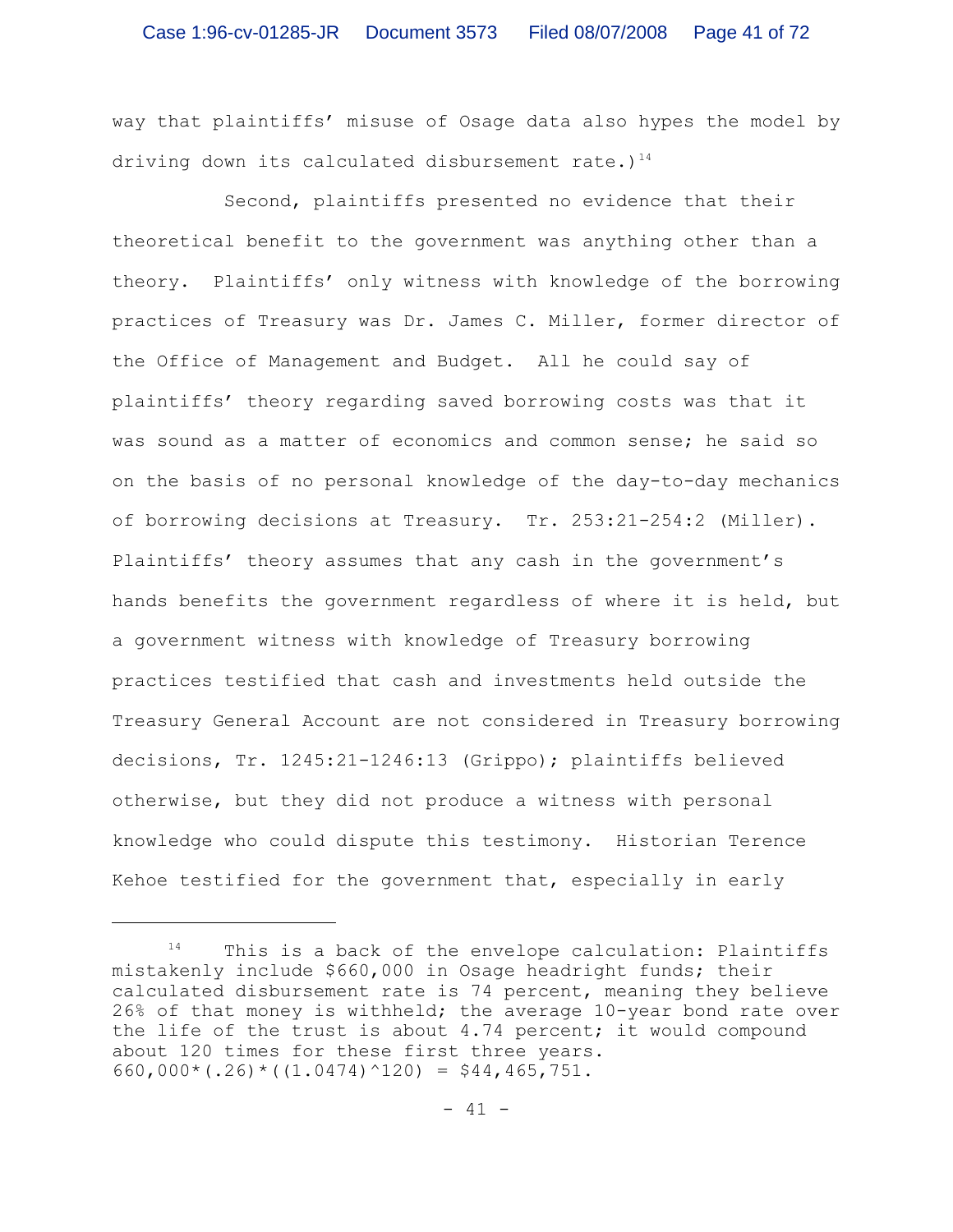periods, significant amounts of IIM were held outside the Treasury. See generally Tr. 1077:4-8, DX-497. (How much weight to accord that testimony is unclear, because it was evident that Dr. Kehoe could not testify confidently about precisely how and where IIM monies were historically held.) Suffice it to say that the evidence produced at trial did not illuminate whether and how any benefit would have accrued to the government from the withholding of IIM monies, especially during the early periods of the trust.

Plaintiffs adduced no evidence that the Treasury ever decided to make an actual investment of IIM funds to the government's own benefit and produced no evidence of any decision not to borrow money on account of IIM funds. All that has been put forward is a general theory that, by inexorable operation of the government's cash management system and status as a perpetual debtor, every undisbursed IIM trust dollar that the government holds is a dollar the government does not have to borrow. One need not have the mind-set of a Creationist to reject that theory as unproven.

# **VI. Jurisdiction**

The accounting that Congress mandated and that plaintiffs demanded in this suit would have documented the management and disposition of allotted assets over the life of

- 42 -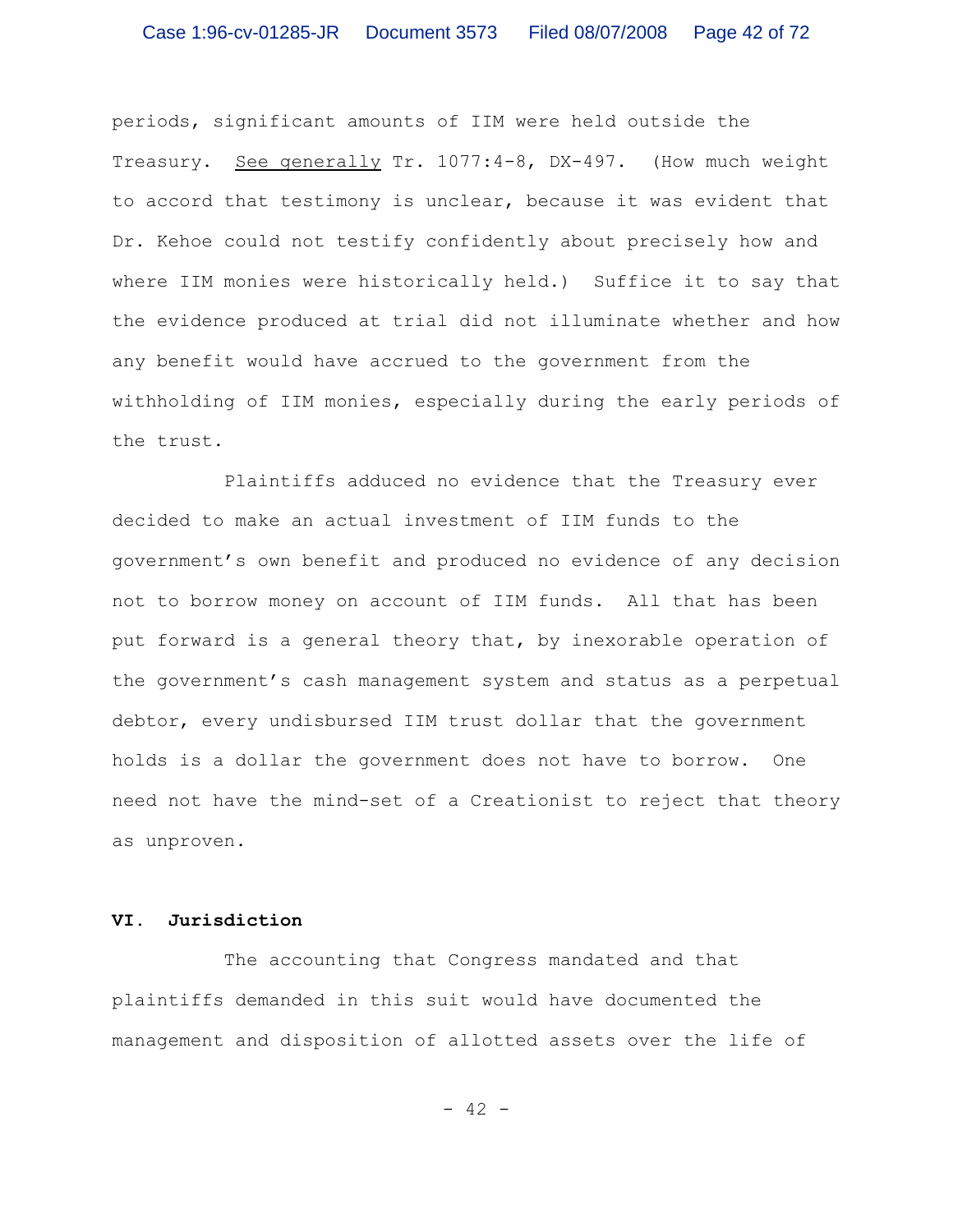the trust. Such an accounting would have allowed individual plaintiffs to determine whether they had viable claims for damages –- for failure to collect income, enforce lease terms, or make payments on direct pay contracts; for misfeasance in negotiating sales or leases at below-market prices; or for negligence in allowing funds to be lost or stolen. I found, however, that Interior's 2007 accounting plan did not provide such an accounting and, that providing plaintiffs with the "instrumental right" contemplated by Congress, see Cobell XIII, 392 F.3d at 468, would be prohibitively expensive and, as a practical matter, impossible. The trustee's irremediable breach of its accounting duty has unquestionably harmed individual plaintiffs (if not necessarily the plaintiff class): their putative damages claims have been prejudiced by the impossibility of assembling accurate data about the disposition of their assets. That harm cannot be remedied by a monetary award in this Court, however, because any such relief would be a substitute for the accounting itself and beyond this Court's jurisdiction to award.

Alternative remedies that involve monetary awards against the government are difficult to come by in the district courts. Our jurisdiction over non-tort claims for damages against the government is conferred by 28 U.S.C. § 1346(a)(2). It is concurrent with the jurisdiction of Court of Federal Claims

- 43 -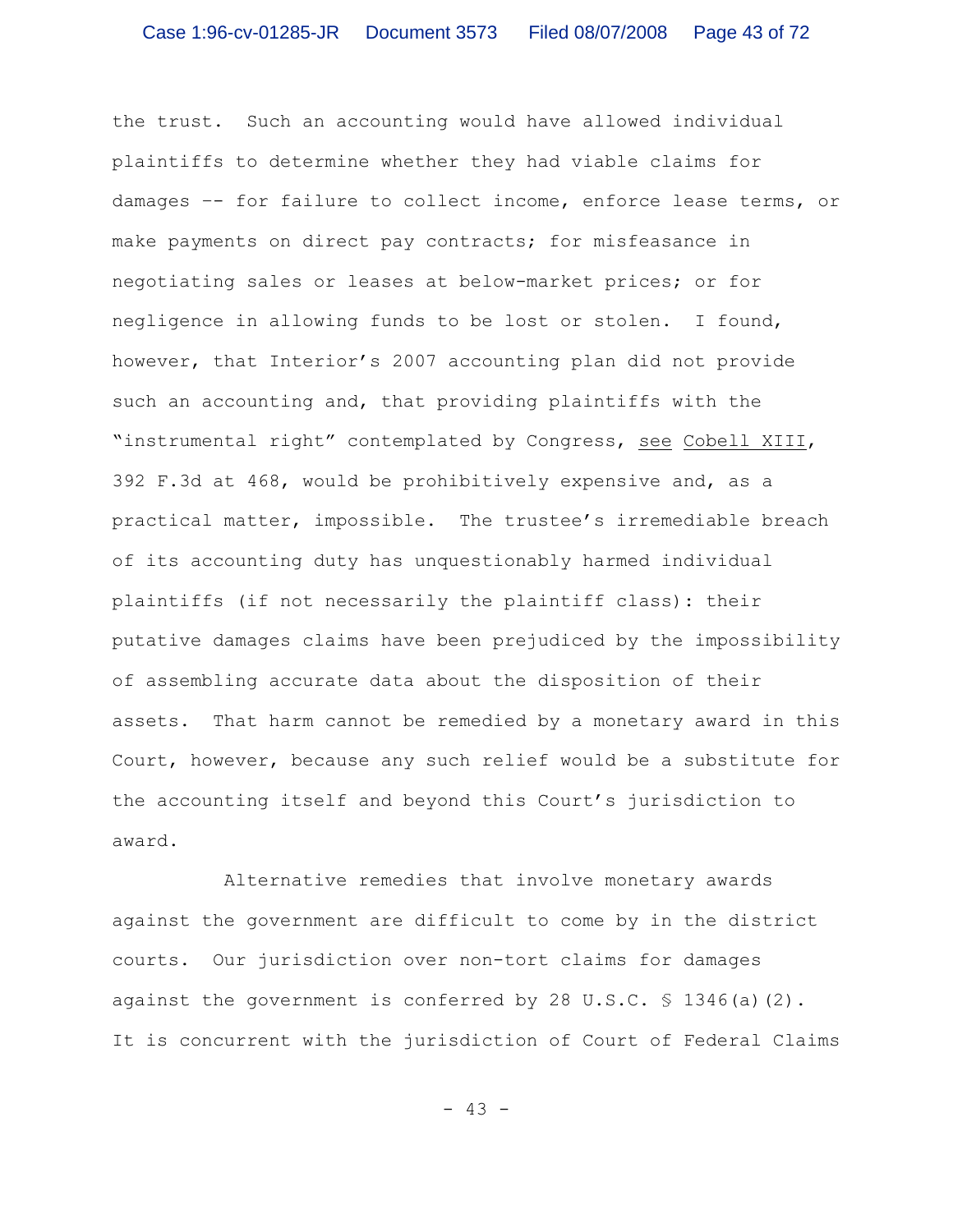for disputes up to \$10,000, but, for claims exceeding that amount, the Court of Federal Claims has exclusive jurisdiction. See 28 U.S.C.  $\frac{1491}{a}$  (1) (providing same jurisdiction as § 1346(a)(2) without \$10,000 limit). The only other applicable statute that can provide the necessary waiver of sovereign immunity is 5 U.S.C. § 702, within the Administrative Procedure Act, which allows for an "action in a court of the United States seeking relief other than money damages." Id. (emphasis added). If they are to recover a monetary award in this case, the plaintiffs must fit their claim within that provision.

An award of money is not always "money damages," see Bowen v. Massachusetts, 487 U.S. 879 (1988), but the Supreme Court has recently recognized, and with increasing emphasis, that "[a]lmost invariably . . . suits seeking (whether by judgment, injunction, or declaration) to compel the defendant to pay a sum of money to the plaintiff are suits for 'money damages,' as that phrase has traditionally been applied." Great-West Life & Annuity Ins. Co. v. Knudson, 534 U.S. 204, 210 (2002) (citing Justice Scalia's dissent in Bowen, 487 U.S. at 918-919). Even under Bowen and its progeny, § 702 allows for a monetary award against the government only insofar as money may be "the very thing to which [the plaintiff] was entitled"  $-$  that is to say, the non-payment of money must be the very unlawful act of which the agency is accused. See, e.g., Dep't of the Army v. Blue Fox,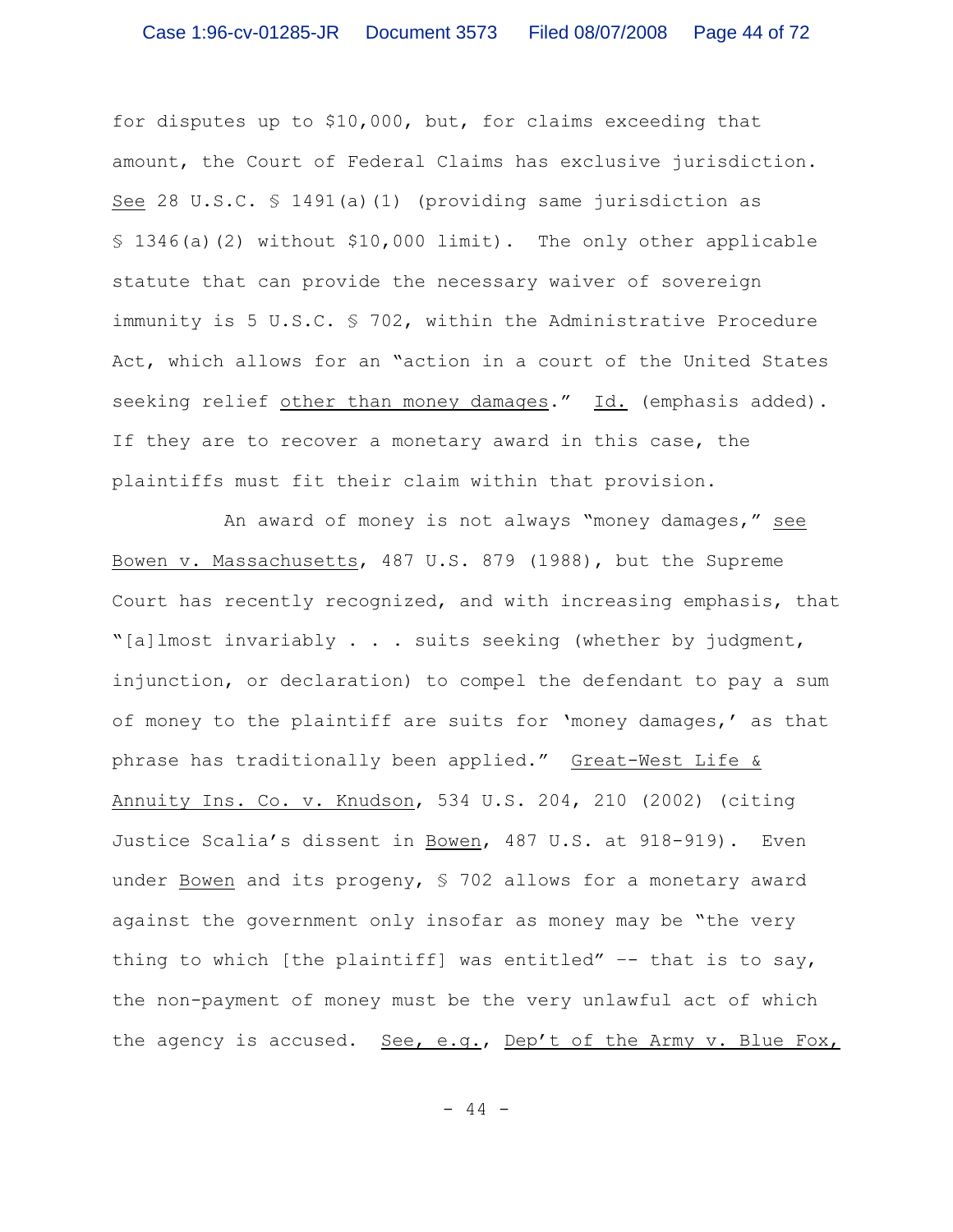Inc., 525 U.S. 255, 262 (1999). If the money is sought as compensation for another harm, and not as "specific relief," then it is money damages, and it is not within the waiver. Id.

Plaintiffs are aware of the jurisdictional wire they walk,  $15$  and they carefully do not seek compensation for the accounting they have not received. Instead, they demand the restitution of monies collected for their benefit that the trustee has failed to distribute to them or to post to their IIM accounts. They also demand disgorgement of an amount of money that represents the "benefit to the government" of the government's having the use of their undisbursed money.<sup>16</sup> The jurisdictional question is whether the claim for money withheld, or the claim for "benefits to the government," or both, are claims for "specific relief," within the waiver of § 702 and within the jurisdiction of this Court.

# VI.A Money withheld

The duty of a trustee to collect trust revenues and allocate them to the beneficiary and not to himself is as plain as any trust duty, see RESTATEMENT (THIRD) OF TRUSTS  $$84$  ("The

 $^{15}$  For a daring display of their tightrope act, see Tr. of Appellate Oral Argument(Sept. 16, 2005), [Dkt. 3519, Exhibit 1].

 $16$  Both of these claims are fairly subsumed within the fourth prayer for relief in the plaintiffs' original complaint [Dkt. # 1] filed on 6/10/96: "For a decree . . . directing the defendants to make whole the IIM accounts of the class members."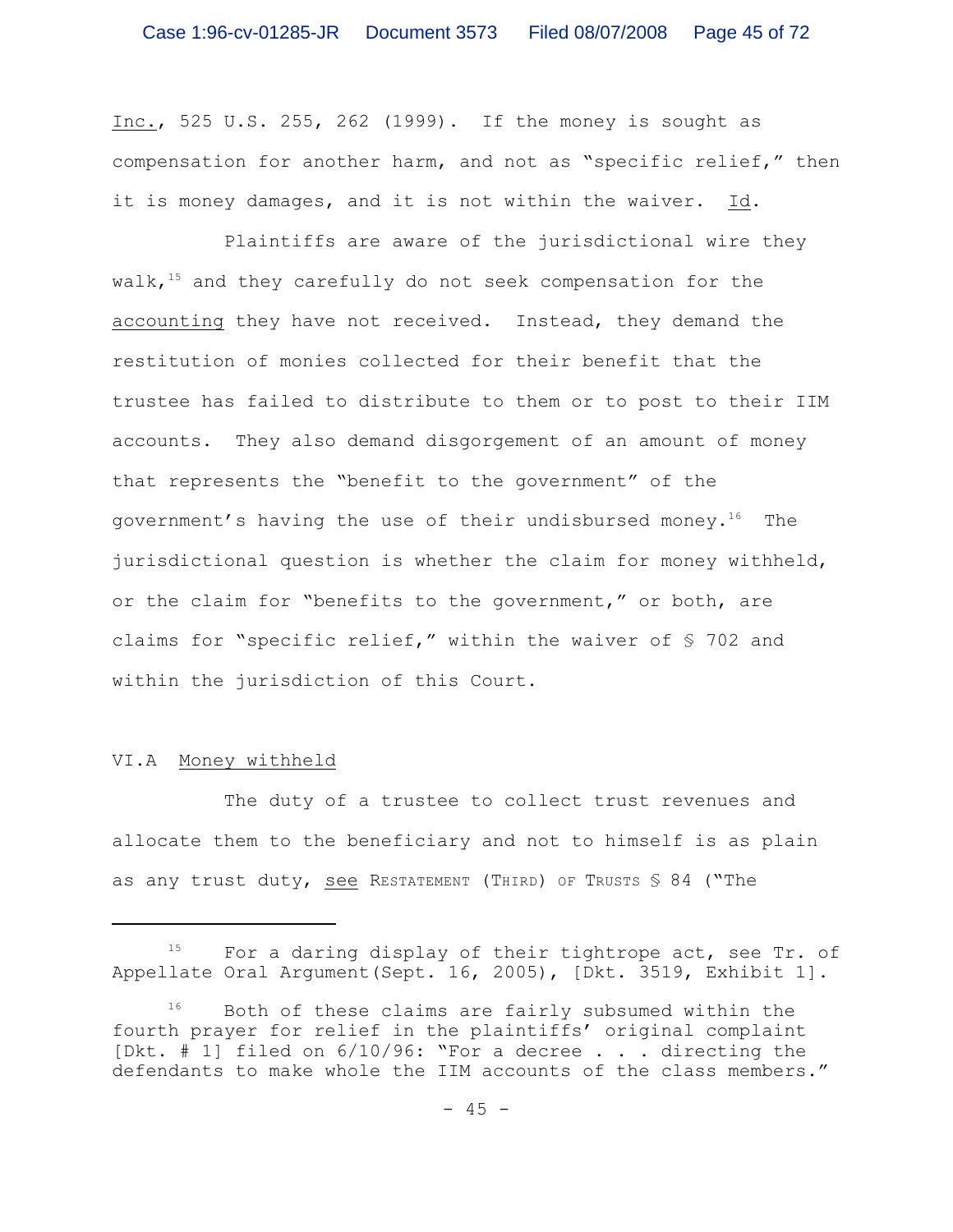trustee has a duty to see that trust property is designated or identifiable as property of the trust."); BOGERT,  $$541$  ("The trustee has the duty to collect and preserve the property made subject to the trust."). The failure faithfully to perform that duty is a breach of trust, the remedy for which is the restitution of withheld or misplaced money to the beneficiary's account. That money is not a substitute remedy for a failed accounting: it is the trust property itself. It is "the very thing to which [the beneficiaries were] entitled."

The government has breached its fiduciary duty to the plaintiffs in two ways that are separate from one another. (1) The failure properly to allocate and pay trust funds to beneficiaries -- the subject of the present memorandum -- is remediable by restitution or disgorgement of the very money that has been withheld. (2) The failure to account is remediable by a successful accounting -- the very thing that has not been provided -- but, in this case, that accounting is impossible. Money damages might be an alternative remedy for failure to account, but this Court has no jurisdiction to award money damages. The two types of breach are related, to be sure: the government seeks to disprove plaintiffs' claim of missing money using accounting techniques. That effort, however, does not transform the missing money claim into an alternative remedy for a failed accounting. Restitution and disgorgement are not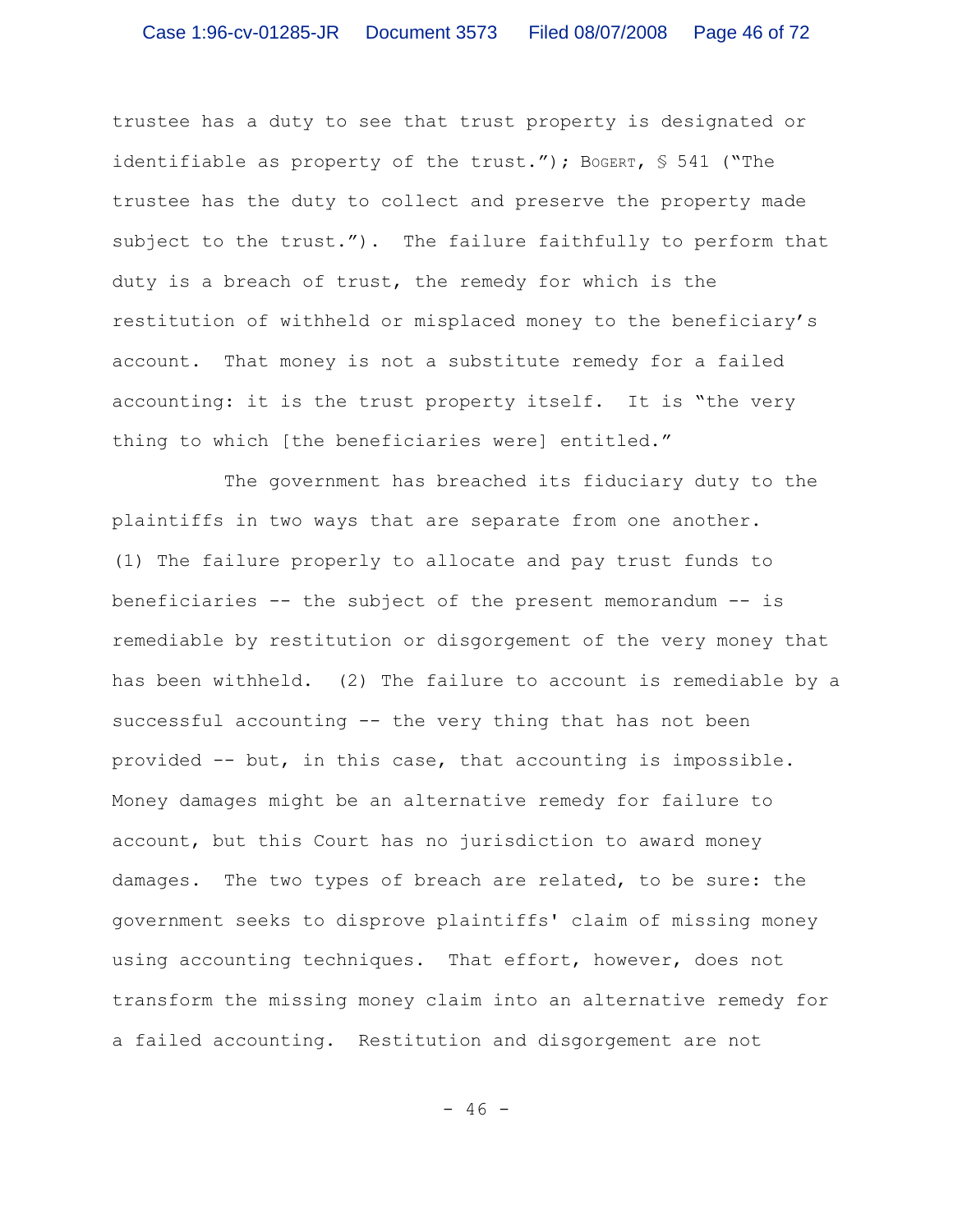remedies for the failure to account, but for the failure to pay. The only relevance to plaintiffs' restitution claim of my impossibility finding is that it raises an evidentiary presumption in favor of the beneficiaries and against the trustee.

The foregoing analysis answers the sovereign immunity problem, but the government also argues that this Court lacks subject-matter jurisdiction to order a monetary award because no statute authorizes anything more than an accounting. That argument fails in the face of repeated holdings, in this case, that this Court may exercise jurisdiction over claims for breach of trust under the auspices of the APA, and that the trust duties that plaintiffs may seek to enforce in this Court are imposed, not only by statute, but by established principles of equity and federal common law. The very holding of Cobell VI was an affirmation of Judge Lamberth's findings of duty and breach, and not solely on the basis of obligations created by in the 1994 Act. See 240 F.3d at 1100 ("The Indian Trust Fund Management Reform Act reaffirmed and clarified preexisting duties; it did not create them. It further sought to remedy the government's long-standing failure to discharge its trust obligations; it did not define and limit the extent of appellants' obligations."). Plaintiffs' claim of the withholding or failure properly to allocate IIM money is a claim that "the federal government has

- 47 -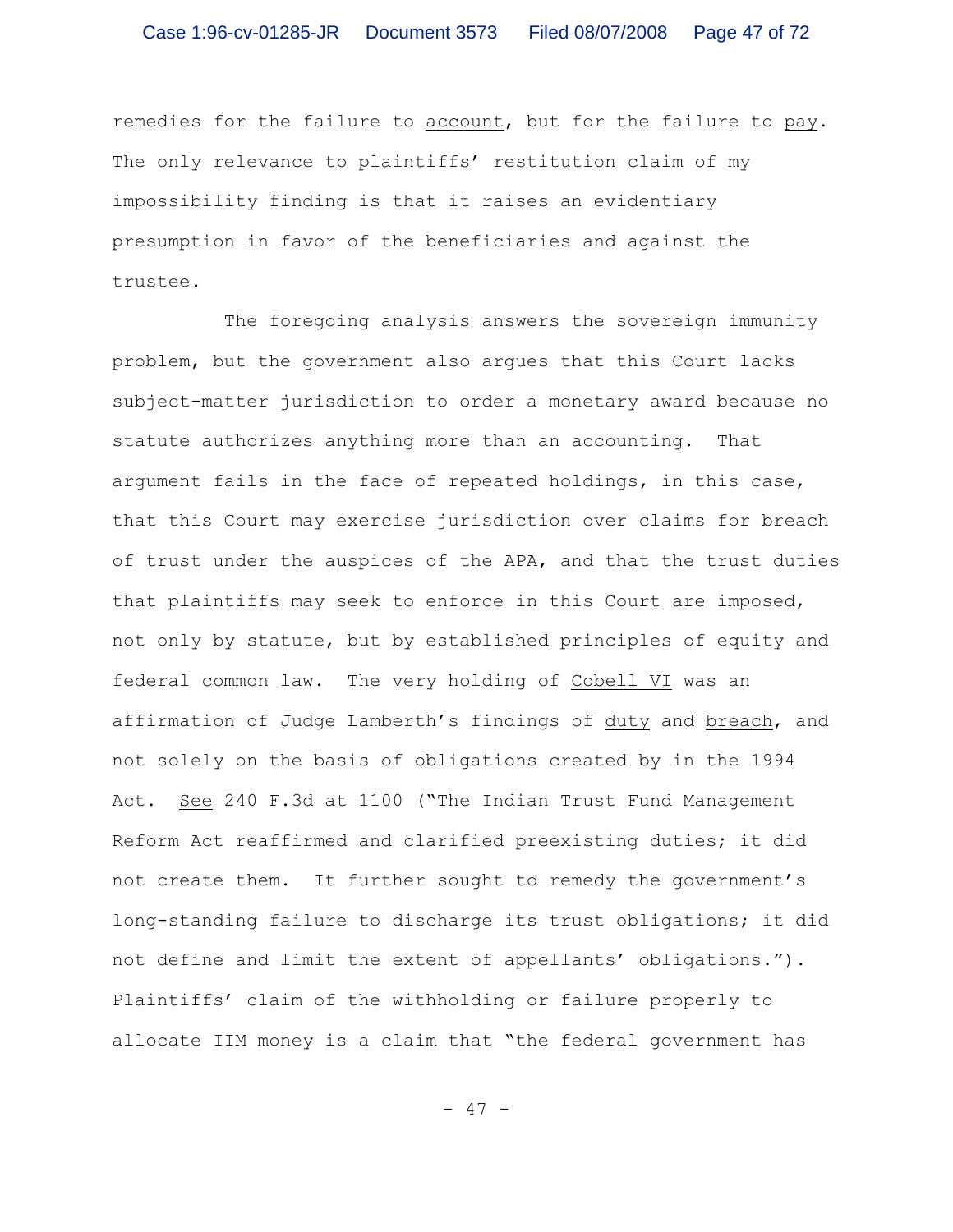unreasonably delayed or unlawfully withheld performance of its trust duties" within the meaning of the APA. Cobell VI, 240 F.3d at 1104 (emphasis added); see also 5 U.S.C.  $\frac{6}{5}$  706. There is no doubt that this raises a federal question. 28 U.S.C. § 1331.

To the extent that plaintiffs still assert it, I do not accept the theory that the government's failure to provide an accounting triggers a broad panoply of inherent equitable powers, allowing this Court to order any remedy necessary to do justice to plaintiffs and prevent unjust enrichment by the government. That theory may or may not be applicable to a garden-variety trust, but it has no application here, where the government is immune from suit unless the remedy sought is specific relief. The distinction between general equitable relief and specific relief is rarely explored because it matters only when the government is the defendant –- in district court –- and only when the relief sought is not injunctive. But even plaintiffs' expert agreed that it is only the specific nature of the relief sought here that secures the jurisdiction of this Court to order monetary relief against the government. See Tr. 77:4-21 (Laycock); Blue Fox, 525 U.S. at 262.

Which is not to say that equity's role in this case is limited to defining the precise kind of relief that is available. As will be discussed in greater detail below, equity allocates benefits of doubt and burdens of proof so as to hold the trustee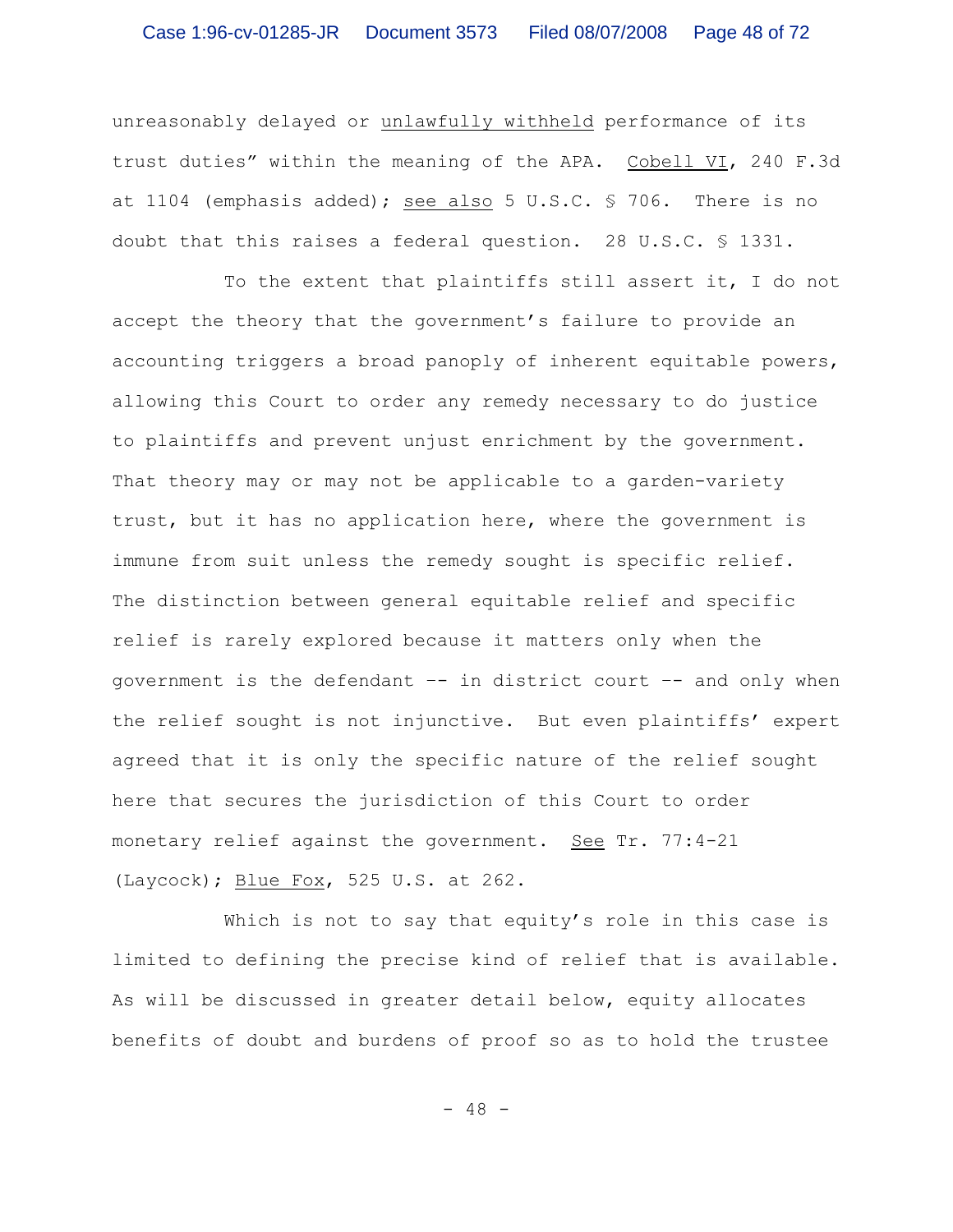accountable if he cannot produce a reliable statement of account. It permits the beneficiary-plaintiff to "prove" amounts withheld by forcing the defendant-trustee to disprove them, thus preventing the trustee from taking an advantage of his own breach of trust. In short, my authority "to administer in equity suits the principles of the system of judicial remedies which had been devised and was being administered by the English Court of Chancery," Atlas Life Ins. v. W. I. Southern, Inc., 306 U.S. 563, 568 (1939), will provide substantial leeway in my assessment of the evidence in the case, and the evidence that is missing.

Explaining the distinction between my broad equitable authority to assess the evidence and my limited authority to order monetary relief against the government reconciles what might appear to be ambiguities in the Court of Appeals' several statements about the scope of my equity jurisdiction. In Cobell VI, the Court seemed to emphasize the district court's power to "order any appropriate relief," citing Franklin v. Gwinnett County Pub. Sch., 503 U.S. 60, 69 (1992): "Once a right and a violation have been shown, the scope of a district court's equitable powers to remedy past wrongs is broad, for breadth and flexibility are inherent in equitable remedies." In Cobell XII, 391 F.3d 251, 257 (D.C. Cir. 2004), the Court returned to the theme, stating that "[t]he district court . . . retains substantial latitude, much more so than a typical agency case, to

- 49 -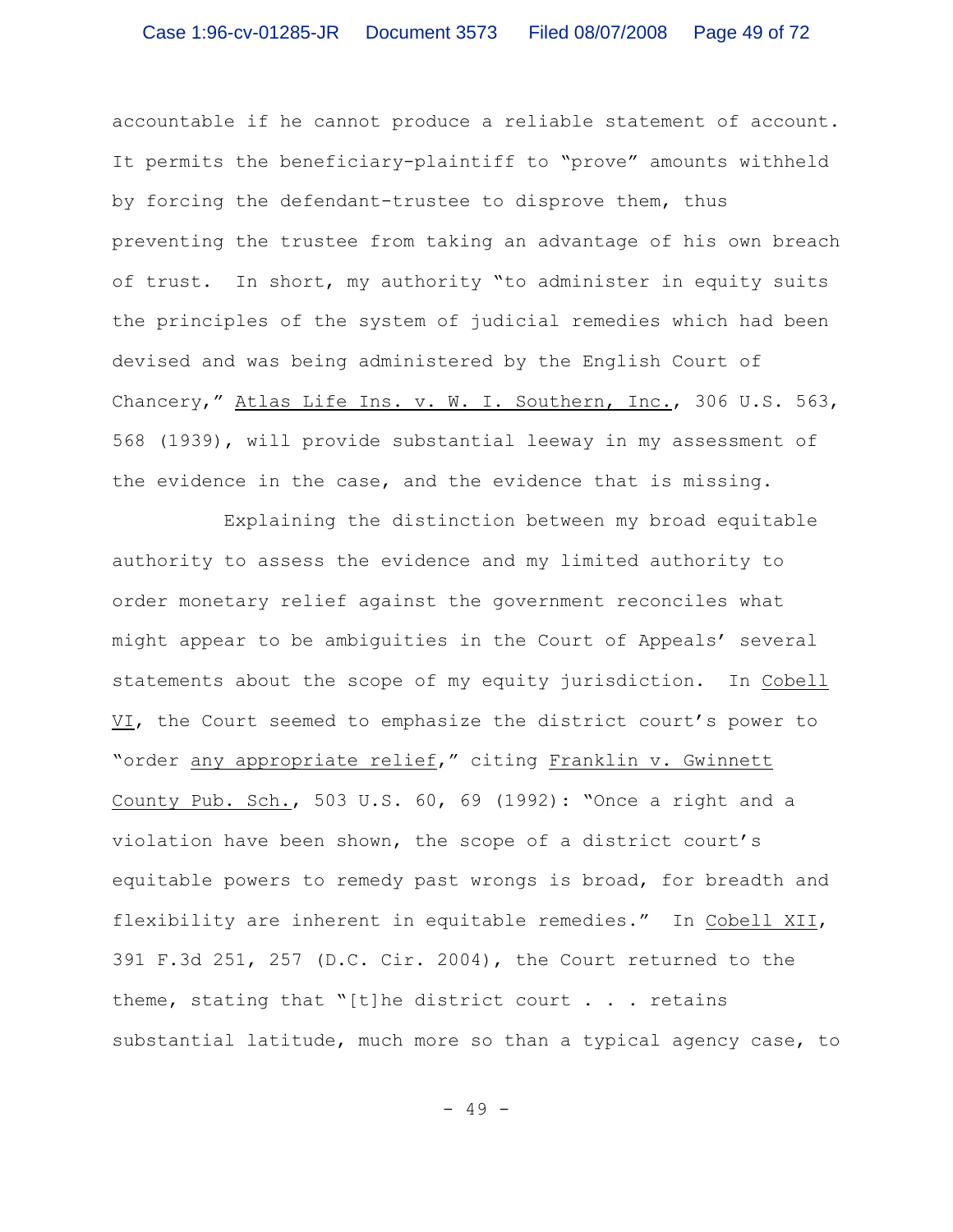fashion an equitable remedy because the underlying lawsuit is both an Indian case and a trust case in which the trustees have egregiously breached their fiduciary duties." But the Court of Appeals has also made clear, repeatedly, that the APA does limit the equitable powers available to this Court. See, e.g., Cobell XVII, 428 F.3d 1070, 1075 (D.C. Cir. 2005) (Congress did not appear "to grant courts the same discretion that an equity court would enjoy in dealing with a negligent trustee."); Cobell XIII, 392 F.3d 461, 473 (D.C. Cir. 2004) ("The availability of the common law of trusts cannot fully neutralize the limits placed [on the court's remedial authority] by the APA."); Cobell VIII, 334 F.3d 1128, 1141 (D.C. Cir. 2003) (court did not have "inherent power" to appoint a special master with extrajudicial powers).

Here is the Rosetta stone that deciphers these pronouncements: Equity walks abroad in trust cases, and it allows a district court to reach farther and react more flexibly than a court ordinarily could in a traditional case at law, but the court is nonetheless constrained by the doctrines that traditionally limit the powers of the federal courts in cases against the federal government. In a breach of trust case, I may have "the power of the Chancellor to do equity and to mould each decree to the necessities of the particular case," Cobell VI, 240 F.3d at 1108 (citing Hecht Co. v. Bowles, 321 U.S. 321, 329-30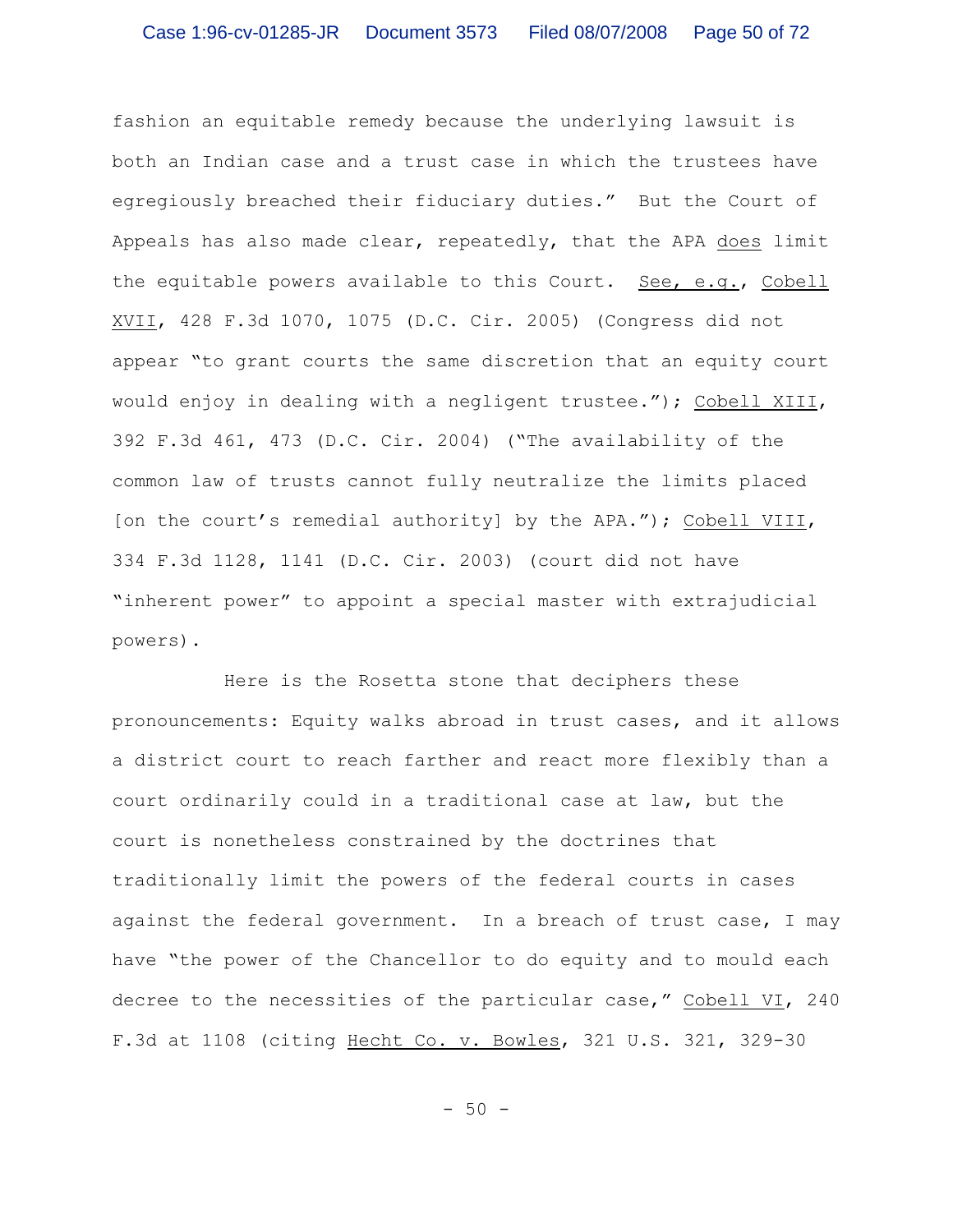(1944)), but that does not mean that I may transgress the boundaries posed by doctrines such as subject-matter jurisdiction, sovereign immunity, and, most palpably the in history of this case, the separation of powers between federal agencies and federal courts. Thus, while equity will influence questions of proof and calculations regarding funds withheld, it does not allow me to award any relief –- whether legal or equitable –- other than the specific return of funds withheld in breach of trust, because, in this Court, the government has not waived its immunity to anything other than specific relief.

# VI.B. "Benefit to the government"

The foregoing discussion telegraphs the answer to the next question, which is whether I have jurisdiction in equity to order disgorgement of the "benefit to the government" plaintiffs think was derived from the withholding of trust funds. The answer is simply "No" –- but the plaintiffs have devoted such a significant amount of attention to the claim that a full explanation for its rejection will be attempted here. I have concluded after hearing the evidence that the claim must be denied (1) because there is no proof that the government was actually relieved from the need to borrow money because of IIM funds it had not posted to accounts; (2) because a claim for theoretical savings of borrowing costs is in substance a claim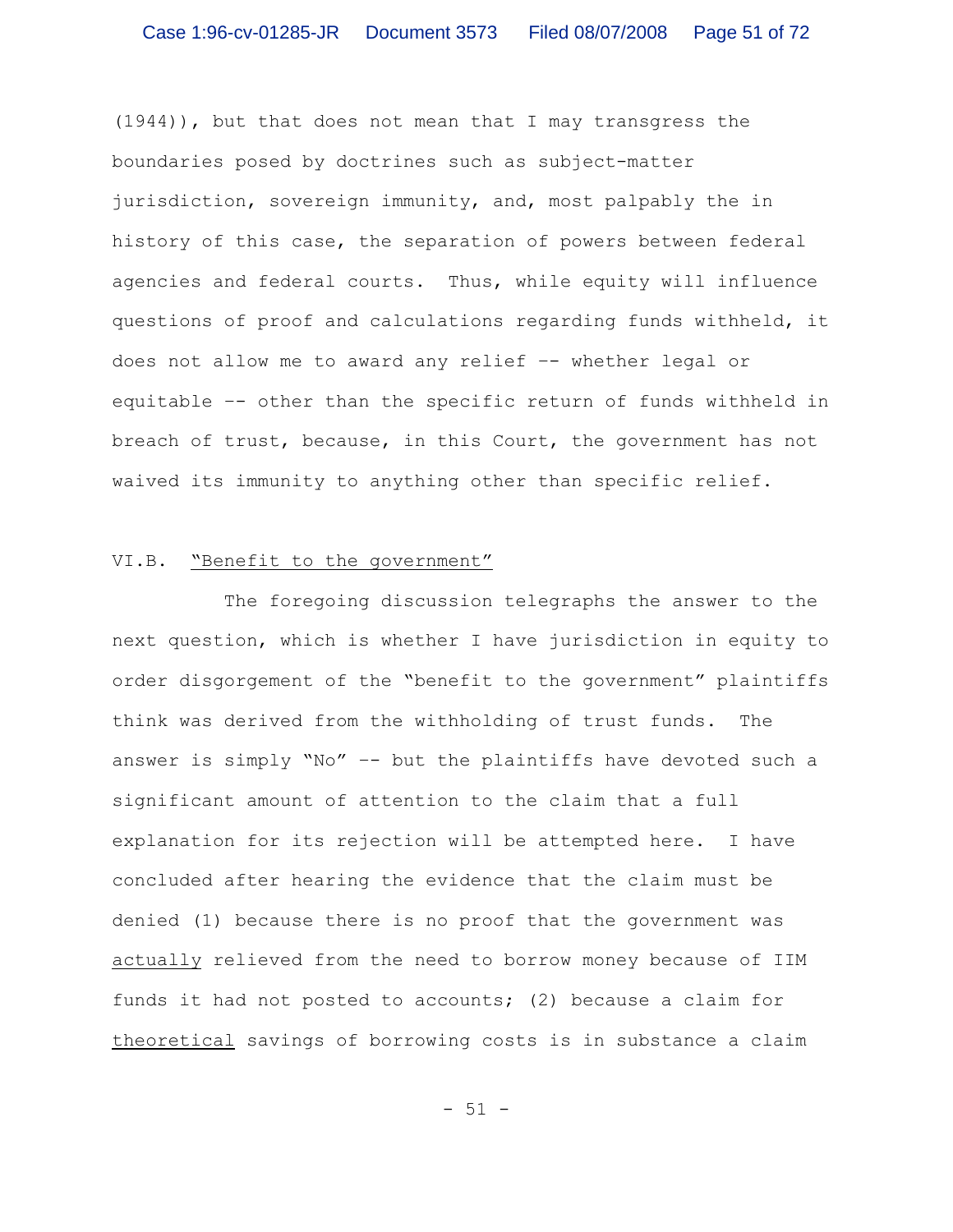for damages; and (3) because, in general, an accounting for profits is not specific relief within the meaning of Bowen and Blue Fox.

VI.B.i. *The calculated "benefit" is unproven*

Plaintiffs did not produce a single witness who could testify in detail about modern borrowing practices at Treasury. The financial practices of the Treasury Department in the early years of the trust –- a very important era because, in plaintiffs' submission, early differences compound over the life of the trust -- remain a complete mystery. Even if the record contained information about Treasury's use of identified trust funds now or in the past, such information would not prove anything about the use or management of misidentified or mislaid funds. Plaintiffs' assumption that all funds went into the Treasury General Account and were all taken into account when the government made borrowing decisions is thus only an assumption, entirely unproven as to any specific funds, and specifically refuted as to the modern borrowing practices at Treasury.

"If profits from the use of the property are sought, the plaintiff has the burden of proof to establish the gross amount of such profits." See Joel Eichengrun, Remedying the Remedy of Accounting, 60 IND. L.J. 463, 469-70 (1985) (citing Pallma v. Fox, 182 F.2d 895 (2d Cir. 1950) (Hand, C.J.)). Plaintiffs essentially concede as much, see Plaintiffs' Proposed

- 52 -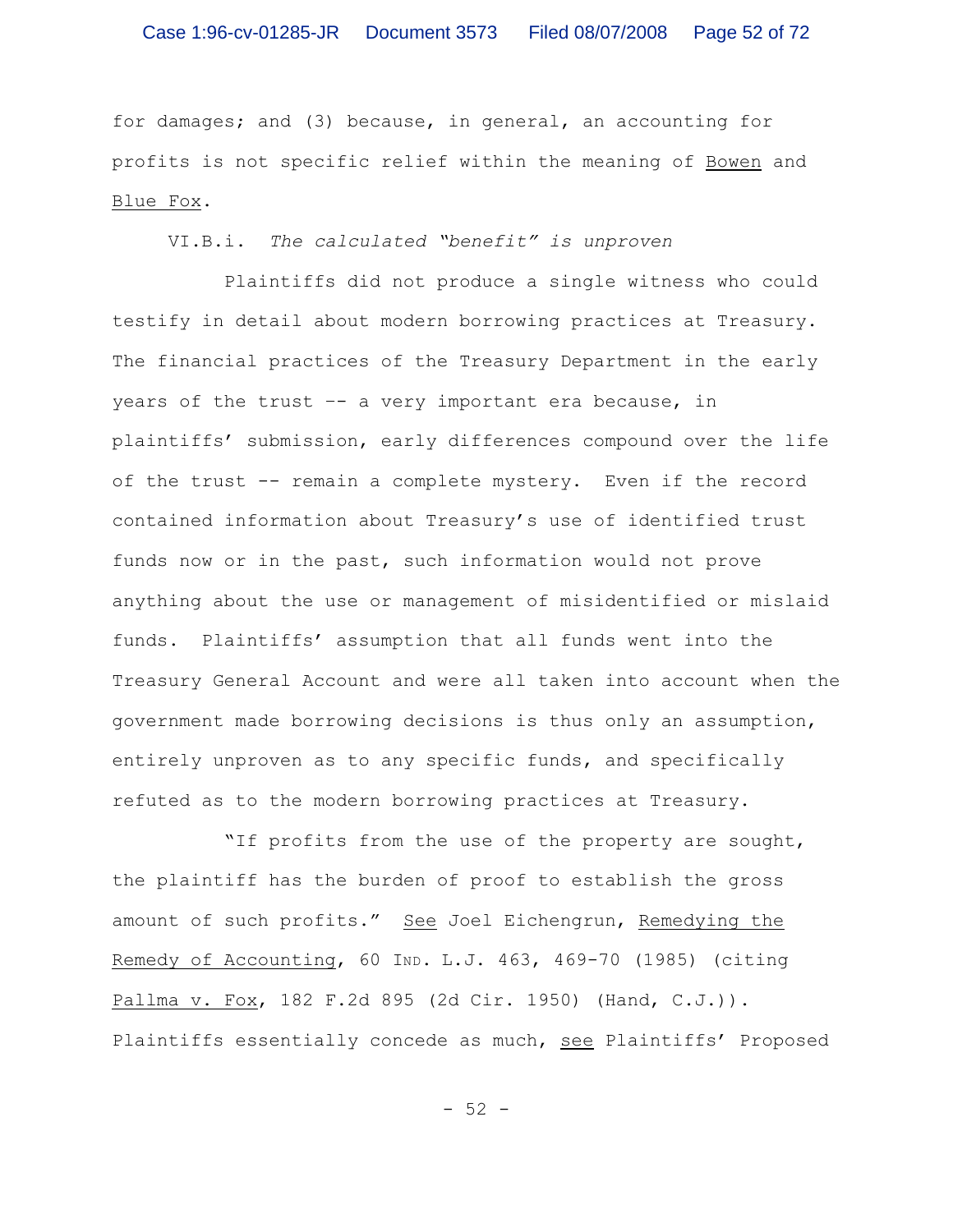Findings of Fact and Conclusions of Law, [Dkt. 3549] at 140 (plaintiffs have burden of proving a reasonable approximation); id. at 141 (citing above article), but they did not sustain their burden.

VI.B.ii *The calculated "benefit" is a claim for interest*

The lack of any identifiable benefit to the government also means that the remedy sought cannot be specific relief. The application of an averaged interest rate, on an annual compounding basis, to a calculated approximate principal amount, to represent an amount by which the government would have been enriched by withholding funds in the Treasury, yields only a speculative and theoretical "benefit." There is no question but that beneficiaries are entitled to interest or imputed yields on trust assets, Cobell XIII, 392 F.3d at 468, but a claim for interest is certainly a claim for damages, and not within the APA's waiver of sovereign immunity. See Library of Congress v. Shaw, 478 U.S. 310, 311 (1986) ("The no-interest rule is to the effect that interest cannot be recovered in a suit against the Government in the absence of an express waiver of sovereign immunity from an award of interest.").

The government is always borrowing -- servicing debt on a daily basis. If any dollar that it is able to avoid paying on any day for any reason were a "benefit" to the government in the form of saved borrowing costs, any claimant could ride the § 702

- 53 -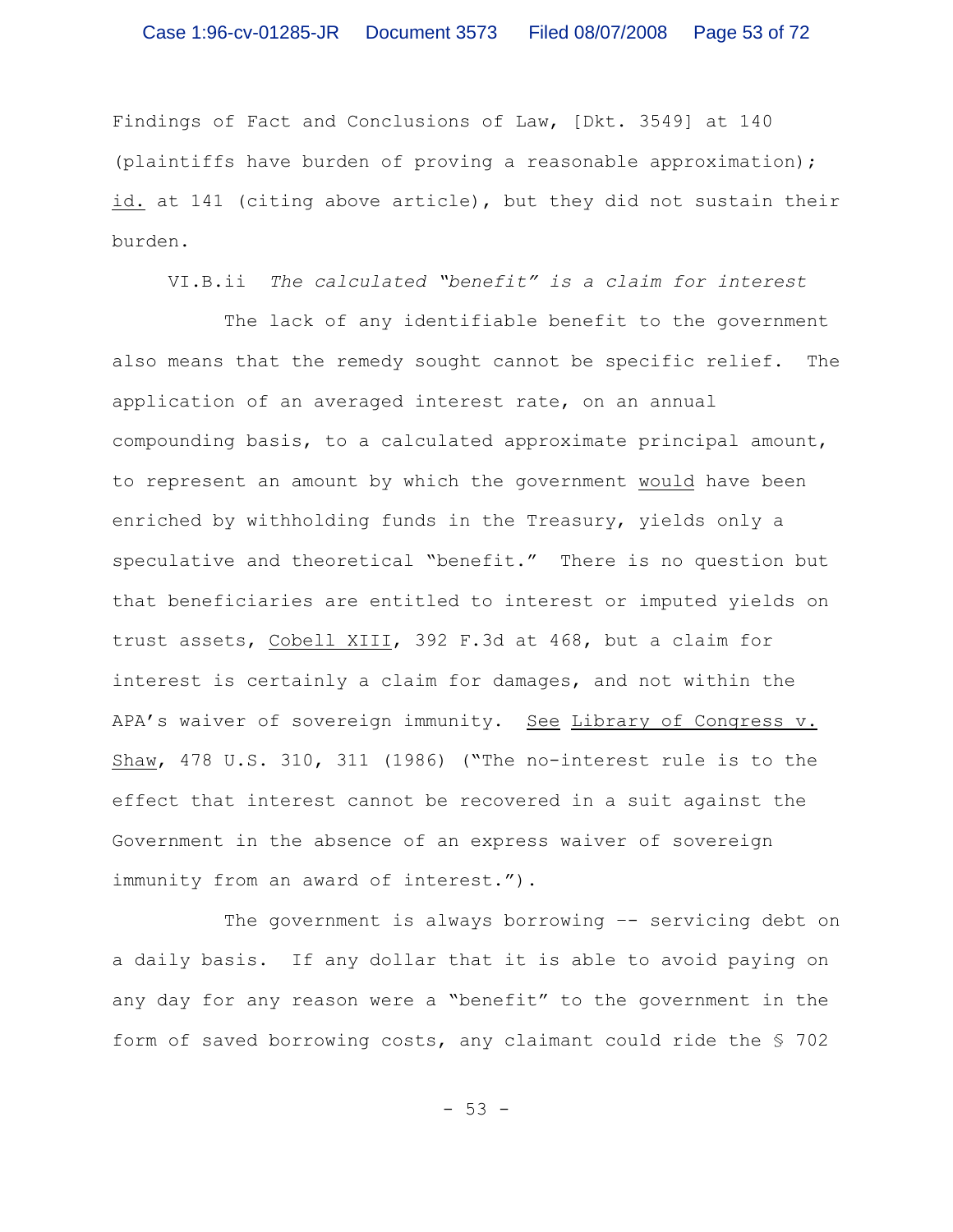waiver into district court, seeking compound interest on his underlying claim, thus swallowing not only the non-interest rule, but also the exclusive jurisdiction of the Court of Federal Claims.

Plaintiffs place their principal reliance on a single case, Henkels v. Sutherland, 271 U.S. 298 (1928). That case involved shares of stock that had been seized and sold under the Trading with the Enemy Act, the proceeds of the sale having been invested in government securities. The government argued that the interest earned on the investment need not be paid out because of the no-interest rule. The Court disagreed, noting that the rule could not "enable the government unjustly to enrich itself at the expense of its citizens, by appropriating income actually earned and received, which morally and equitably belongs to them as plainly as though they had themselves made the investment." Id. at 301. The Court identified a constitutional concern over taking the actual proceeds of a citizen's property. Id.

Henkels does not support plaintiffs' proposition that borrowing costs saved by the government must be disgorged to prevent unjust enrichment or an unconstitutional taking. In fact, the Court in Henkels specifically directed that the interest should be paid only on the portion of the proceeds that were actually invested, after "taking into account" and deducting

- 54 -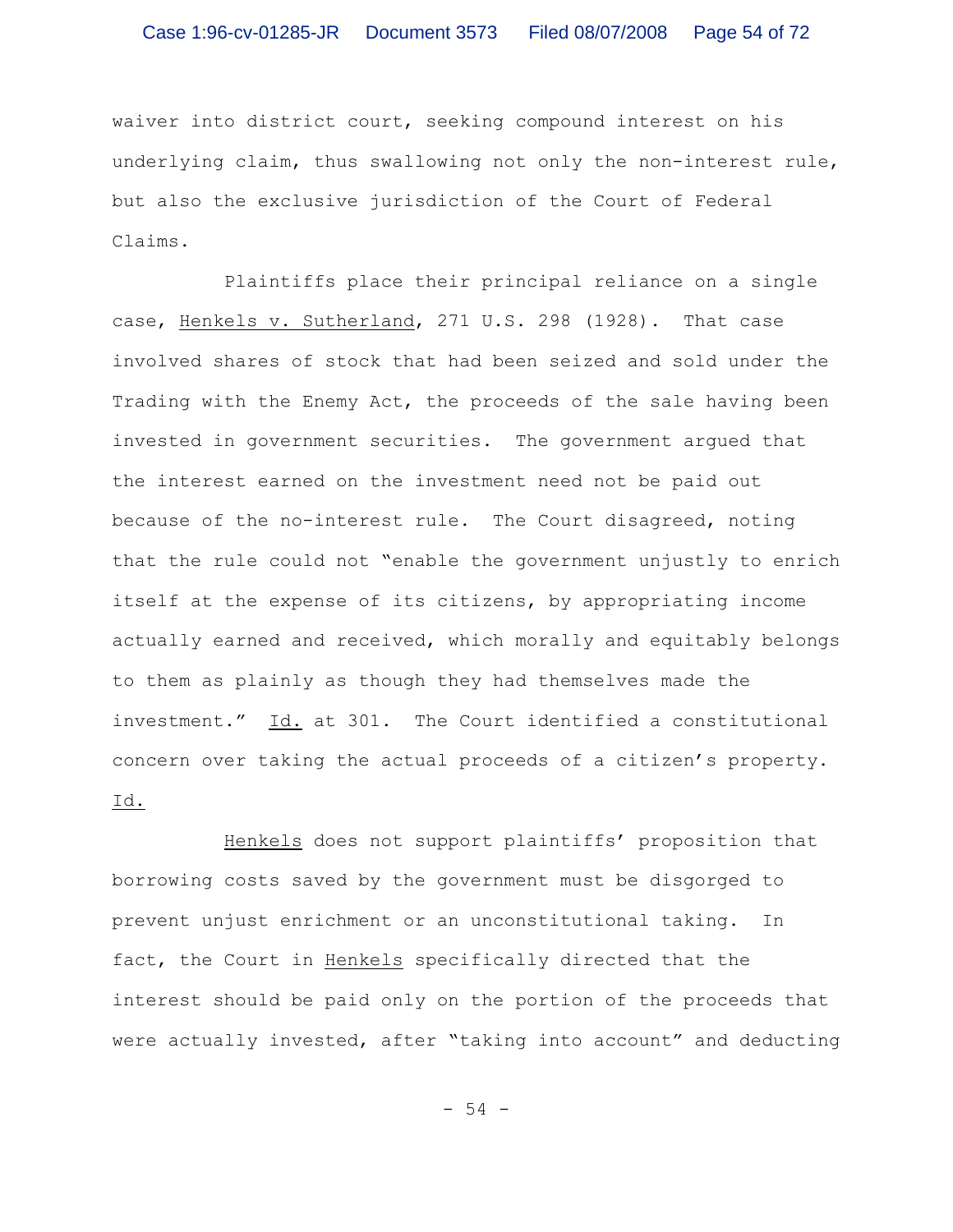"the average amount of such proceeds which remained uninvested in the Treasury." Id. at 302. Profits actually earned from investments are not the same as the imputed profits plaintiffs' seek to recover here.

VI.B.iii *In general, accounting for profits is outside the waiver of immunity in § 702*

Even if plaintiffs had provided satisfactory proof of an actual "benefit to the government," and even if their "benefit to the government" claim were not in substance a claim for interest, it would not come within the § 702 waiver of sovereign immunity. A general award of profits earned by the trustee, as distinct from a claim for specific income or proceeds actually generated by trust property, cannot be the sort of specific relief identified by Bowen and Blue Fox.

Plaintiffs read § 702 and Bowen far too broadly in arguing that any remedy classifiable as restitution or disgorgement is relief "other than money damages." The Supreme Court has already made clear that, where money is at stake, it must be "the very thing to which [the plaintiff] was entitled" to come within the waiver, see Bowen, 487 U.S. at 895 –- or the suit must be brought "to enforce the statutory mandate itself, which happens to be one for the payment of money." Blue Fox, 525 U.S. at 262 (citing Bowen, 487 U.S. at 900).

The facts of Bowen are instructive: The Secretary of Health and Human Services had disallowed certain Medicaid

 $-55 -$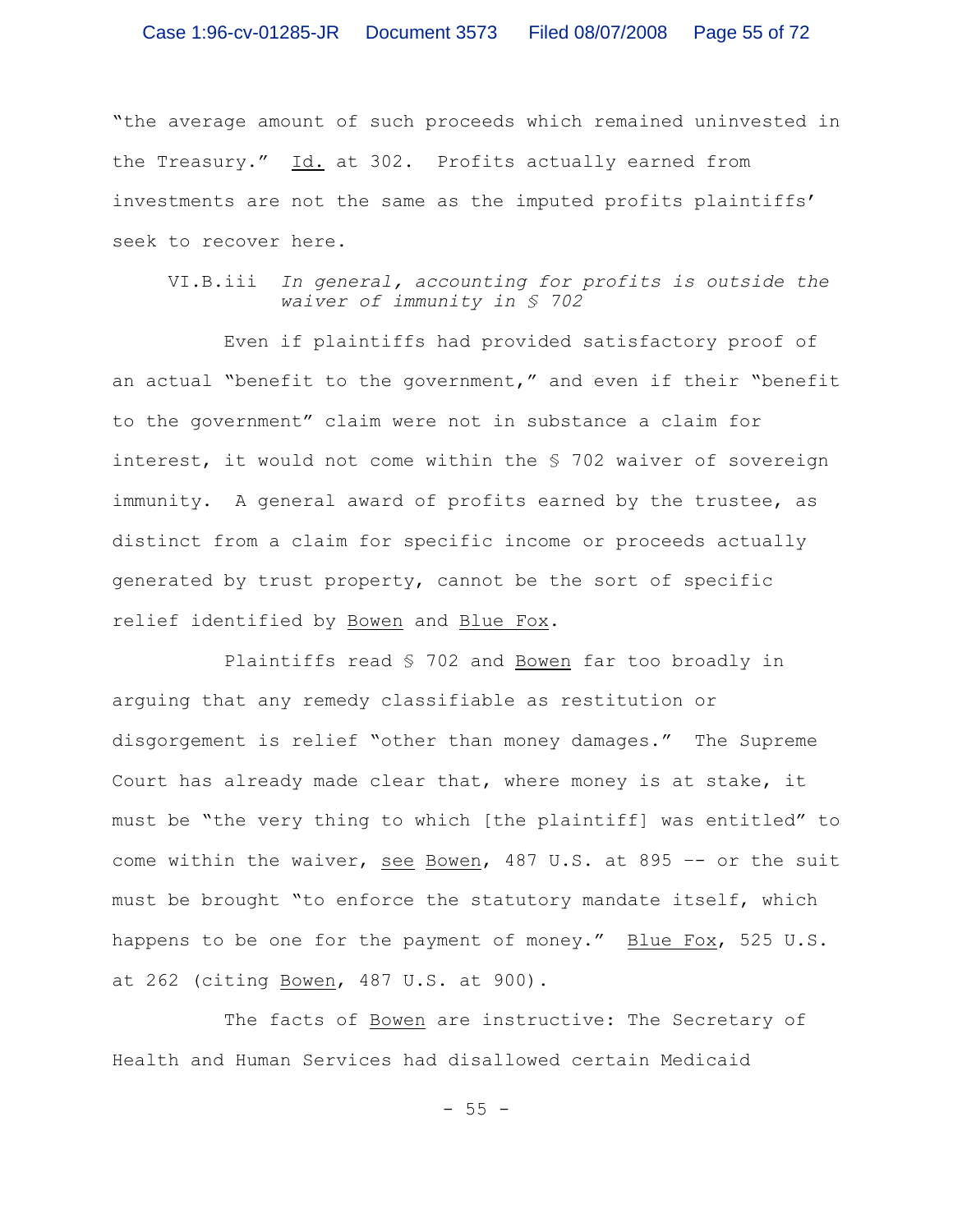reimbursements to the State of Massachusetts. The suit asked the district court to review the Secretary's order under the APA, set it aside as unlawful, and require payment. Bowen, 487 U.S. at 887-88 & n.10. The payment of money, which the Court ultimately did require, was what the statute required the Secretary to do -- "the very thing to which [the plaintiff] was entitled." A helpful mnemonic for the rule of Bowen is to consider whether payment of money was to remedy a wrong, or whether non-payment was the wrong. It is the latter case -- of continuing nonpayment in violation of the law –- that can properly be reviewed under the APA's waiver of immunity.

General disgorgement of profits to prevent unjust enrichment would be a remedy, not a trust duty. A trustee owes a beneficiary a duty of loyalty, see RESTATEMENT (THIRD) OF TRUSTS  $$78;$ BOGERT, ET AL. § 543, and "the trustee must not personally profit from his administration of the trust." BogERT, ET AL. \$ 541. When the trustee breaches this duty, a variety of remedies are available to the beneficiary, including compensation for loss and recovery of profits to prevent unjust enrichment. BoGERT, ET AL. § 861. But the "very thing" to which the beneficiary was entitled was the trustee's undivided loyalty and abstention from personal profit –- whatever he recovers is a substitute for what the trustee failed to provide. It is true that disgorgement is aimed at discouraging breach, not at compensating for loss, see

- 56 -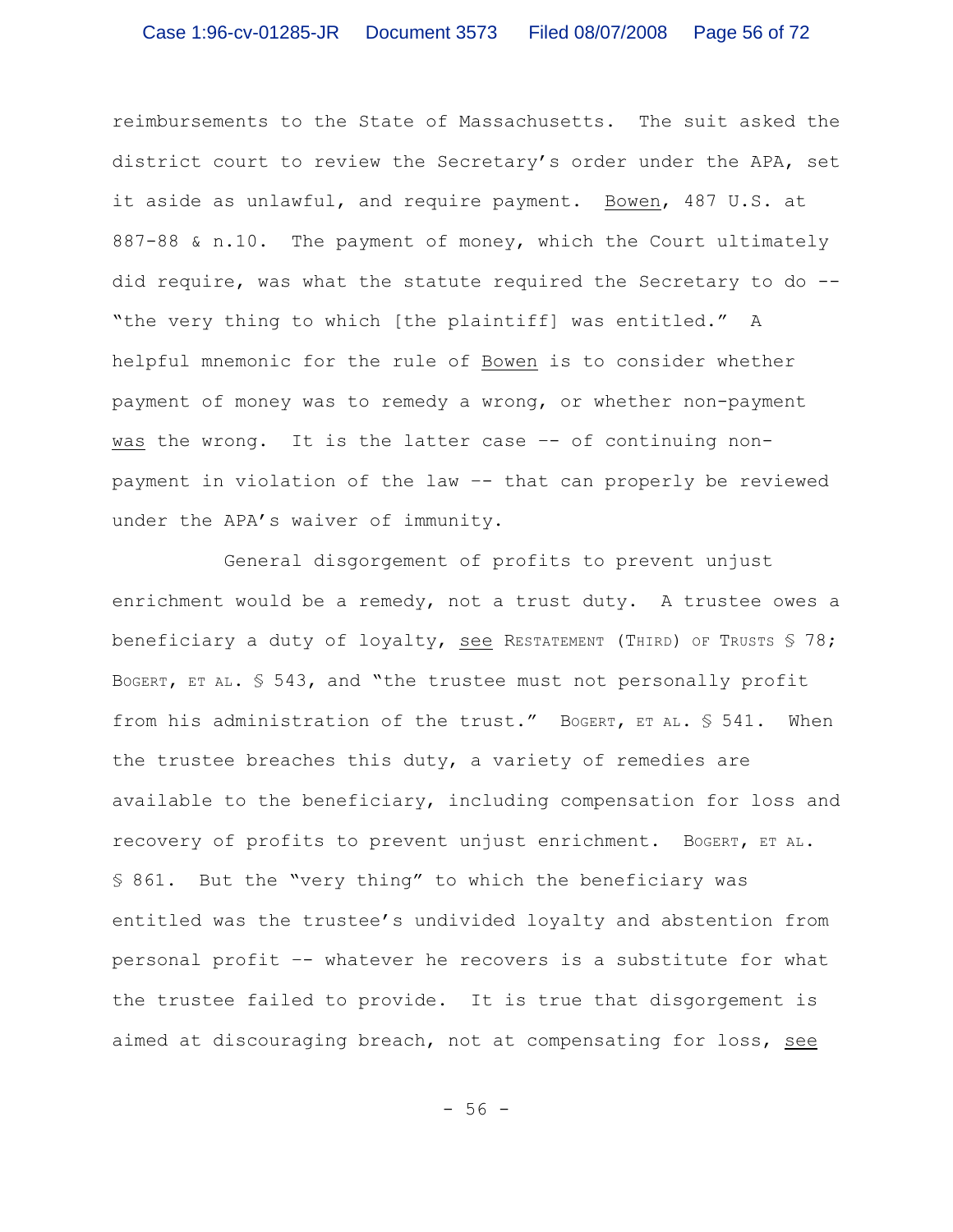id., but where it is a tool to encourage performance of the duty, it is not the duty itself.

This discussion disposes of plaintiffs' alternative theory –- asserted very late in the proceedings –- that the Act of September 11, 1841, 5 Stat. 465 makes an award of interest "specific relief." That statute requires that all trust funds held by the United States be invested in "stock of the United States bearing a rate of interest not less than five per centum per annum." Id. Whether this statute applies to Indian funds is doubtful, see Mescalero Apache Tribe v. United States, 518 F.2d 1309, 1324-26 (Ct. Cl. 1975), but, even if it does apply to IIM funds, a demand made under its rubric would be a demand for substitutionary relief. The very thing to which plaintiffs would be entitled under this statutory scheme would be the investment of their funds; an action "to enforce the statutory mandate itself," Bowen, 487 U.S. at 900, would request an injunction requiring future investment, not compensation for prior failure to invest. That failure would have to be remedied by compensation for the lost investment –- that is, money damages.

Finally, plaintiffs cite a statute which, in their submission, provides them with a separate waiver of sovereign immunity for interest on trust funds. 25 U.S.C. § 4012 provides that the Secretary "shall make payments to an individual Indian in full satisfaction of any claim of such individual for interest

- 57 -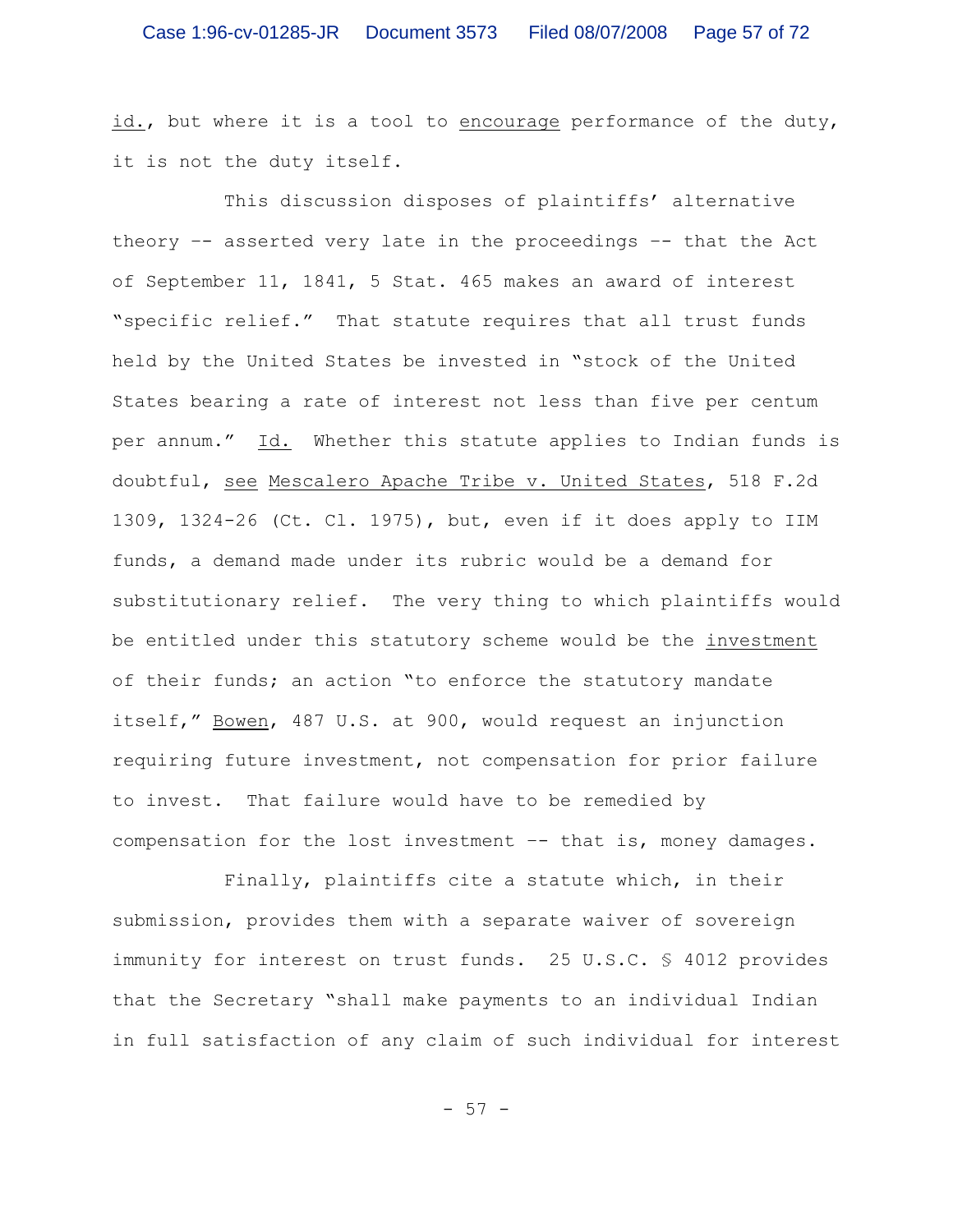on amounts deposited or invested on behalf of such individual before October 25, 1994, retroactive to the date that the Secretary began investing individual Indian monies." This statute certainly waives the no-interest rule with respect to interest earned on funds actually "deposited or invested," but it does not waive immunity to a claim for interest that might have been earned on funds that were not invested,  $17$  and it does not grant jurisdiction to district courts to recover it, at least not in increments of more than \$10,000.<sup>18</sup>

# **VII. Application of Equitable Trust Principles**

The core legal question in this case is how to apply equitable principles for the administration of trust cases to the unique situation posed by the IIM trust system. Resolution of

A bill that would have required payment of "an amount equal to the interest which would have been earned if funds of such Indian tribe or individual Indians . . . had been deposited or invested in accordance with such Act," was introduced and was not enacted. See H.R. 1846, 103d Cong. § 102(2).

 $18$  The government has also raised the argument that what plaintiffs seek is prejudgment interest, which would be beyond the power of any court to award. See Library of Congress v. Shaw, 478 U.S. 310, 311 (1986). I have determined that, for the three separate reasons stated above, what is sought is not specific relief within the waiver of immunity in § 702. That is the limit of my holding. Whether it is prejudgment interest or a separate claim for damages to beneficiaries from the government's failure to invest trust funds as required by its duties as trustee, see RESTATEMENT (THIRD) OF TRUSTS §§ 90-92, is more properly a question for a court that has jurisdiction over claims for money damages.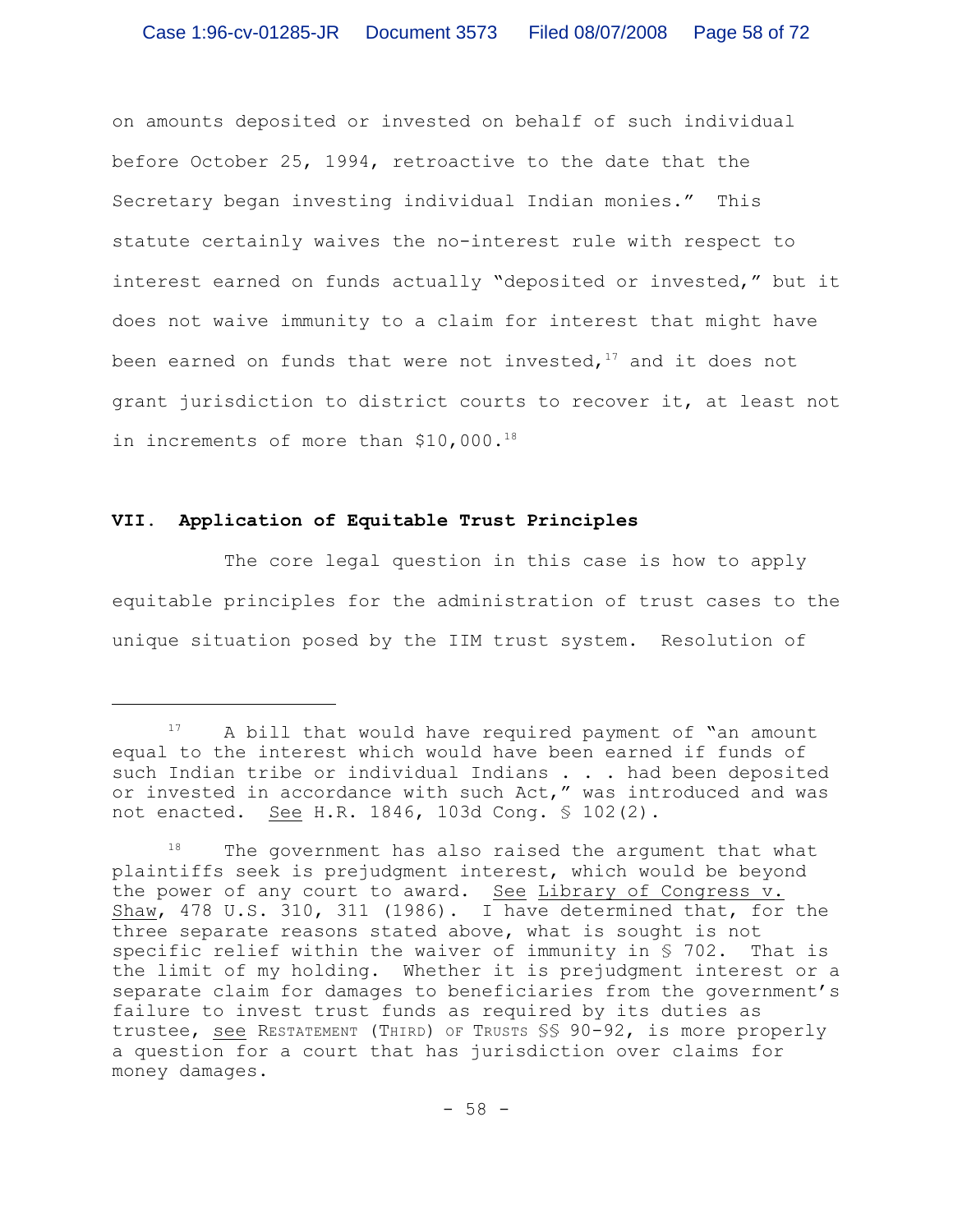the question requires examining both cases in equity and whatever substantive federal trust law exists. The body of modern case law is not substantial, and, because most trust law is state law, federal courts including the Supreme Court routinely resort to the restatements and to the treatises to find applicable principles. See, e.g., United States v. Mitchell (Mitchell II), 463 U.S. 206, 225 (1983). Even with these general sources in hand, however, hard rules suitable for application to new cases are hard to pin down.<sup>19</sup>

This is in the nature of equity. The equity system evolved in England as an alternative to law courts precisely because the rigidity of the writ system did not allow law courts

 $19$  The opening paragraphs of WILLIAM Q. DEFUNIAK, HANDBOOK OF MODERN EQUITY 1 (2d ed. 1956), indicate the difficulty:

All writers on the subject of equity seem to start their discussions in agreement that the term is difficult to define. They then point out that equity in its popular sense signifies natural justice or whatever is right and just as between man and man, adding the cautionary statement that this, of course, is not the legal sense of the term. They usually unite in offering as the technical or scientific legal meaning the definition that equity is that system of jurisprudence or justice originally administered by the High Court of Chancery of England and administered in courts of this country which have such chancery jurisdiction, or equity jurisdiction as it is now generally called.

To the reader approaching the subject for the first time, such a definition tells him exactly nothing.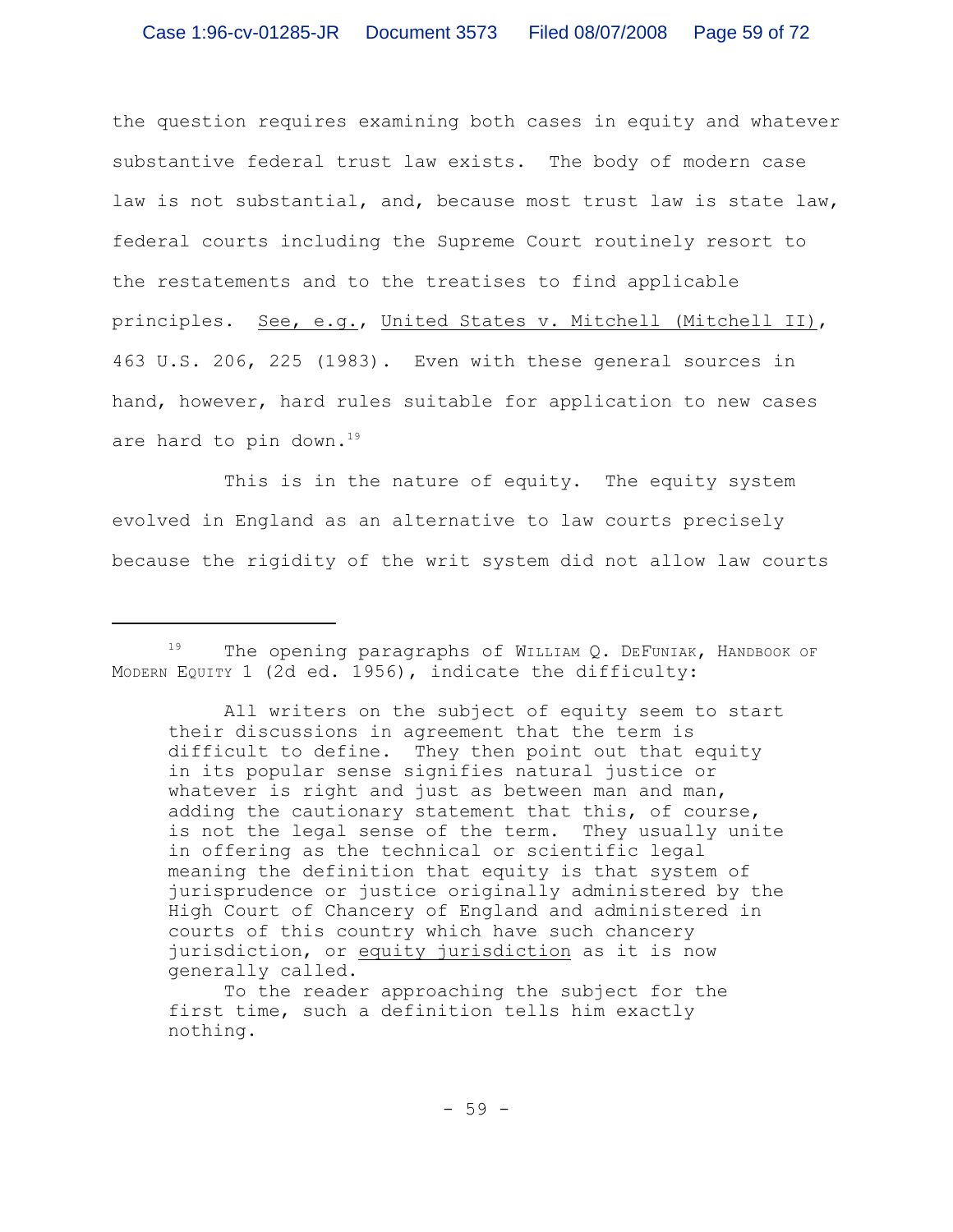the flexibility adequately to address the distinctions among individual cases. See WILLIAM Q. DEFUNIAK, HANDBOOK OF MODERN EQUITY 3-4 (2d ed. 1956). The Supreme Court has recognized that equity "has always preserved the elements of flexibility and expansiveness . . . in order to meet the requirements of every case." Union Pac. Ry. Co. v. Chicago, R.I. & P. Ry. Co., 163 U.S. 564, 601 (1896) (quoting J.N. POMEROY, A TREATISE ON EQUITY JURISPRUDENCE  $$ 111$ ). It is a fundamental maxim of equity that it looks to substance rather than form, JOHN MCGHEE, SNELL'S EQUITY § 3-24 (30th ed. 2000). "In equity, as nowhere else, courts eschew rigid absolutes and look to the practical realities and necessities inescapably involved in reconciling competing interests." Lemon v. Kurtzman, 411 U.S. 192, 201 (1973); see also Hecht Co. v. Bowles, 321 U.S. 321, 329 (1944) ("The essence of equity jurisdiction has been the power of the Chancellor to do equity and to mould each decree to the necessities of the particular case. Flexibility rather than rigidity has distinguished it. The qualities of mercy and practicality have made equity the instrument for nice adjustment and reconciliation between the public interest and private needs."); Taylor v. Sterrett, 499 F.2d 367, 368 (5th Cir. 1974) ("[Equity's] orders are adapted to the exigencies of the case."). In other words, sitting in equity, I have significant freedom to fit existing principles of trust law to the exigencies of this case. See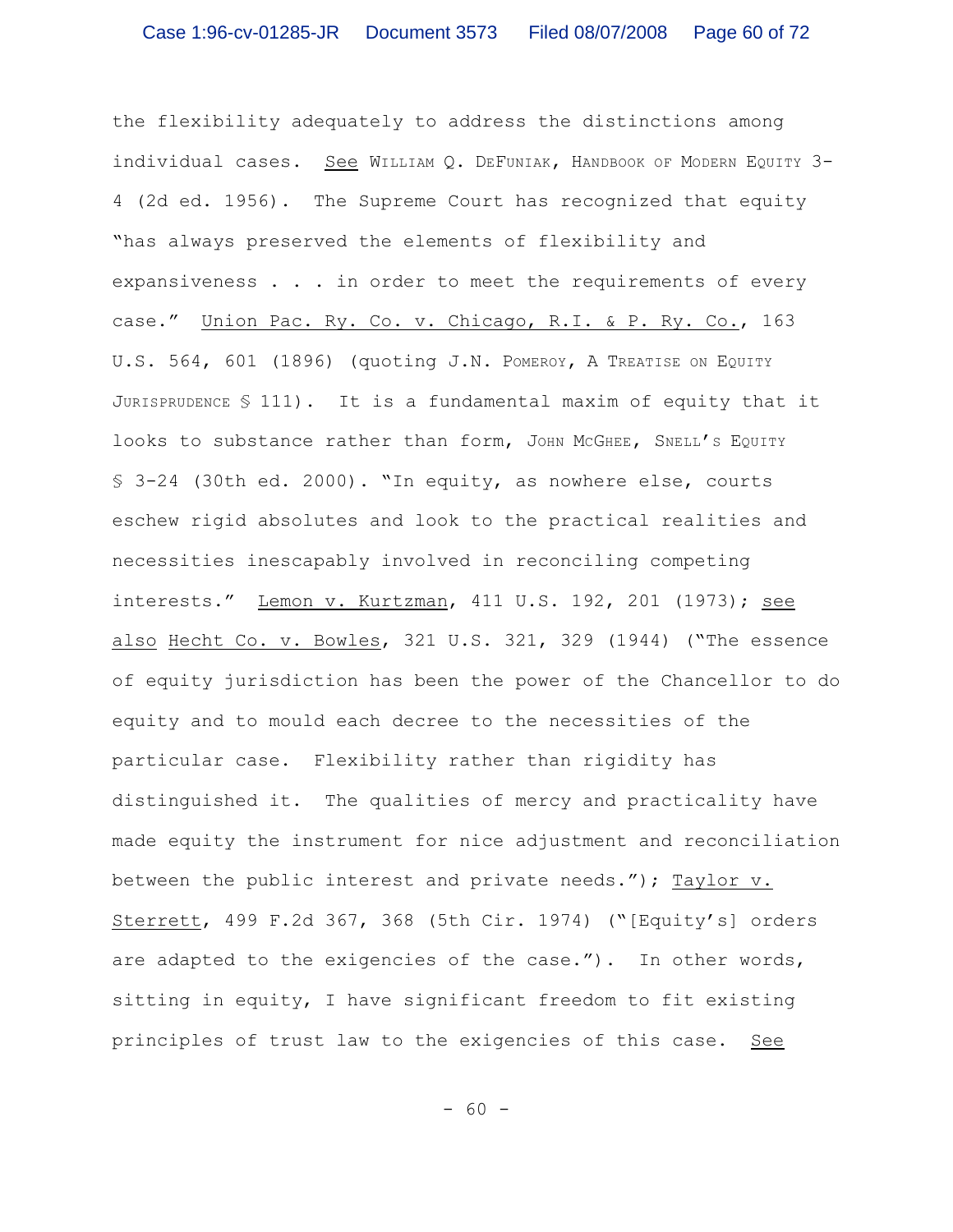Meredith v. City of Winter Haven, 320 U.S. 228, 235 (1943) ("An appeal to the equity jurisdiction conferred on federal district courts is an appeal to the sound discretion which guides the determinations of courts of equity.").

At the same time, I must be mindful that equity is not measured by the length of the chancellor's foot. See Grupo Mexicano de Desarrollo S.A. v. Alliance Bond Fund, Inc., 527 U.S. 308, 332-33 (1999) (citing 1 JOSEPH STORY, COMMENTARIES ON EQUITY JURISPRUDENCE § 19). Nor, in this case, will I even exercise all the discretion of a private-law chancellor in equity. Cobell XVII, 428 F.3d at 1077. Courts of equity are no less constrained than any others by doctrines such as sovereign immunity and separation of powers. These constraints, however, are constraints upon the remedies that are available to district courts sitting in equity. See Grupo Mexicano, 527 U.S. at 333. A district court has much broader discretion when considering whether and how much to modify (for example) the evidentiary presumptions that run against a trustee who fails in his duty to account. See, e.g., White v. Rankin, 18 A.D. 228, 229 (N.Y. App. Div. 1897) (applying presumption against the trustee only after finding "no equitable considerations present in this case which call, in any respect, for a mitigation of this rule."); RESTATEMENT (THIRD) OF TRUSTS § 83 ("A trustee's failure to maintain necessary books and records may also cause a court in reviewing a judicial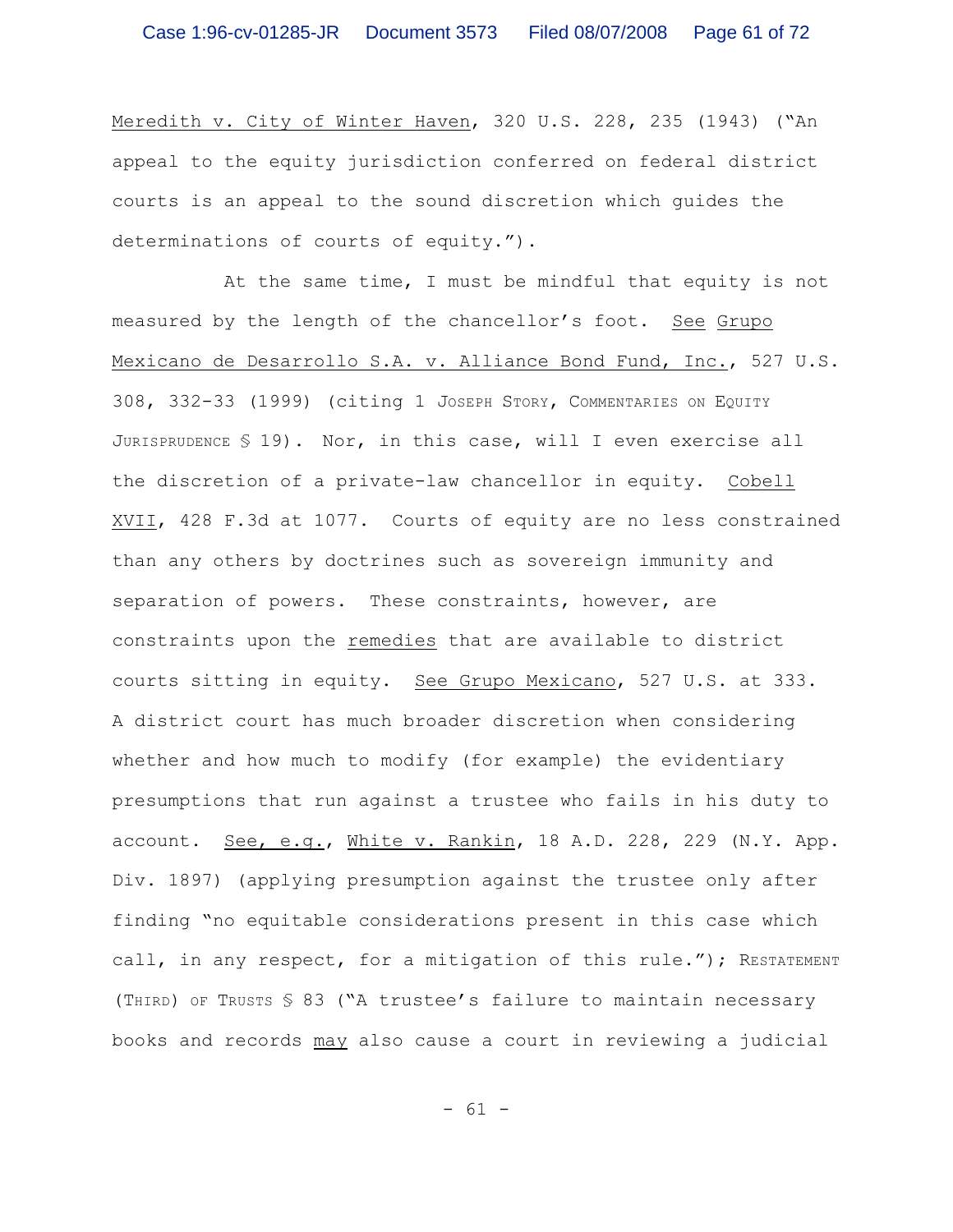accounting to resolve doubts against the trustee.") (emphasis added).

Thus informed by general principles of trust law, we turn to the particular realities of the IIM system. No chancellor, whatever his shoe size, has ever encountered a trust as complex or problematic as the IIM trust. The IIM trust is perpetual, and so violates the rule against perpetuities. Its beneficiaries number in the hundreds of thousands and are dispersed, as are its assets, over a vast geographic area. Beneficial interests in particular assets are constantly fractionating into smaller and smaller pieces, and the government is dependent upon Indian probate proceedings to determine the proper holders of minute entitlements. The trust is already over 120 years old, and so predates not only the electronic age, but many forms of interstate communication and rationalized, bureaucratic record keeping on a national scale. And, unlike the average trust, where administrative costs are taxed against trust income, the IIM trust is "funded entirely at the taxpayers' expense." Cobell XVII, 428 F.3d at 1074-75.

These realities temper the application of ordinary trust law. Consider the position plaintiffs have taken here, that government revenue data may be treated as sufficient evidence of receipts, but that every disbursement must be proven by a check or similar documentation of disbursement to a

- 62 -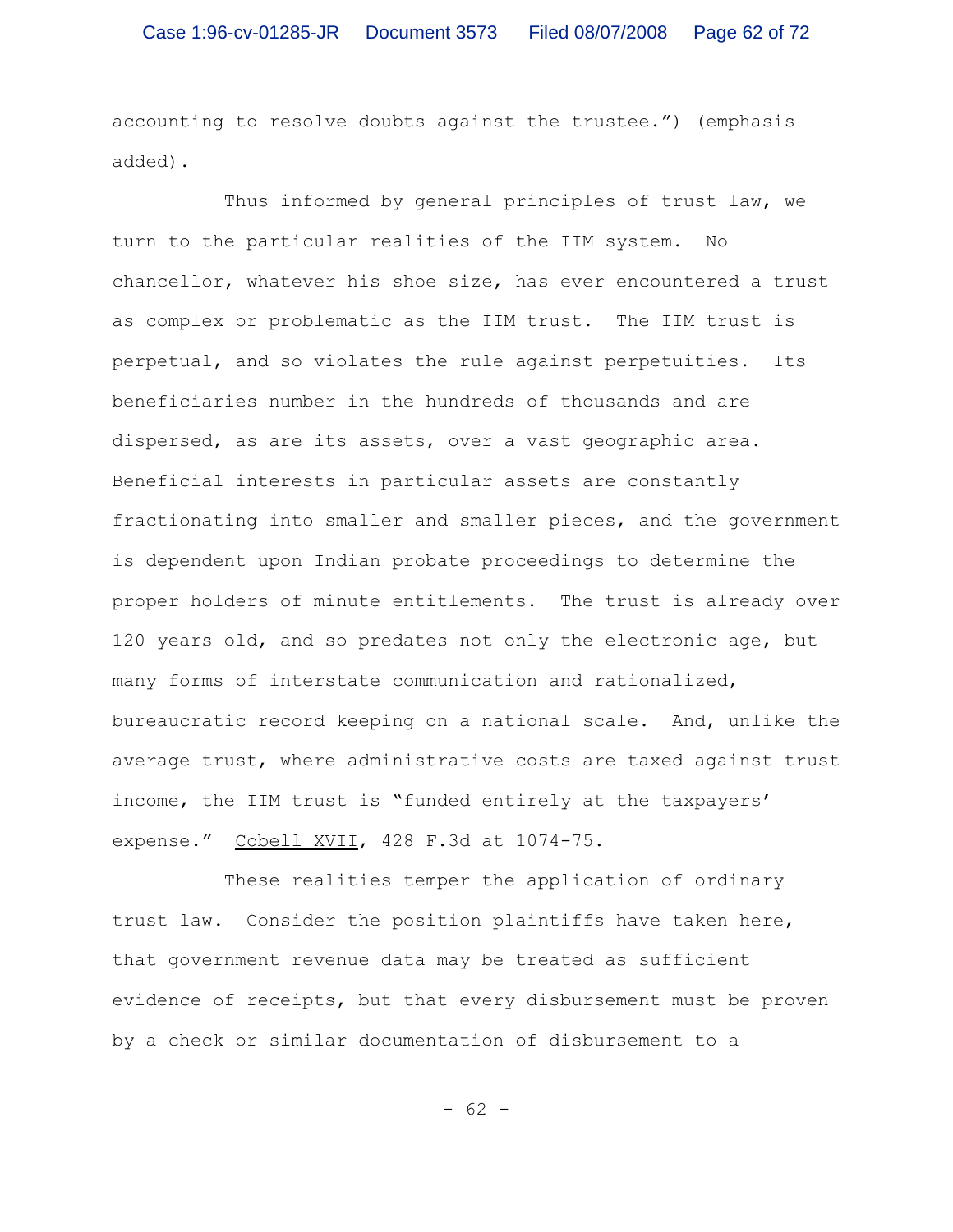beneficiary. See Plaintiffs' Proposed Findings of Fact and Conclusions of Law, [Dkt. 3549] at 136-148. That assertion invokes the equitable principle that all inferences will be drawn against the trustee who cannot produce satisfactory statements of account. See, e.g., BOGERT, ET AL. § 962 ("As to a trustee who fails to keep proper records of his trust it is usually stated that, 'all presumptions are against him' on his accounting, or that 'all doubts on the accounting are resolved against him.')"; id. at n.11 (collecting cases). The Court of Appeals has acknowledged the same principle. See Rainbolt v. Johnson, 669 F.2d 767, 769 (D.C. Cir. 1981) ("Under established principles of trust law, if the former trustee has not kept adequate accounts, the benefit of the doubt is to be given to the beneficiary."). And this rule is no doubt required to prevent the trustee from benefitting from his own breach; a claim that the trustee has held trust funds as his own cannot be defended on the ground that the trustee's own records are unclear. See Cafritz v. Corp. Audit Co., 60 F. Supp. 627, 632 (D.D.C. 1945) ("All evidence is to be weighed according to the proof which it was in the power of one side to have produced, and in the power of the other side to have contradicted.").

Yet there are at least three reasons not to accept plaintiffs' super-strong assertion of the presumption in this case. First, and foremost, to do so would breathe new life into

- 63 -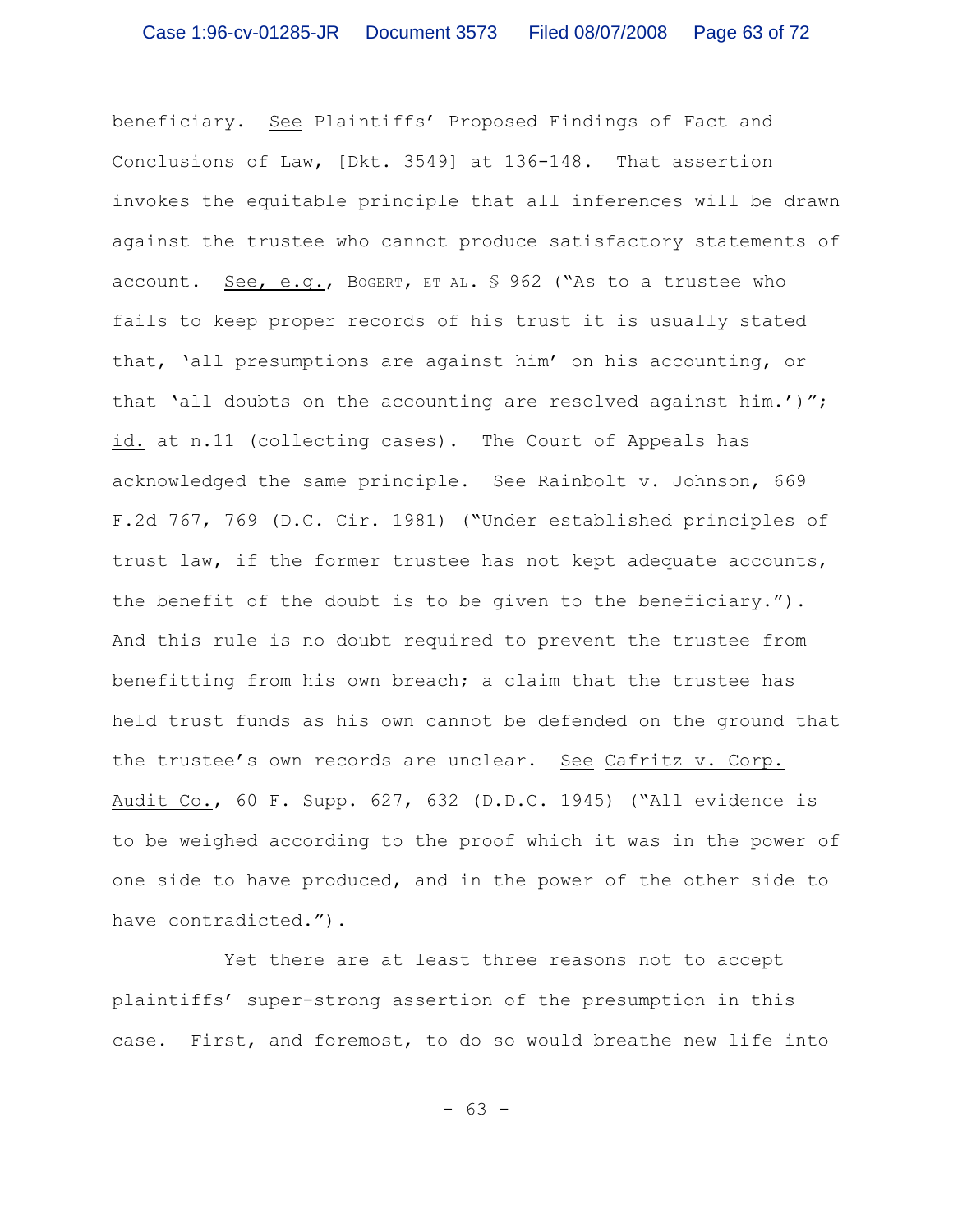a "gold-plated" form of accounting that the Court of Appeals has already rejected as unduly burdensome, and that plaintiffs themselves have disclaimed. See Tr. of Appellate Oral Argument 40:1-45:25 (Sept. 16, 2005), [Dkt. 3519, Exhibit 1]. The Court of Appeals has made clear that statistical sampling is an acceptable method of accounting for IIM trust transactions. See Cobell XVII, 428 F.3d at 1077-79. And my holding of legal impossibility was not based on a finding that the accounting was literally and permanently impossible, but rather on the fact that a meaningful accounting was irrationally expensive. See Cobell XX, 532 F. Supp. 2d at 102. It would be bizarre if, following these precedents, the government  $-$ - really, the taxpayers  $-$ - were held liable for every transaction not proven by a method that is not legally required and would be irrational to pursue. In assessing the government's accounting plan it was necessary to consider whether there was a reasonable balance "between exactitude and cost." Cobell XVII, 428 F.3d at 1076. I will not now apply a presumption that eliminates any semblance of that balance.

The second reason to reject the presumption plaintiffs advance is that it would be unfair given the nature of the IIM trusts. One cannot fail to be impressed by the sheer volume of the transactions involved. The difficulties of administering a trust of such geographic scope are not lightly ignored. That the

- 64 -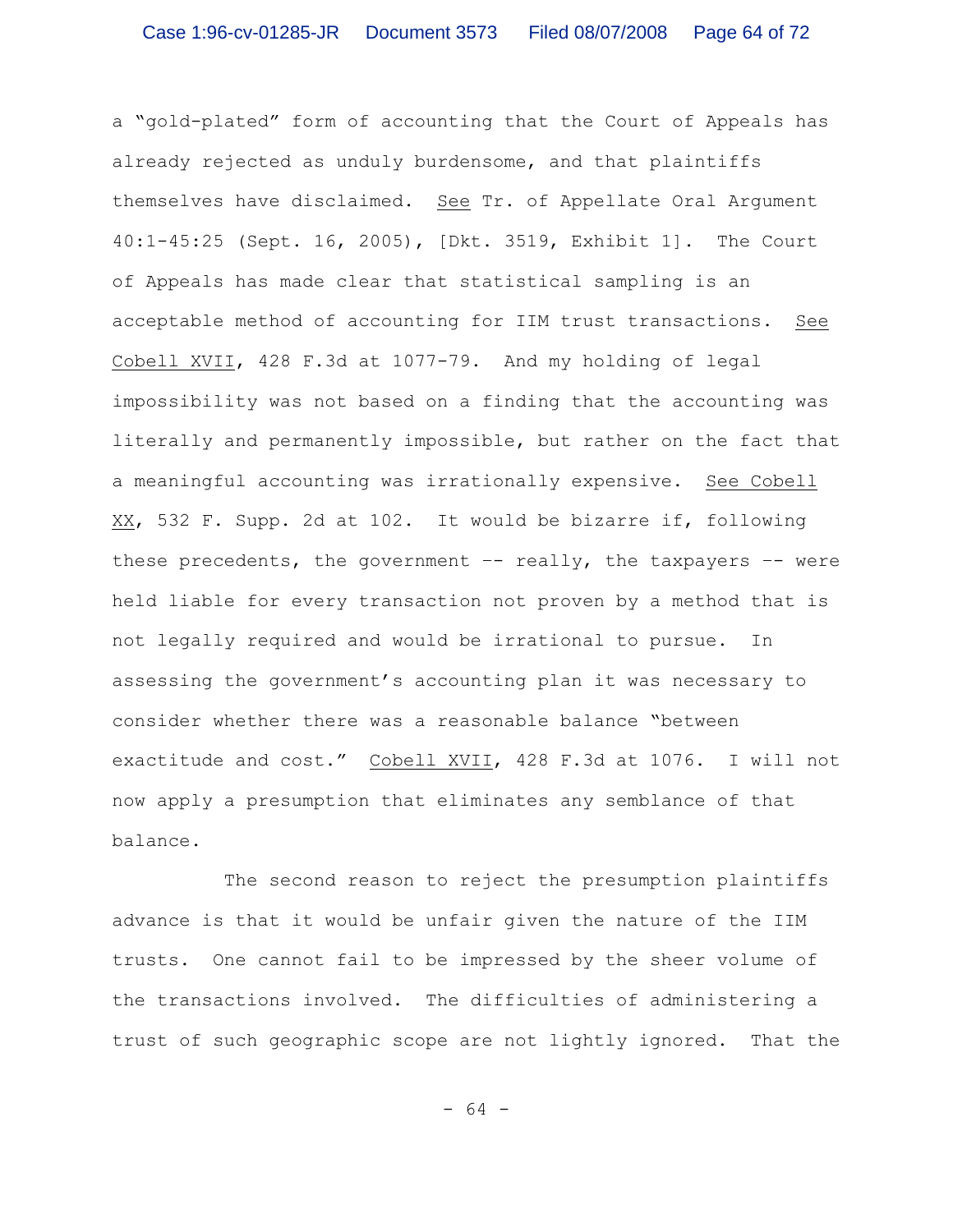government lacks reliable records back to 1887 is hardly surprising, as even the plaintiffs' own witness conceded. Tr. 331:19-332:8 (Cornell). But for the 1994 Act, indeed, an accounting claim raised 121 years into the trust would ordinarily be prejudicially late. See, e.g., BOGERT ET AL. § 962 ("Beneficiaries who know of the method employed by a trustee in keeping accounts and do not object over a period of years will not be heard to object later."). The passage of the 1994 Act renewed plaintiffs' entitlement to an accounting, but it did not necessarily create an entitlement to the super-strong adverse inference asserted here. In importing certain doctrines from background trust law and excluding others, the Court must seek fairness to both parties. See, e.g., Providence Rubber Co. v. Goodyear, 76 U.S. 788, 807 (1870) (a court should "exercise its flexible jurisdiction in equity as to protect all rights and do justice to all concerned.").

Finally, it would be inequitable to apply plaintiffs' proposed presumption, because its outcome would be manifestly inaccurate. Comparing aggregate government receipt data only to CP&R or EFT disbursement data is not a comparison of apples to apples. Applying the presumption in this way goes well beyond counting obscurity against the government, and instead provides the plaintiffs with a windfall, which is not acceptable in equity. See Bollinger & Boyd, 576 F.2d at 598. As always,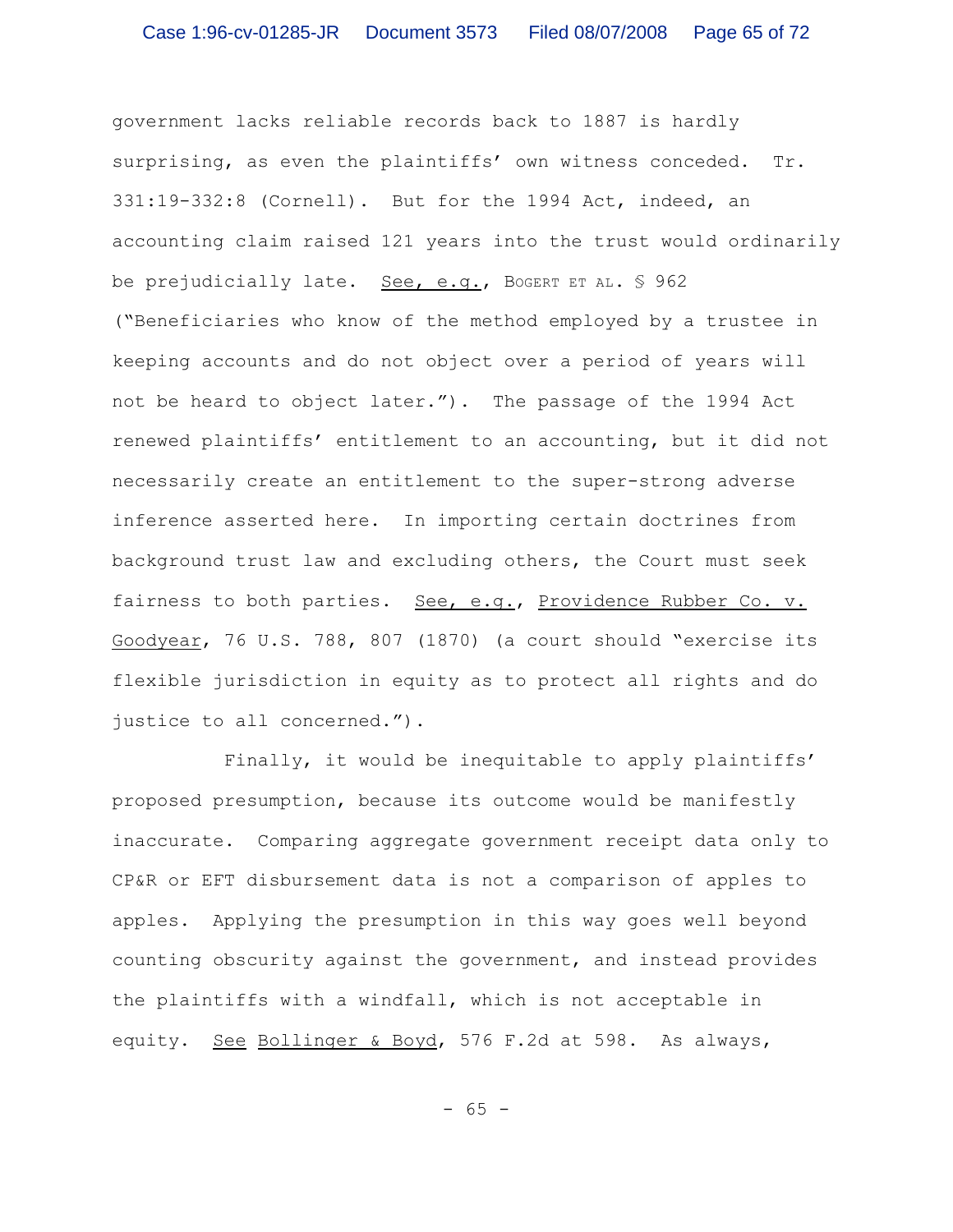equity prefers substance over form and will not apply presumptions in a formalistic way that generate manifestly counterfactual outcomes.

At the same time, I cannot ignore the settled trust principle that the trustee has a responsibility to keep and produce accurate records, and that presumptions will run against him when he cannot comply. The government surely came to these proceedings with something to prove: it had produced a document stating –- admitting -- that only 77 percent of system receipts had been posted to IIM accounts, see DX-365, and it could not produce a precise accounting for the funds so received and posted. Statistical modeling provides a way that the government might begin to satisfy its burden, and because by its very nature it provides a measure of the uncertainty in government data, it suggests a way that the presumption against the trustee who cannot account might be given effect. The government's statistical model allows for the use of the best available data while preserving measures of uncertainty that can be scored to the plaintiffs' benefit in the final analysis. This preserves fidelity to trust principles while also providing fairness in their application.

For the sake of clarity, the principles to be applied should be succinctly stated. The following principles, distilled from prior Cobell opinions and from background trust law, seem

- 66 -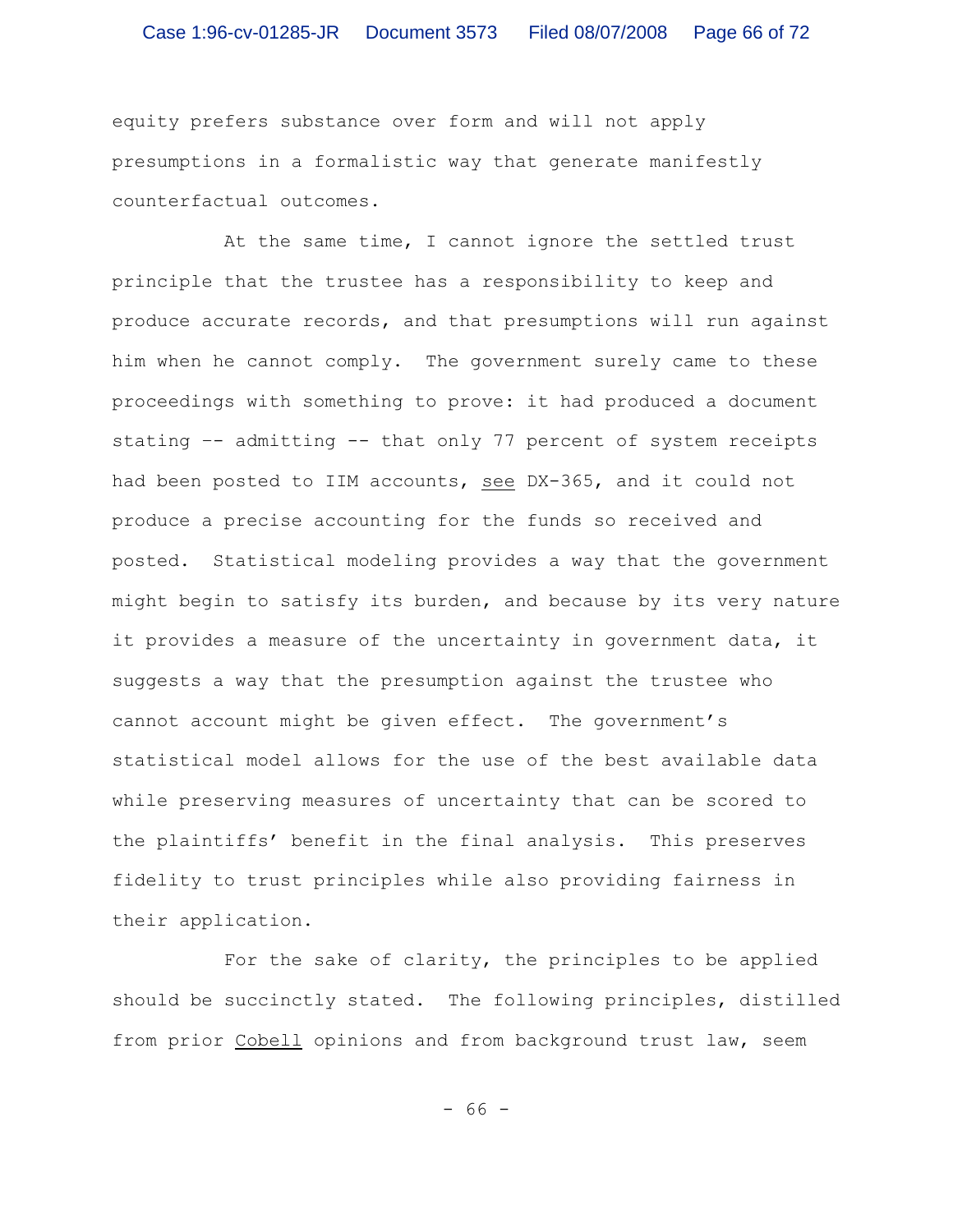most applicable to a proper analysis of the evidence in this case:

1) Statistical modeling is an acceptable means by which to analyze existing trust data and the uncertainty in those data. See Cobell XVII, 428 F.3d at 1077-79.

2) The best available data regarding receipts and disbursements should be used, even if there are questions regarding its reliability, so long as account is taken of its weaknesses and there is no evidence of bias. Cf. Bollinger & Boyd, 576 F.2d at 598; Kelly v. Intermountain Planned Parenthood Inc., 828 F. Supp. 788, 794 (D. Mont. 1992) ("It is axiomatic that no rule of equity should be applied in blind disregard of fact.").

3) Because the trustee should not benefit from his breach, the benefit of doubt runs to the beneficiary, see Rainbolt, 669 F.2d 769, and whatever uncertainty is revealed in the data will be credited to the beneficiary.

These three principles, founded in basic trust law but modified as necessary to fit the exigencies of this case, inform and produce the resolution of plaintiffs' claim for restitution.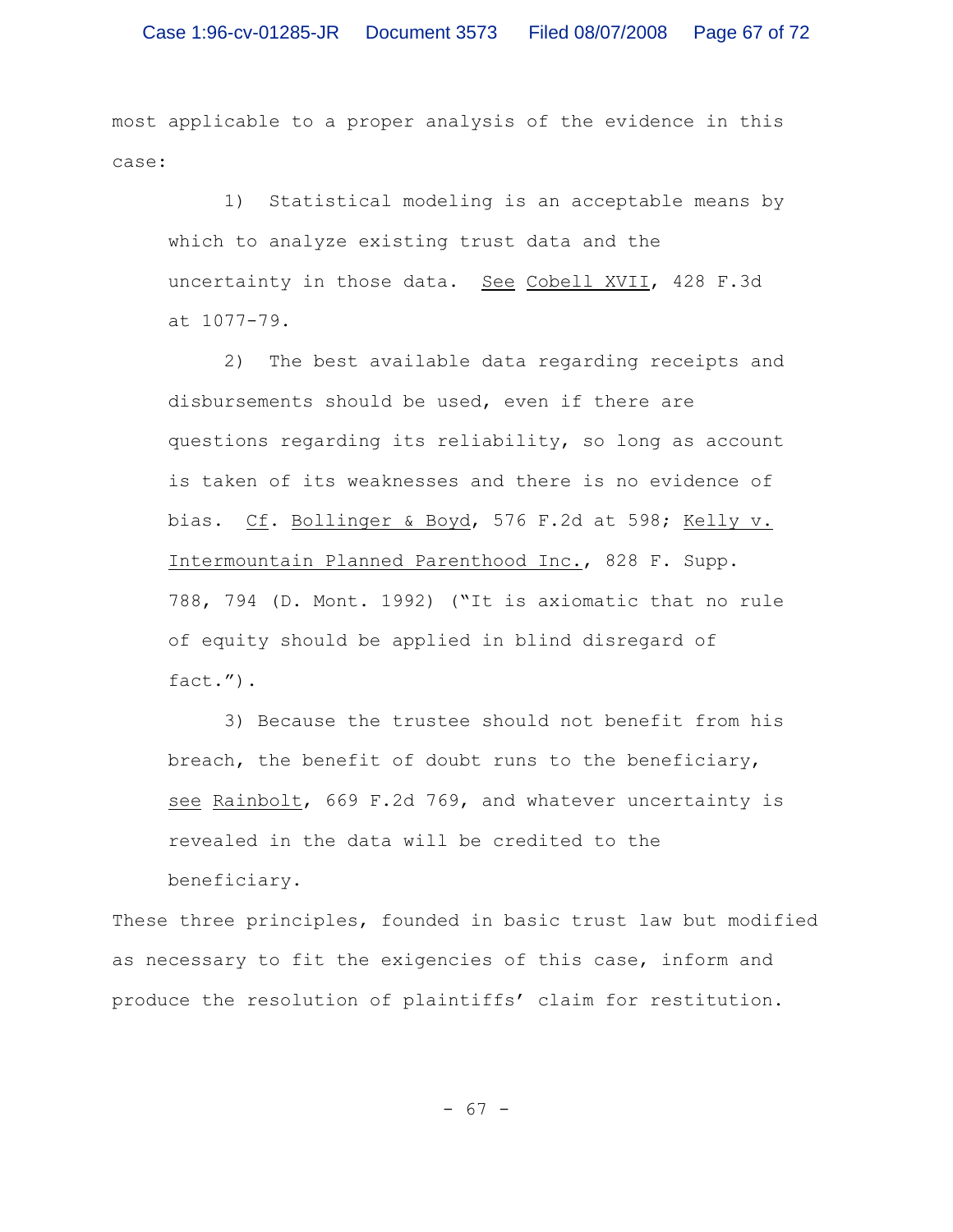## **VIII. Application of Law to Fact**

From the beginning of the June 2008 trial, the government had the burden of explaining the gap between receipts and postings revealed by its exhibits from the October 2007 trial. Plaintiffs added nothing to that burden by their trial presentation. Their model did not make use of the best available evidence and did not make fair or reasonable comparisons of data. Plaintiffs injected bias in their model through use of unfounded adjustments. By deeming all receipts admitted and seeking to put the government to the strictest of proof on all disbursements, plaintiffs' model not only attempted via the "back door" to impose a "gold plated" accounting standard the Court of Appeals had already rejected, but it employed a super-strong interpretation of the presumption against the breaching trustee that cannot be equitably applied to the trusts at issue here. The plaintiffs' model stands or falls with their legal theory, and it falls.

The government's model, on the other hand, fits comfortably within the equitable principles that should be applied with respect to the IIM trust, because it offers a useful way of pricing the considerable uncertainty in the data. Plaintiffs presented no statistical testimony challenging the government's model, which I found to be sound. The model did rely on data whose reliability has been questioned, but it

- 68 -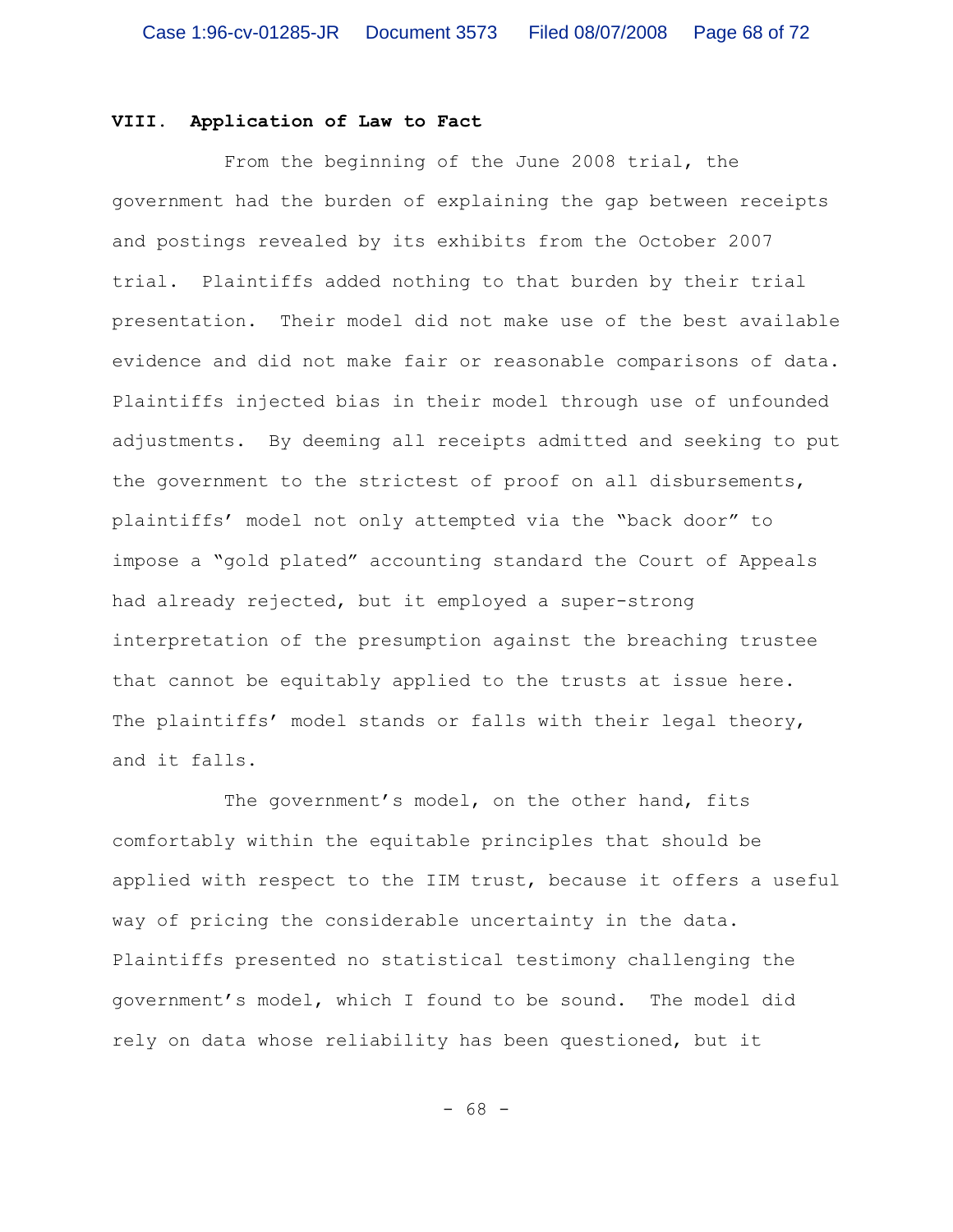attempted to price out the uncertainty in both the imputed values and the existing data, and no evidence was introduced showing the data to be biased in either direction. Finally, the government's model essentially admits that the existing balance of the trust may be understated, and its proponent, Dr. Scheuren, admitted that uncertainty should be scored in the plaintiffs' favor. Tr. 945:9-18 (Scheuren). The numbers produced by the application of the uncertainty model are high, but they are plausible in relation to the total throughput of the IIM system, the current stated balance, and the many, many examples of system deficiencies that have been introduced over the course of this suit. I accordingly accept the government's model as a reasonable approximation of the amount by which the total balance of the IIM trust is understated.

All that remains, then, is to select the appropriate confidence interval to apply in assessing the uncertainty to be credited to the plaintiffs. Dr. Scheuren testified that in most business settings, a 95 percent confidence interval is understood as appropriate. Tr. 971:13-972:18 (Scheuren). He also testified, however, that it was reasonable to move to an even wider confidence interval -- from 95 percent to 97.5 percent -to address problems that the plaintiffs demonstrated with the reliability and precision of the CD&L data. Tr. 974:16-975:4 (Scheuren). Based on this testimony, I see two reasons to move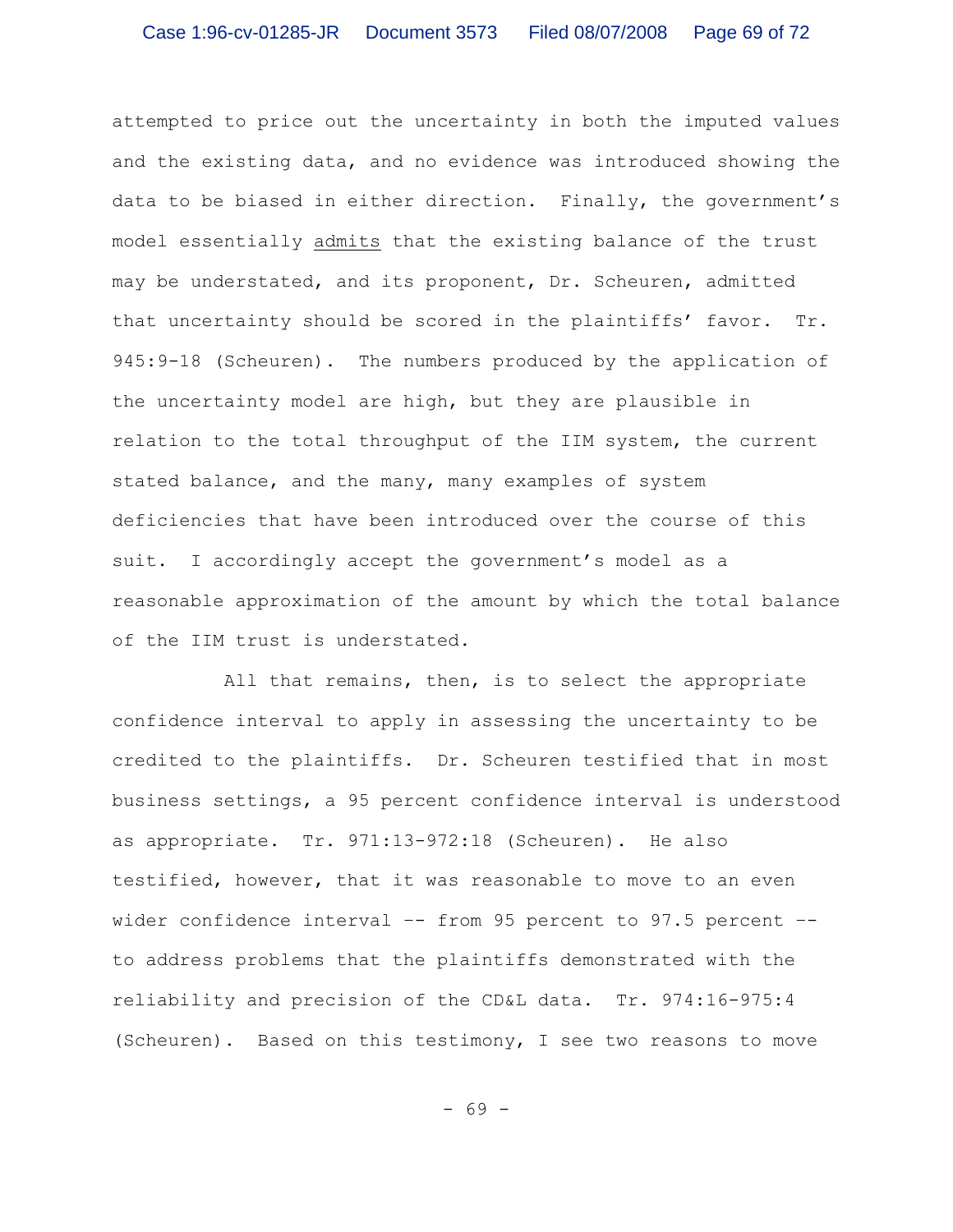beyond Dr. Scheuren's 97.5 percent interval to the maximally conservative estimate provided by the 99 percent confidence interval.

First, there is more uncertainty in the data than even Dr. Scheuren was willing to acknowledge. Dr. Angel's historical reports are not biased but may be understated, IRMS data has important reliability problems, and the qualified audit data is, after all, only qualified, and was not even subjected to the time-series remodeling step. Using a 99 percent confidence interval is an appropriate way of addressing this remaining and unaddressed uncertainty. Second, a 99 percent confidence interval is a legally sound way of crediting obscurities and doubts to the plaintiffs. Although it creates a highly conservative estimate –- the most conservative possible –- it is far less draconian than the presumption that ordinary trust law might apply in an ordinary trust case.

But, as the size of the final figure demonstrates, this is hardly the ordinary case. After 12 years of contentious litigation, the government can say only that, with 99 percent confidence, it believes that no more than \$455,600,000 is missing from the stated balance of the IIM trust. This statement has the character of an admission –- by responsible civil servants – that there are limits to what can be confidently stated with respect to the IIM system, and that a history of accounting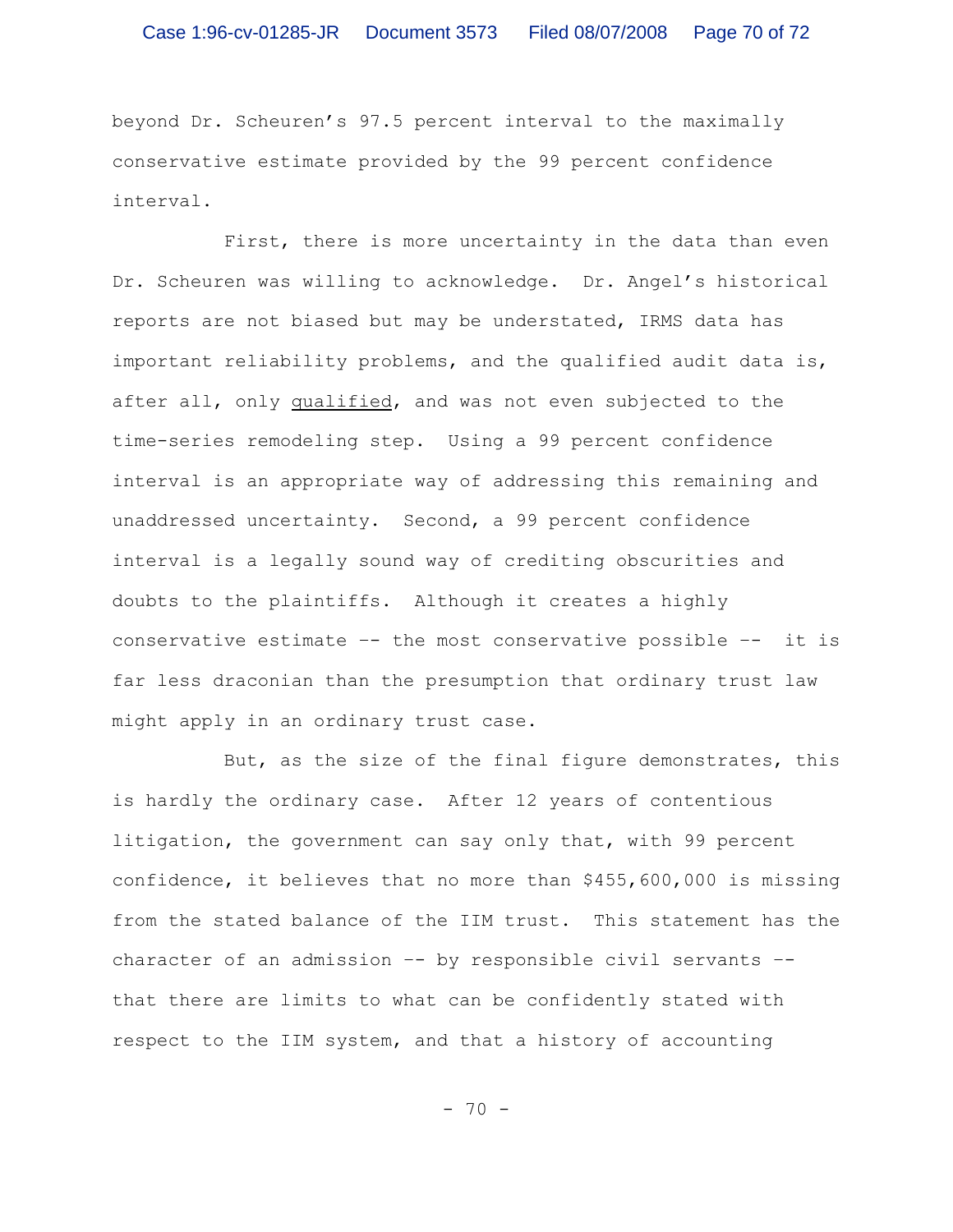nonfeasance makes such a substantial error plausible. It also represents the product of zealous and determined advocacy on the part of plaintiffs' counsel, who have fought to vindicate their clients' belief that the government's inattention to its trust duties has had not only historical significance, but real economic significance in the day-to-day lives of individual Indians.

The costs of this litigation have been great: government manpower and funds, careers of financial consultants, judicial resources, and forests of paper have been dedicated to its prosecution and defense. The Cobell case will no doubt stand, in some respects, as a cautionary tale about the limited ability of a court to right historical wrongs that could have been –- and should have been –- settled by the same political branches in recognition of their own failure to preserve the trust. But the benefits of the litigation are manifest: not only has the present and future reliability of the Indian trust system greatly increased, but the repository at Lenexa and the technological tools that have been developed to examine historical transactions have created a wellspring of information from which scholars will continue to learn about the history of the Indian trusts, Indian lands, and Federal-Indian relations.

The entry of final judgment must await a third proceeding here regarding the appropriate allocation to the

- 71 -